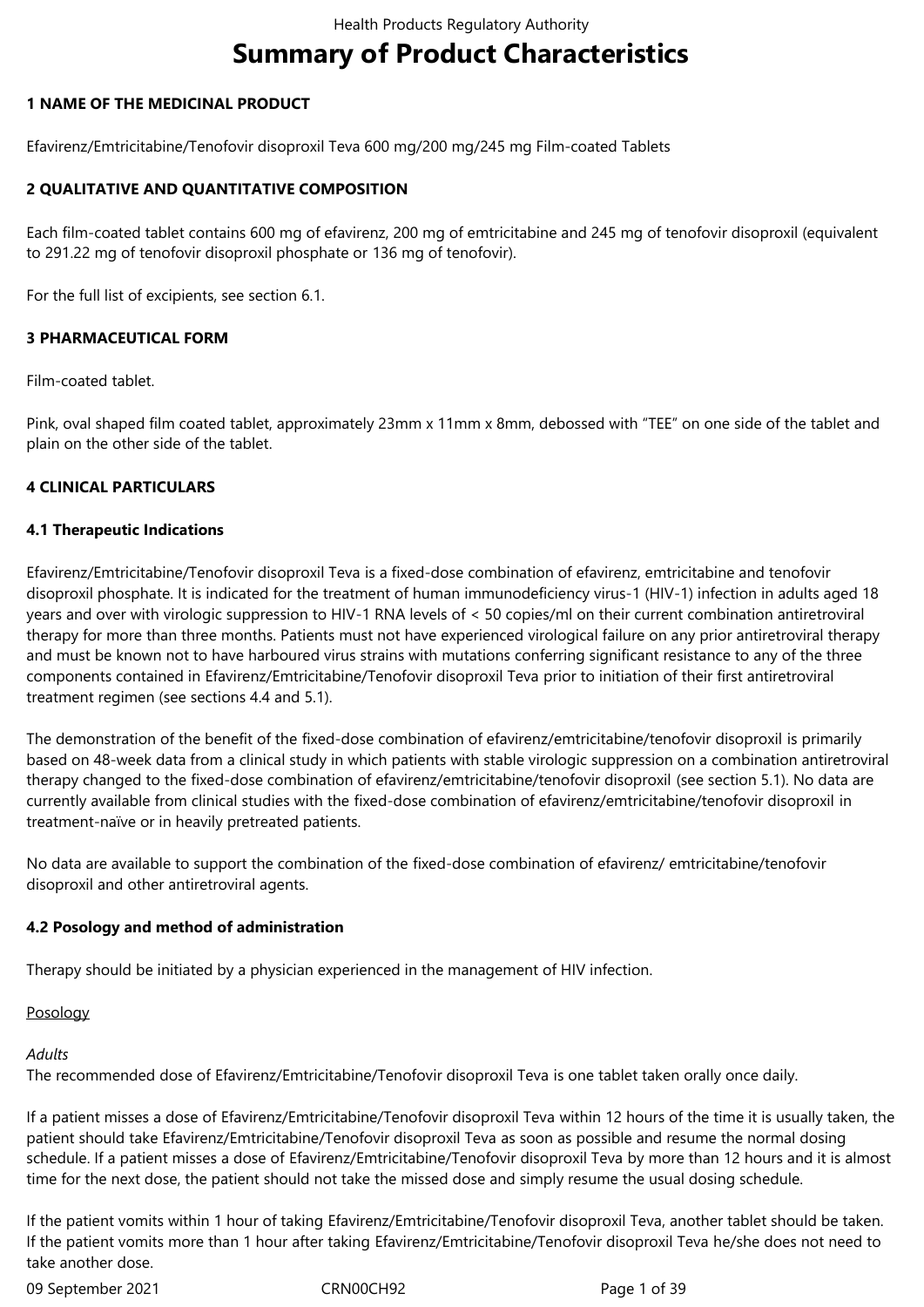It is recommended that Efavirenz/Emtricitabine/Tenofovir disoproxil Teva be taken on an empty stomach since food may increase efavirenz exposure and may lead to an increase in the frequency of adverse reactions (see sections 4.4 and 4.8). In order to improve the tolerability to efavirenz with respect to undesirable effects on the nervous system, bedtime dosing is recommended (see section 4.8).

It is anticipated that tenofovir exposure (AUC) will be approximately 30% lower following administration of fixed-dose combination of efavirenz/emtricitabine/tenofovir disoproxil on an empty stomach as compared to the individual component tenofovir disoproxil when taken with food (see section 5.2). Data on the clinical translation of the decrease in pharmacokinetic exposure are not available. In virologically suppressed patients, the clinical relevance of this reduction can be expected to be limited (see section 5.1).

Where discontinuation of therapy with one of the components of Efavirenz/Emtricitabine/Tenofovir disoproxil Teva is indicated or where dose modification is necessary, separate preparations of efavirenz, emtricitabine and tenofovir disoproxil are available. Please refer to the Summary of Product Characteristics for these medicinal products.

If therapy with Efavirenz/Emtricitabine/Tenofovir disoproxil Teva is discontinued, consideration should be given to the long half-life of efavirenz (see section 5.2) and long intracellular half-lives of emtricitabine and tenofovir. Because of interpatient variability in these parameters and concerns regarding development of resistance, HIV treatment guidelines should be consulted, also taking into consideration the reason for discontinuation.

*Dose adjustment:* If Efavirenz/Emtricitabine/Tenofovir disoproxil Teva is co-administered with rifampicin to patients weighing 50 kg or more, an additional 200 mg/day (800 mg total) of efavirenz may be considered (see section 4.5).

## Special populations

## *Elderly*

Efavirenz/Emtricitabine/Tenofovir disoproxil Teva should be administered with caution to elderly patients (see section 4.4).

## *Renal impairment*

Efavirenz/Emtricitabine/Tenofovir disoproxil Teva is not recommended for patients with moderate or severe renal impairment (creatinine clearance (CrCl) < 50 ml/min). Patients with moderate or severe renal impairment require dose interval adjustment of emtricitabine and tenofovir disoproxil that cannot be achieved with the combination tablet (see sections 4.4 and 5.2).

## *Hepatic impairment*

The pharmacokinetics of the fixed-dose combination of efavirenz/emtricitabine/tenofovir disoproxil Teva have not been studied in patients with hepatic impairment. Patients with mild liver disease (Child-Pugh-Turcotte (CPT), Class A) may be treated with the normal recommended dose of Efavirenz/Emtricitabine/Tenofovir disoproxil Teva (see sections 4.3, 4.4 and 5.2). Patients should be monitored carefully for adverse reactions, especially nervous system symptoms related to efavirenz (see sections 4.3 and 4.4).

If Efavirenz/Emtricitabine/Tenofovir disoproxil Teva is discontinued in patients co-infected with HIV and HBV, these patients should be closely monitored for evidence of exacerbation of hepatitis (see section 4.4).

## *Paediatric population*

The safety and efficacy of the fixed-dose combination of efavirenz/emtricitabine/tenofovir disoproxil Teva in children under the age of 18 years have not been established (see section 5.2).

## Method of administration

Efavirenz/Emtricitabine/Tenofovir disoproxil Teva tablets should be swallowed whole with water, once daily.

## **4.3 Contraindications**

Hypersensitivity to the active substances or to any of the excipients listed in section 6.1.

Severe hepatic impairment (CPT, Class C) (see section 5.2).

Co-administration with terfenadine, astemizole, cisapride, midazolam, triazolam, pimozide, bepridil, or ergot alkaloids (for example, ergotamine, dihydroergotamine, ergonovine, and methylergonovine). Competition for cytochrome P450 (CYP) 3A4 by

09 September 2021 CRN00CH92 Page 2 of 39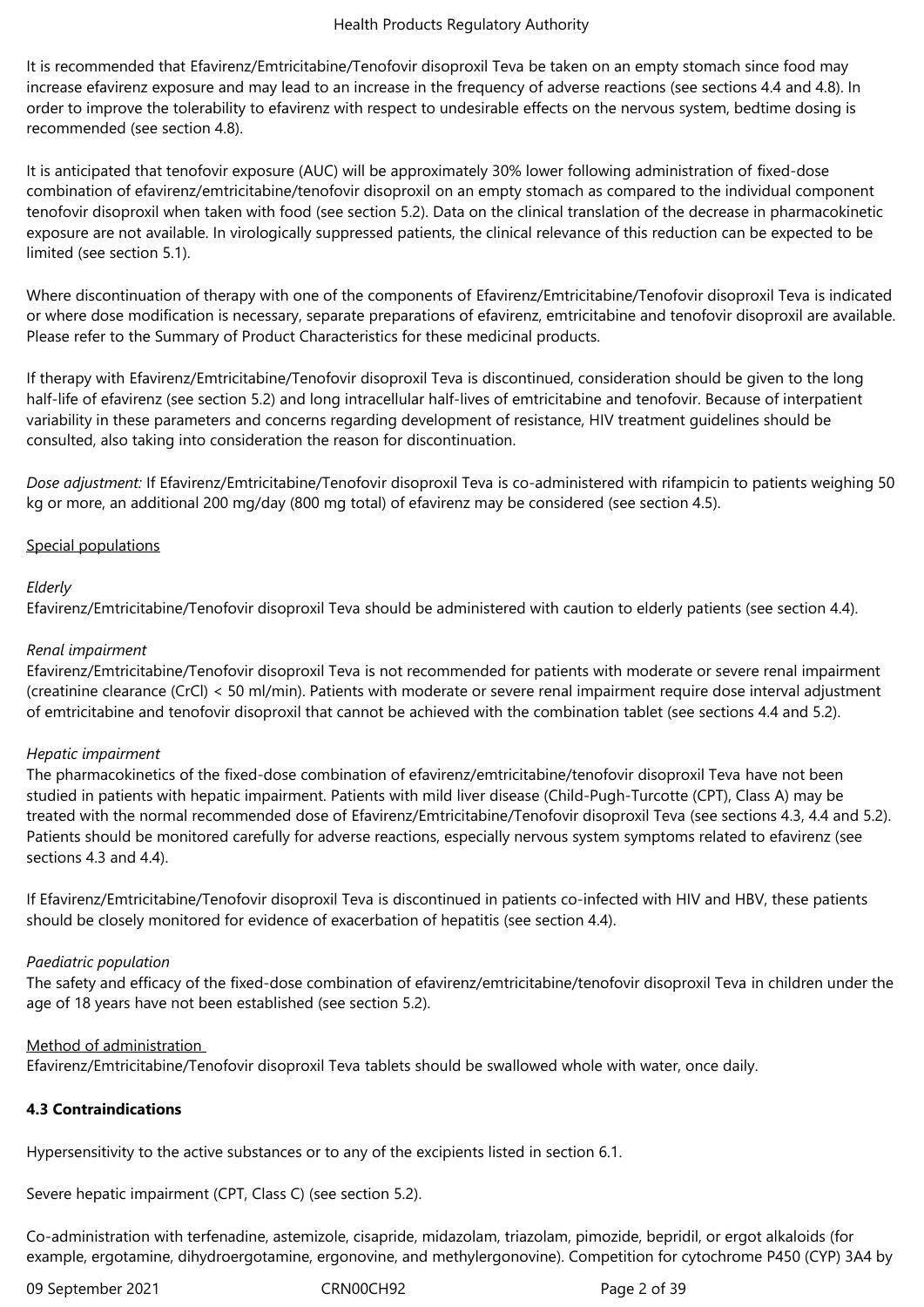efavirenz could result in inhibition of metabolism and create the potential for serious and/or life-threatening adverse reactions (for example, cardiac arrhythmias, prolonged sedation or respiratory depression) (see section 4.5).

Co-administration with elbasvir/grazoprevir due to the expected significant decreases in plasma concentrations of elbasvir and grazoprevir. This effect is due to induction of CYP3A4 or P-gp by efavirenz and may result in loss of therapeutic effect of elbasvir/grazoprevir (see section 4.5).

Co-administration with voriconazole. Efavirenz significantly decreases voriconazole plasma concentrations while voriconazole also significantly increases efavirenz plasma concentrations. Since Efavirenz/Emtricitabine/Tenofovir disoproxil Teva is a fixed-dose combination product, the dose of efavirenz cannot be altered (see section 4.5).

Co-administration with herbal preparations containing St. John's wort (*Hypericum perforatum*) due to the risk of decreased plasma concentrations and reduced clinical effects of efavirenz (see section 4.5).

# Administration to patients with:

 - a family history of sudden death or of congenital prolongation of the QTc interval on electrocardiograms, or with any other clinical condition known to prolong the QTc interval.

 - a history of symptomatic cardiac arrhythmias or with clinically relevant bradycardia or with congestive cardiac failure accompanied by reduced left ventricle ejection fraction.

- severe disturbances of electrolyte balance e.g. hypokalemia or hypomagnesemia.

Co-administration with drugs that are known to prolong the QTc interval (proarrhythmic). These drugs include:

- antiarrhythmics of classes IA and III,
- neuroleptics, antidepressive agents,

 - certain antibiotics including some agents of the following classes: macrolides, fluoroquinolones, imidazole and triazole antifungal agents,

- certain non-sedating antihistamines (terfenadine, astemizole),
- cisapride,
- flecainide,
- certain antimalarials,
- methadone (see sections 4.4, 4.5 and 5.1).

## **4.4 Special warnings and precautions for use**

## Co-administration with other medicinal products

As a fixed combination, Efavirenz/Emtricitabine/Tenofovir disoproxil Teva should not be administered concomitantly with other medicinal products containing the same active components, emtricitabine or tenofovir disoproxil.

Efavirenz/Emtricitabine/Tenofovir disoproxil Teva should not be co-administered with products containing efavirenz unless needed for dose adjustment e.g. with rifampicin (see section 4.2). Due to similarities with emtricitabine,

Efavirenz/Emtricitabine/Tenofovir disoproxil Teva should not be administered concomitantly with other cytidine analogues, such as lamivudine (see section 4.5). Efavirenz/Emtricitabine/Tenofovir disoproxil Teva should not be administered concomitantly with adefovir dipivoxil or with medicinal products containing tenofovir alafenamide.

Co-administration of Efavirenz/Emtricitabine/Tenofovir disoproxil Teva and didanosine is not recommended (see section 4.5).

Co-administration of Efavirenz/Emtricitabine/Tenofovir disoproxil Teva and sofosbuvir/velpatasvir or sofosbuvir/velpatasvir/voxilaprevir is not recommended since plasma concentrations of velpatasvir and voxilaprevir are expected to decrease following co-administration with efavirenz leading to reduced therapeutic effect of sofosbuvir/velpatasvir or sofosbuvir/velpatasvir/voxilaprevir (see section 4.5).

No data are available on the safety and efficacy of the fixed-dose combination of efavirenz/emtricitabine/tenofovir disoproxil disoproxil in combination with other antiretroviral agents.

Concomitant use of Ginkgo biloba extracts is not recommended (see section 4.5).

## Switching from a PI-based antiretroviral regimen

Currently available data indicate a trend that in patients on a PI-based antiretroviral regimen the switch to the fixed-dose combination of efavirenz/emtricitabine/tenofovir disoproxil disoproxil may lead to a reduction of the response to the therapy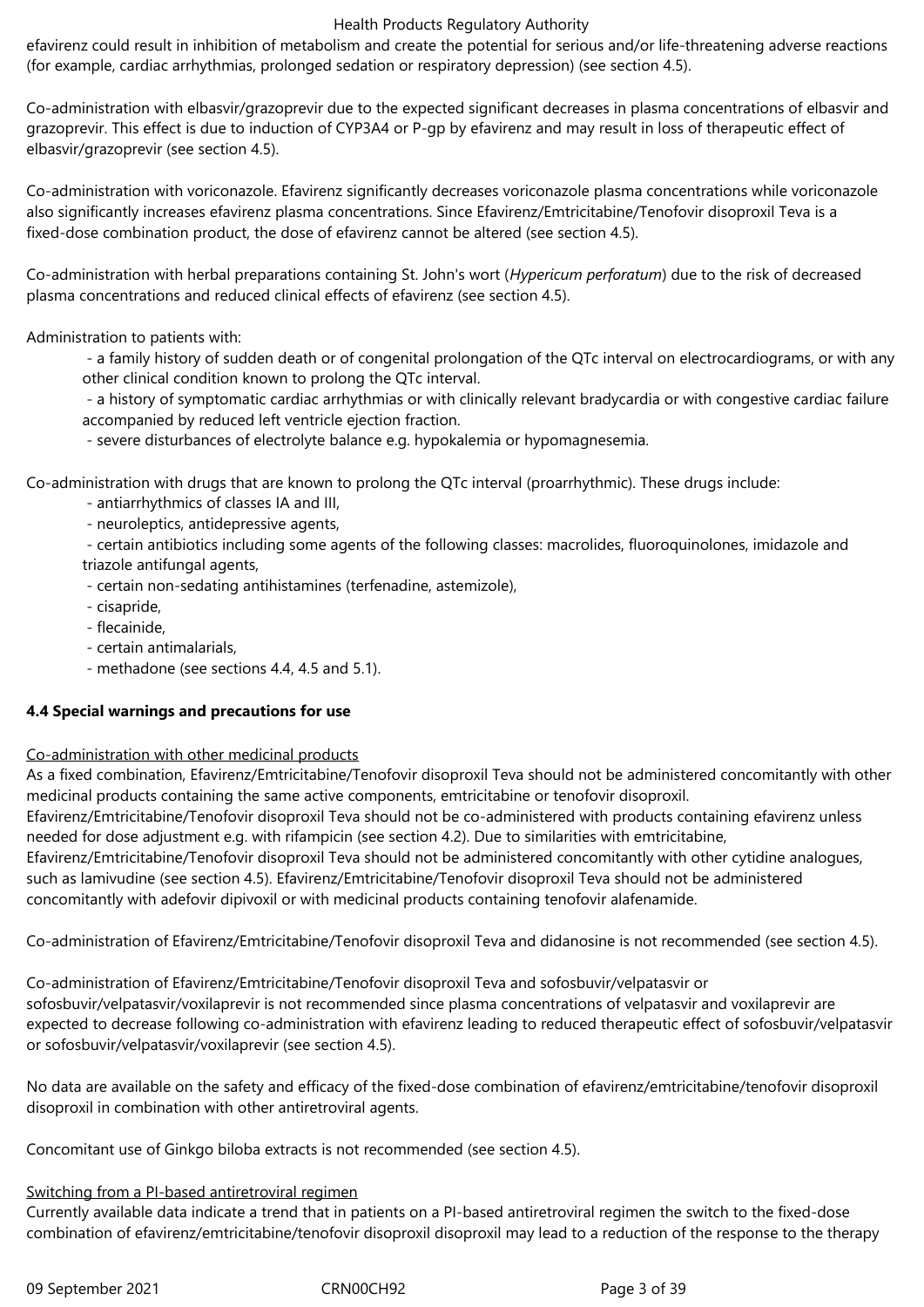(see section 5.1). These patients should be carefully monitored for rises in viral load and, since the safety profile of efavirenz differs from that of protease inhibitors, for adverse reactions.

## Opportunistic infections

Patients receiving Efavirenz/Emtricitabine/Tenofovir disoproxil Teva or any other antiretroviral therapy may continue to develop opportunistic infections and other complications of HIV infection, and therefore should remain under close clinical observation by physicians experienced in the treatment of patients with HIV associated diseases.

## Transmission of HIV

While effective viral suppression with antiretroviral therapy has been proven to substantially reduce the risk of sexual transmission, a residual risk cannot be excluded. Precautions to prevent transmission should be taken in accordance with national guidelines.

## Effect of food

The administration of Efavirenz/Emtricitabine/Tenofovir disoproxil Teva with food may increase efavirenz exposure (see section 5.2) and may lead to an increase in frequency of adverse reactions (see section 4.8). It is recommended that Efavirenz/Emtricitabine/Tenofovir disoproxil Teva be taken on an empty stomach, preferably at bedtime.

## Liver disease

The pharmacokinetics, safety and efficacy of the fixed-dose combination of efavirenz/emtricitabine/tenofovir disoproxil disoproxil have not been established in patients with significant underlying liver disorders (see section 5.2). Efavirenz/Emtricitabine/Tenofovir disoproxil Teva is contraindicated in patients with severe hepatic impairment (see section 4.3) and not recommended in patients with moderate hepatic impairment. Since efavirenz is principally metabolised by the CYP system, caution should be exercised in administering Efavirenz/Emtricitabine/Tenofovir disoproxil Teva to patients with mild hepatic impairment. These patients should be carefully monitored for efavirenz adverse reactions, especially nervous system symptoms. Laboratory tests should be performed to evaluate their liver disease at periodic intervals (see section 4.2).

Patients with pre-existing liver dysfunction including chronic active hepatitis have an increased frequency of liver function abnormalities during combination antiretroviral therapy (CART) and should be monitored according to standard practice. If there is evidence of worsening liver disease or persistent elevations of serum transaminases to greater than 5 times the upper limit of the normal range, the benefit of continued therapy with Efavirenz/Emtricitabine/Tenofovir disoproxil Teva needs to be weighed against the potential risks of significant liver toxicity. In such patients, interruption or discontinuation of treatment must be considered (see section 4.8).

In patients treated with other medicinal products associated with liver toxicity, monitoring of liver enzymes is also recommended.

## *Hepatic events*

Post-marketing reports of hepatic failure also occurred in patients with no pre-existing hepatic disease or other identifiable risk factors (see section 4.8). Liver enzyme monitoring should be considered for all patients independent of pre-existing hepatic dysfunction or other risk factors.

## *Patients with HIV and hepatitis B (HBV) or C virus (HCV) co-infection*

Patients with chronic hepatitis B or C and treated with CART are at an increased risk for severe and potentially fatal hepatic adverse reactions.

Physicians should refer to current HIV treatment guidelines for the optimal management of HIV infection in patients co-infected with HBV.

In case of concomitant antiviral therapy for hepatitis B or C, please refer also to the relevant Summary of Product Characteristics for these medicinal products.

The safety and efficacy of the fixed-dose combination of efavirenz/emtricitabine/tenofovir disoproxil disoproxil have not been studied for the treatment of chronic HBV infection. Emtricitabine and tenofovir individually and in combination have shown activity against HBV in pharmacodynamic studies (see section 5.1). Limited clinical experience suggests that emtricitabine and tenofovir disoproxil have an anti-HBV activity when used in antiretroviral combination therapy to control HIV infection. Discontinuation of Efavirenz/Emtricitabine/Tenofovir disoproxil Teva therapy in patients co-infected with HIV and HBV may be associated with severe acute exacerbations of hepatitis. Patients co-infected with HIV and HBV who discontinue Efavirenz/Emtricitabine/Tenofovir disoproxil Teva must be closely monitored with both clinical and laboratory follow-up for at

09 September 2021 CRN00CH92 Page 4 of 39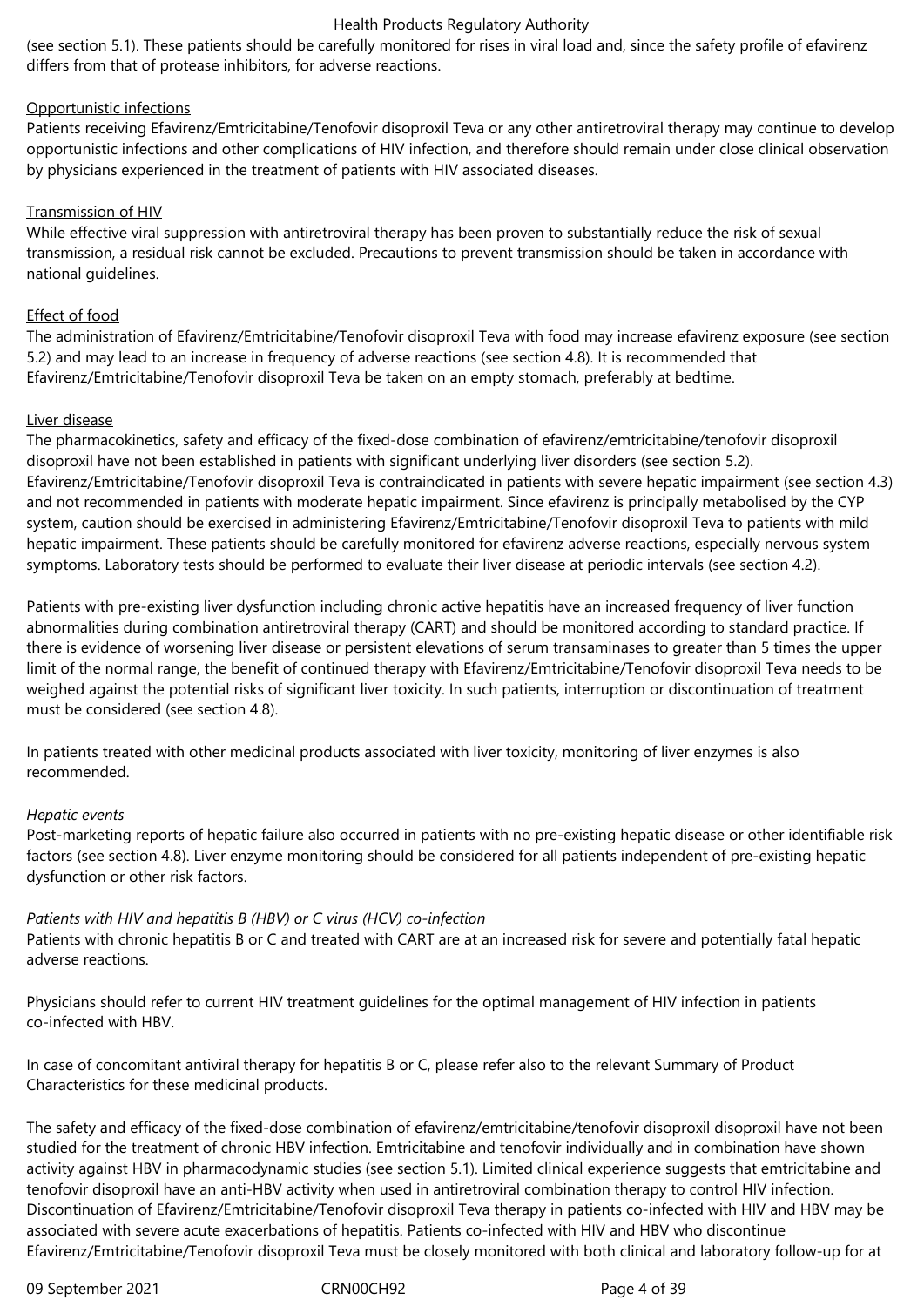least four months after stopping treatment with Efavirenz/Emtricitabine/Tenofovir disoproxil Teva. If appropriate, resumption of anti-hepatitis B therapy may be warranted. In patients with advanced liver disease or cirrhosis, treatment discontinuation is not recommended since post-treatment exacerbation of hepatitis may lead to hepatic decompensation.

## QTc Prolongation

QTc prolongation has been observed with the use of efavirenz (see sections 4.5 and 5.1). For patients at increased risk of Torsade de Pointes or who are receiving drugs with a known risk for Torsade de Pointes, consider alternatives to Efavirenz/Emtricitabine/Tenofovir disoproxil Teva.

## Psychiatric symptoms

Psychiatric adverse reactions have been reported in patients treated with efavirenz. Patients with a prior history of psychiatric disorders appear to be at greater risk of serious psychiatric adverse reactions. In particular, severe depression was more common in those with a history of depression. There have also been post-marketing reports of severe depression, death by suicide, delusions, psychosis-like behaviour and catatonia. Patients should be advised that if they experience symptoms such as severe depression, psychosis or suicidal ideation, they should contact their doctor immediately to assess the possibility that the symptoms may be related to the use of efavirenz, and if so, to determine whether the risk of continued therapy outweighs the benefits (see section 4.8).

## Nervous system symptoms

Symptoms including, but not limited to, dizziness, insomnia, somnolence, impaired concentration and abnormal dreaming are frequently reported undesirable effects in patients receiving efavirenz 600 mg daily in clinical studies. Dizziness was also seen in clinical studies with emtricitabine and tenofovir disoproxil. Headache has been reported in clinical studies with emtricitabine (see section 4.8). Nervous system symptoms associated with efavirenz usually begin during the first one or two days of therapy and generally resolve after the first two to four weeks. Patients should be informed that if they do occur, these common symptoms are likely to improve with continued therapy and are not predictive of subsequent onset of any of the less frequent psychiatric symptoms.

## Seizures

Convulsions have been observed in patients receiving efavirenz, generally in the presence of a known medical history of seizures. Patients who are receiving concomitant anticonvulsant medicinal products primarily metabolised by the liver, such as phenytoin, carbamazepine and phenobarbital, may require periodic monitoring of plasma levels. In a drug interaction study, carbamazepine plasma concentrations were decreased when carbamazepine was co-administered with efavirenz (see section 4.5). Caution must be taken in any patient with a history of seizures.

## Renal impairment

Efavirenz/Emtricitabine/Tenofovir disoproxil Teva is not recommended for patients with moderate or severe renal impairment (creatinine clearance < 50 ml/min). Patients with moderate or severe renal impairment require a dose adjustment of emtricitabine and tenofovir disoproxil that cannot be achieved with the combination tablet (see sections 4.2 and 5.2). Use of Efavirenz/Emtricitabine/Tenofovir disoproxil Teva should be avoided with concurrent or recent use of a nephrotoxic medicinal product. If concomitant use of Efavirenz/Emtricitabine/Tenofovir disoproxil Teva and nephrotoxic agents (e.g. aminoglycosides, amphotericin B, foscarnet, ganciclovir, pentamidine, vancomycin, cidofovir, interleukin-2) is unavoidable, renal function must be monitored weekly (see section 4.5).

Cases of acute renal failure after initiation of high dose or multiple non-steroidal anti-inflammatory drugs (NSAIDs) have been reported in patients treated with tenofovir disoproxil and with risk factors for renal dysfunction. If Efavirenz/Emtricitabine/Tenofovir disoproxil Teva is co-administered with an NSAID, renal function should be monitored adequately.

Renal failure, renal impairment, elevated creatinine, hypophosphataemia and proximal tubulopathy (including Fanconi syndrome) have been reported with the use of tenofovir disoproxil in clinical practice (see section 4.8).

It is recommended that creatinine clearance is calculated in all patients prior to initiating therapy with Efavirenz/Emtricitabine/Tenofovir disoproxil Teva and renal function (creatinine clearance and serum phosphate) is also monitored after two to four weeks of treatment, after three months of treatment and every three to six months thereafter in patients without renal risk factors. In patients with a history of renal dysfunction or in patients who are at risk of renal dysfunction, a more frequent monitoring of renal function is required.

If serum phosphate is < 1.5 mg/dl (0.48 mmol/l) or creatinine clearance is decreased to < 50 ml/min in any patient receiving Efavirenz/Emtricitabine/Tenofovir disoproxil Teva, renal function must be re-evaluated within one week, including

09 September 2021 CRN00CH92 Page 5 of 39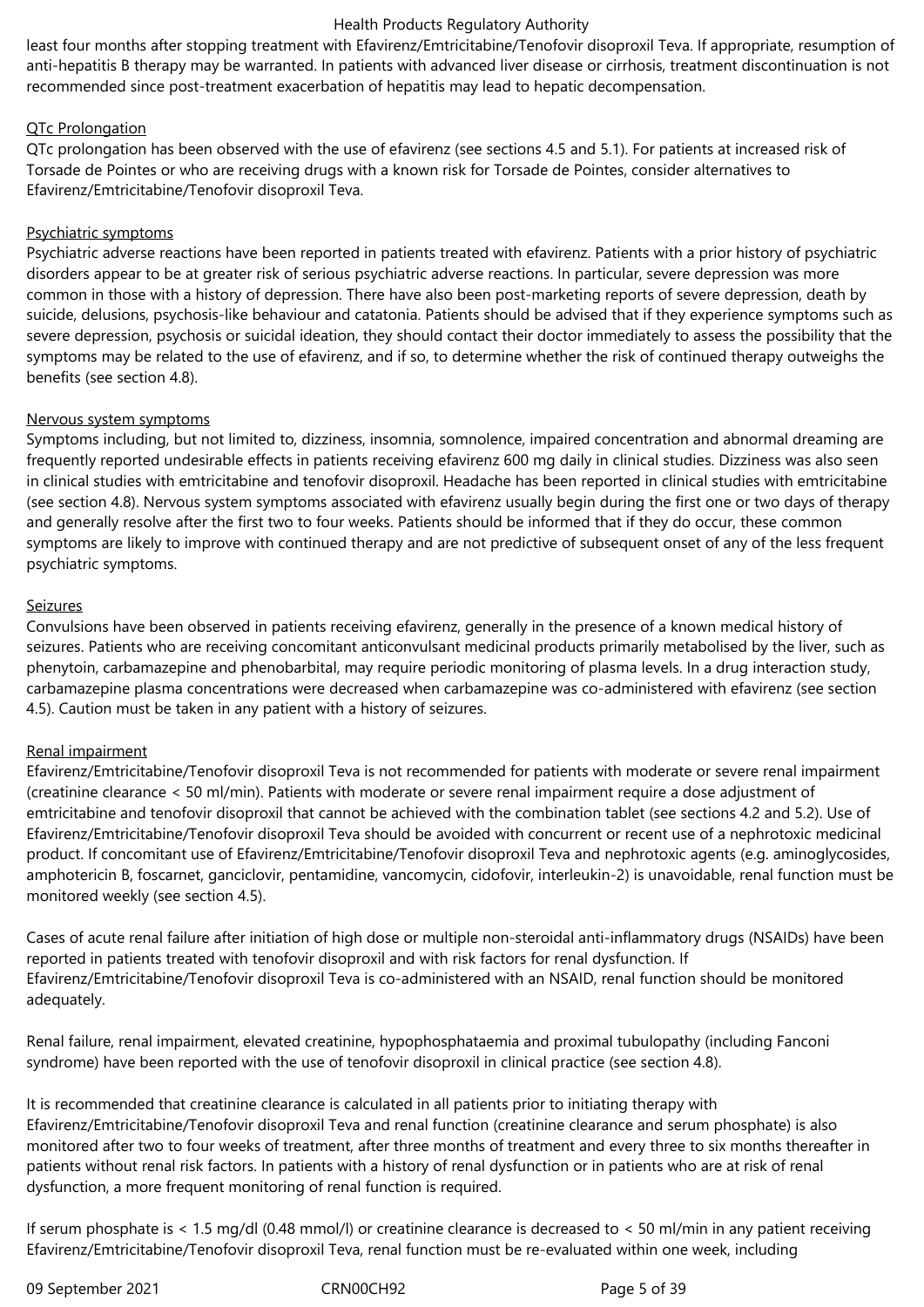measurements of blood glucose, blood potassium and urine glucose concentrations (see section 4.8, proximal tubulopathy). Since Efavirenz/Emtricitabine/Tenofovir disoproxil Teva is a combination product and the dosing interval of the individual components cannot be altered, treatment with Efavirenz/Emtricitabine/Tenofovir disoproxil Teva must be interrupted in patients with confirmed creatinine clearance < 50 ml/min or decreases in serum phosphate to < 1.0 mg/dl (0.32 mmol/l). Interrupting treatment with Efavirenz/Emtricitabine/Tenofovir disoproxil Teva should also be considered in case of progressive decline of renal function when no other cause has been identified. Where discontinuation of therapy with one of the components of Efavirenz/Emtricitabine/Tenofovir disoproxil Teva is indicated or where dose modification is necessary, separate preparations of efavirenz, emtricitabine and tenofovir disoproxil are available.

## Bone effects

Bone abnormalities such as osteomalacia which can manifest as persistent or worsening bone pain and, which can infrequently contribute to fractures may be associated with tenofovir disoproxil-induced proximal renal tubulopathy (see section 4.8).

Tenofovir disoproxil may also cause a reduction in bone mineral density (BMD).

In HIV infected patients, in a 144-week controlled clinical study that compared tenofovir disoproxil with stavudine in combination with lamivudine and efavirenz in antiretroviral-naïve patients, small decreases in BMD of the hip and spine were observed in both treatment groups. Decreases in BMD of spine and changes in bone biomarkers from baseline were significantly greater in the tenofovir disoproxil treatment group at 144 weeks. Decreases in BMD of the hip were significantly greater in this group until 96 weeks. However, there was no increased risk of fractures or evidence for clinically relevant bone abnormalities over 144 weeks in this study.

In other studies (prospective and cross-sectional), the most pronounced decreases in BMD were seen in patients treated with tenofovir disoproxil as part of a regimen containing a boosted protease inhibitor. Overall, in view of the bone abnormalities associated with tenofovir disoproxil and the limitations of long-term data on the impact of tenofovir disoproxil on bone health and fracture risk, alternative treatment regimens should be considered for patients with osteoporosis that are at a high risk for fractures.

If bone abnormalities are suspected or detected then appropriate consultation should be obtained.

## Skin reactions

Mild-to-moderate rash has been reported with the individual components of the fixed-dose combination of efavirenz/emtricitabine/tenofovir disoproxil The rash associated with the efavirenz component usually resolves with continued therapy. Appropriate antihistamines and/or corticosteroids may improve tolerability and hasten the resolution of rash. Severe rash associated with blistering, moist desquamation or ulceration has been reported in less than 1% of patients treated with efavirenz (see section 4.8). The incidence of erythema multiforme or Stevens-Johnson syndrome was approximately 0.1%. Efavirenz/Emtricitabine/Tenofovir disoproxil Teva must be discontinued in patients developing severe rash associated with blistering, desquamation, mucosal involvement or fever. Experience with efavirenz in patients who discontinued other antiretroviral agents of the NNRTI class is limited. Efavirenz/Emtricitabine/Tenofovir disoproxil Teva is not recommended for patients who have had a life-threatening cutaneous reaction (e.g., Stevens-Johnson syndrome) while taking an NNRTI.

# Weight and metabolic parameters

An increase in weight and in levels of blood lipids and glucose may occur during antiretroviral therapy. Such changes may in part be linked to disease control and life style. For lipids, there is in some cases evidence for a treatment effect, while for weight gain there is no strong evidence relating this to any particular treatment. For monitoring of blood lipids and glucose reference is made to established HIV treatment guidelines. Lipid disorders should be managed as clinically appropriate.

## Mitochondrial dysfunction following exposure *in utero*

Nucleos(t)ide analogues may impact mitochondrial function to a variable degree, which is most pronounced with stavudine, didanosine and zidovudine. There have been reports of mitochondrial dysfunction in HIV negative infants exposed *in utero* and/or postnatally to nucleoside analogues; these have predominantly concerned treatment with regimens containing zidovudine. The main adverse reactions reported are haematological disorders (anaemia, neutropenia) and metabolic disorders (hyperlactatemia, hyperlipasemia). These events have often been transitory. Late onset neurological disorders have been reported rarely (hypertonia, convulsion, abnormal behaviour). Whether such neurological disorders are transient or permanent is currently unknown. These findings should be considered for any child exposed *in utero* to nucleos(t)ide analogues, who present with severe clinical findings of unknown etiology, particularly neurologic findings. These findings do not affect current national recommendations to use antiretroviral therapy in pregnant women to prevent vertical transmission of HIV.

## Immune Reactivation Syndrome

09 September 2021 CRN00CH92 Page 6 of 39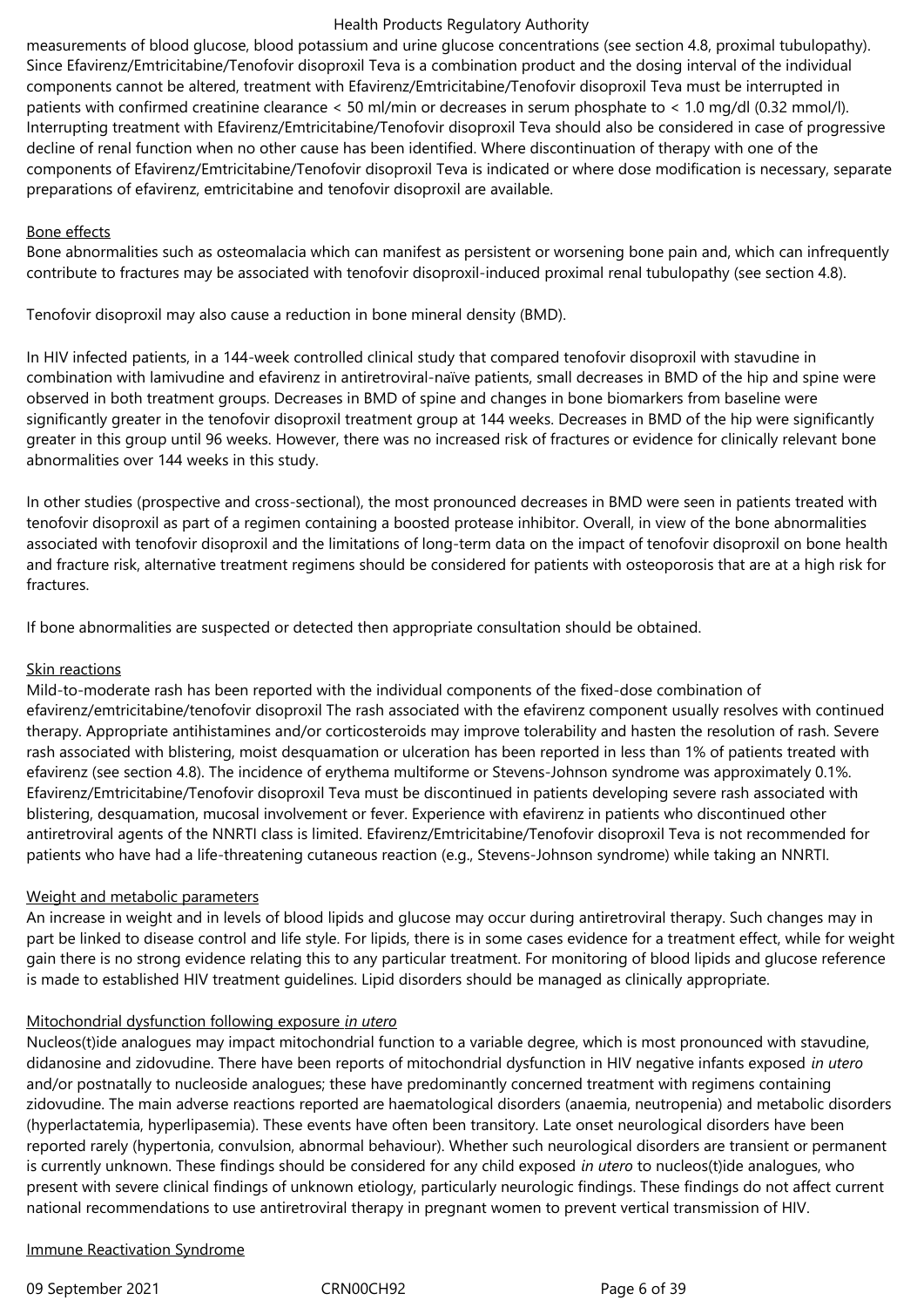In HIV infected patients with severe immune deficiency at the time of institution of CART, an inflammatory reaction to asymptomatic or residual opportunistic pathogens may arise and cause serious clinical conditions, or aggravation of symptoms. Typically, such reactions have been observed within the first few weeks or months of initiation of CART. Relevant examples are cytomegalovirus retinitis, generalised and/or focal mycobacterial infections, and *Pneumocystis jirovecii* pneumonia. Any inflammatory symptoms should be evaluated and treatment instituted when necessary.

Autoimmune disorders (such as Graves' disease and autoimmune hepatitis) have also been reported to occur in the setting of immune reactivation; however, the reported time to onset is more variable and these events can occur many months after initiation of treatment.

## **Osteonecrosis**

Although the etiology is considered to be multifactorial (including corticosteroid use, alcohol consumption, severe immunosuppression, higher body mass index), cases of osteonecrosis have been reported particularly in patients with advanced HIV disease and/or long-term exposure to CART. Patients should be advised to seek medical advice if they experience joint aches and pain, joint stiffness or difficulty in movement.

#### Patients with HIV-1 harbouring mutations

Efavirenz/Emtricitabine/Tenofovir disoproxil Teva should be avoided in patients with HIV-1 harbouring the K65R, M184V/I or K103N mutation (see sections 4.1 and 5.1).

#### Elderly

The fixed-dose combination of efavirenz/emtricitabine/tenofovir disoproxil has not been studied in patients over the age of 65. Elderly are more likely to have decreased hepatic or renal function, therefore caution should be exercised when treating elderly patients with Efavirenz/Emtricitabine/Tenofovir disoproxil Teva (see section 4.2).

## **Excipient**

This medicinal product contains less than 1 mmol sodium (23 mg) per film-coated tablet, that is to say essentially 'sodium-free'.

## **4.5 Interaction with other medicinal products and other forms of interactions**

As Efavirenz/Emtricitabine/Tenofovir disoproxil Teva contains efavirenz, emtricitabine and tenofovir disoproxil, any interactions that have been identified with these agents individually may occur with Efavirenz/Emtricitabine/Tenofovir disoproxil Teva. Interaction studies with these agents have only been performed in adults.

As a fixed combination, Efavirenz/Emtricitabine/Tenofovir disoproxil Teva should not be administered concomitantly with other medicinal products containing the components, emtricitabine or tenofovir disoproxil. Efavirenz/Emtricitabine/Tenofovir disoproxil Teva should not be co-administered with products containing efavirenz unless needed for dose adjustment e.g. with rifampicin (see section 4.2). Due to similarities with emtricitabine, Efavirenz/Emtricitabine/Tenofovir disoproxil Teva should not be administered concomitantly with other cytidine analogues, such as lamivudine. Efavirenz/Emtricitabine/Tenofovir disoproxil Teva should not be administered concomitantly with adefovir dipivoxil or with medicinal products containing tenofovir alafenamide.

Efavirenz is an in vivo inducer of CYP3A4, CYP2B6 and UGT1A1. Compounds that are substrates of these enzymes may have decreased plasma concentrations when co-administered with efavirenz. Efavirenz may be an inducer of CYP2C19 and CYP2C9; however, inhibition has also been observed in vitro and the net effect of co-administration with substrates of these enzymes is not clear (see section 5.2).

Efavirenz exposure may be increased when given with medicinal products (for example ritonavir) or food (for example, grapefruit juice) which inhibit CYP3A4 or CYP2B6 activity. Compounds or herbal preparations (for example Ginkgo biloba extracts and St. John's wort) which induce these enzymes may give rise to decreased plasma concentrations of efavirenz. Concomitant use of St. John's wort is contraindicated (see section 4.3). Concomitant use of Ginkgo biloba extracts is not recommended (see section 4.4).

Co-administration of [Product name] with metamizole, which is an inducer of metabolising enzymes including CYP2B6 and CYP3A4 may cause a reduction in plasma concentrations of efavirenz with potential decrease in clinical efficacy. Therefore, caution is advised when metamizole and [Product name] are administered concurrently; clinical response and/or drug levels should be monitored as appropriate.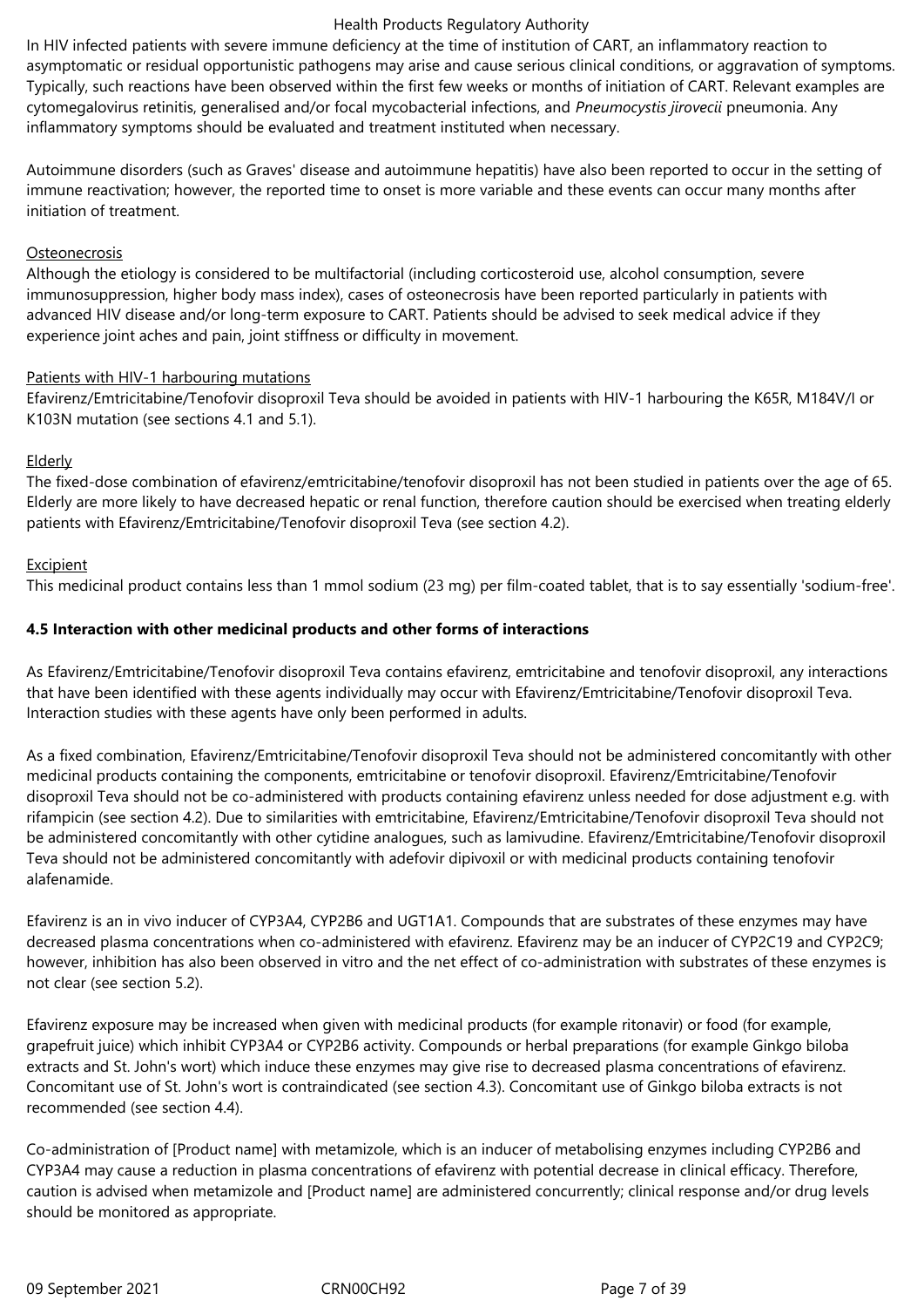*In vitro* and clinical pharmacokinetic interaction studies have shown the potential for CYP-mediated interactions involving emtricitabine and tenofovir disoproxil with other medicinal products is low.

# Cannabinoid test interaction

Efavirenz does not bind to cannabinoid receptors. False-positive urine cannabinoid test results have been reported with some screening assays in uninfected and HIV infected subjects receiving efavirenz. Confirmatory testing by a more specific method such as gas chromatography/mass spectrometry is recommended in such cases.

## Contraindications of concomitant use

Efavirenz/Emtricitabine/Tenofovir disoproxil Teva must not be administered concurrently with terfenadine, astemizole, cisapride, midazolam, triazolam, pimozide, bepridil, or ergot alkaloids (for example, ergotamine, dihydroergotamine, ergonovine, and methylergonovine), since inhibition of their metabolism may lead to serious, life-threatening events (see section 4.3).

## *Elbasvir/grazoprevir:*

Co-administration of Efavirenz/Emtricitabine/Tenofovir disoproxil Teva with elbasvir/grazoprevir is contraindicated because it may lead to loss of virologic response to elbasvir/grazoprevir (see section 4.3 and Table 1).

## *Voriconazole:*

Co-administration of standard doses of efavirenz and voriconazole is contraindicated. Since Efavirenz/Emtricitabine/Tenofovir disoproxil Teva is a fixed-dose combination product, the dose of efavirenz cannot be altered; therefore, voriconazole and Efavirenz/Emtricitabine/Tenofovir disoproxil Teva must not be co-administered (see section 4.3 and Table 1).

## *St. John's wort (Hypericum perforatum):*

Co-administration of Efavirenz/Emtricitabine/Tenofovir disoproxil Teva and St. John's wort or herbal preparations containing St. John's wort is contraindicated. Plasma levels of efavirenz can be reduced by concomitant use of St. John's wort due to induction of drug metabolising enzymes and/or transport proteins by St. John's wort. If a patient is already taking St. John's wort, stop St. John's wort, check viral levels and if possible efavirenz levels. Efavirenz levels may increase on stopping St. John's wort. The inducing effect of St. John's wort may persist for at least 2 weeks after cessation of treatment (see section 4.3).

## *QT Prolonging Drugs:*

Efavirenz/Emtricitabine/Tenofovir disoproxil Teva is contraindicated with concomitant use of drugs that are known to prolong the QTc interval and could lead to Torsade de Pointes, such as: antiarrhythmics of classes IA and III, neuroleptics and antidepressant agents, certain antibiotics including some agents of the following classes: macrolides, fluoroquinolones, imidazole, and triazole antifungal agents, certain non-sedating antihistaminics (terfenadine, astemizole), cisapride, flecainide, certain antimalarials and methadone (see section 4.3).

## Concomitant use not recommended

Atazanavir/ritonavir: Insufficient data are available to make a dosing recommendation for atazanavir/ritonavir in combination with Efavirenz/Emtricitabine/Tenofovir disoproxil Teva. Therefore co-administration of atazanavir/ritonavir and Efavirenz/Emtricitabine/Tenofovir disoproxil Teva is not recommended (see Table 1).

## *Didanosine:*

Co-administration of Efavirenz/Emtricitabine/Tenofovir disoproxil Teva and didanosine is not recommended (see Table 1).

## *Sofosbuvir/velpatasvir and sofosbuvir/velpatasvir/voxilaprevir:*

Co-administration of Efavirenz/Emtricitabine/Tenofovir disoproxil Teva and sofosbuvir/velpatasvir or sofosbuvir/velpatasvir/voxilaprevir is not recommended (see section 4.4 and Table 1).

## *Renally eliminated medicinal products:*

Since emtricitabine and tenofovir are primarily eliminated by the kidneys, co-administration of Efavirenz/Emtricitabine/Tenofovir disoproxil Teva with medicinal products that reduce renal function or compete for active tubular secretion (e.g. cidofovir) may increase serum concentrations of emtricitabine, tenofovir and / or the co-administered medicinal products.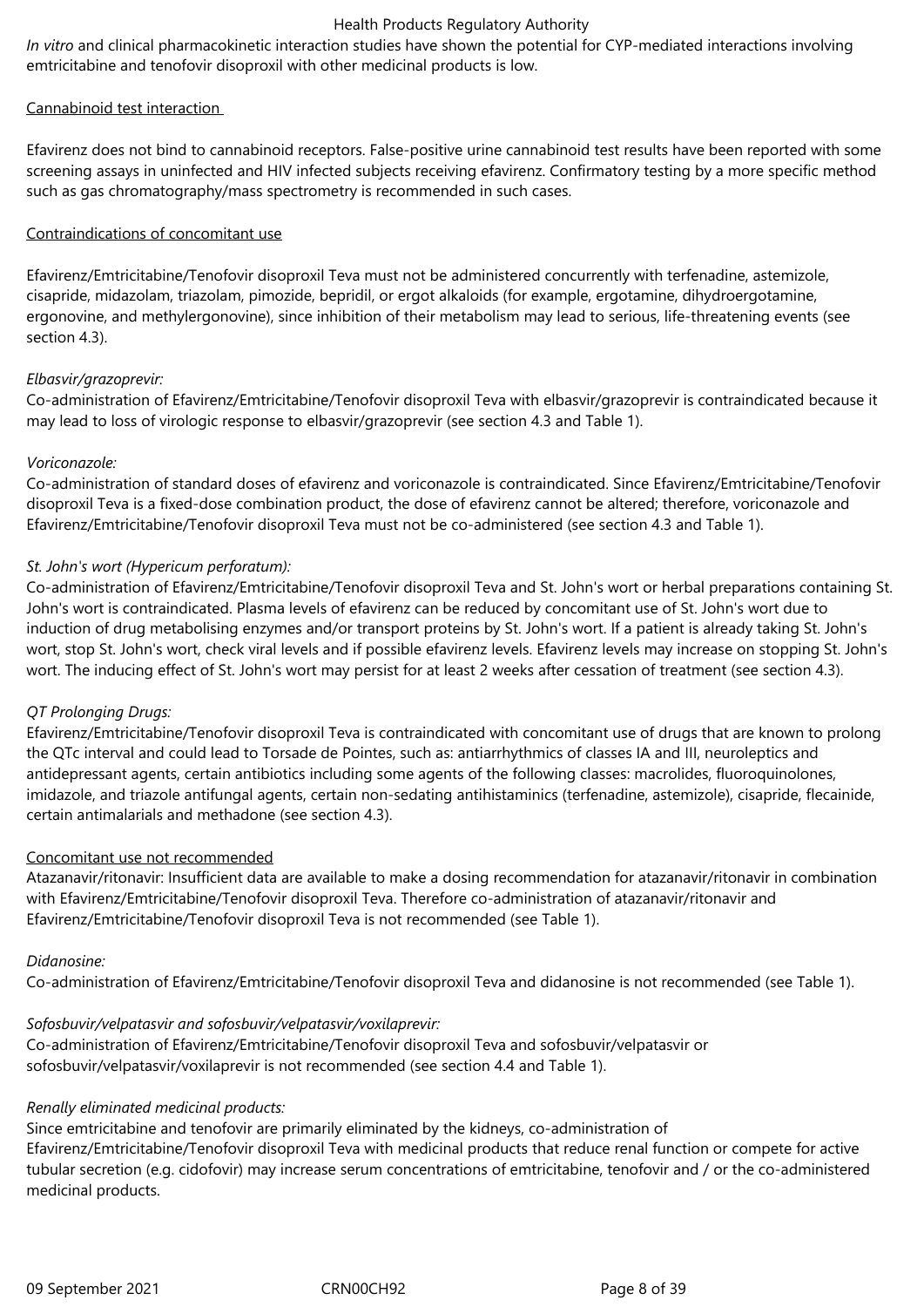Use of Efavirenz/Emtricitabine/Tenofovir disoproxil Teva should be avoided with concurrent or recent use of a nephrotoxic medicinal product. Some examples include, but are not limited to, aminoglycosides, amphotericin B, foscarnet, ganciclovir, pentamidine, vancomycin, cidofovir or interleukin-2 (see section 4.4).

# Other interactions

Interactions between the fixed-dose combination of efavirenz/emtricitabine/tenofovir disoproxil or its individual component(s) and other medicinal products are listed in Table 1 below (increase is indicated as "↑", decrease as "↓", no change as "↔", twice daily as "b.i.d.", once daily as "q.d." and once every 8 hours as "q8h"). If available, 90% confidence intervals are shown in parentheses.

## **Table 1: Interactions between the fixed-dose combination of efavirenz/ emtricitabine/ tenofovir disoproxilor its individual components and other medicinal products**

| <b>Medicinal product by therapeutic areas</b>                                                          | <b>Effects on drug</b><br>levels<br><b>Mean percent</b><br>change in AUC,<br>Cmax, Cmin with<br>90% confidence<br>intervals if available<br>(mechanism)                                                                                                                                                                                                        | Recommendation concerning co-administration with<br>Efavirenz/Emtricitabine/Tenofovir disoproxil Teva<br>(efavirenz 600mg, emtricitabine 200mg, tenofovir<br>disoproxil 245mg) |
|--------------------------------------------------------------------------------------------------------|----------------------------------------------------------------------------------------------------------------------------------------------------------------------------------------------------------------------------------------------------------------------------------------------------------------------------------------------------------------|--------------------------------------------------------------------------------------------------------------------------------------------------------------------------------|
| <b>ANTI-INFECTIVES</b>                                                                                 |                                                                                                                                                                                                                                                                                                                                                                |                                                                                                                                                                                |
| <b>HIV antivirals</b><br><b>Protease inhibitors</b>                                                    |                                                                                                                                                                                                                                                                                                                                                                |                                                                                                                                                                                |
| Atazanavir/ritonavir/Tenofovir disoproxil<br>(300 mg q.d./100 mg q.d./245 mg q.d.)                     | Atazanavir:<br>AUC: ↓25% (↓42 to ↓<br>3) Cmax: 1 28% (1 50<br>to ↑ 5) Cmin: ↓ 26% (↓<br>46 to 1 10)<br>Co-administration of<br>atazanavir/ritonavir<br>with tenofovir<br>resulted in increased<br>exposure to tenofovir.<br>Higher tenofovir<br>concentrations could<br>potentiate<br>tenofovir-associated<br>adverse events,<br>including renal<br>disorders. | Co-administration of atazanavir/ritonavir and<br>favirenz/Emtricitabine/Tenofovir disoproxil Teva is not                                                                       |
| Atazanavir/ritonavir/Efavirenz<br>(400 mg g.d./100 mg g.d./600 mg g.d., all<br>administered with food) | Atazanavir (pm):<br>AUC: ↔* (↓9% to ↑<br>10%) Cmax: 1 17%* (1<br>8 to ↑ 27) Cmin: ↓<br>42%* (↓ 31 to ↓ 51)                                                                                                                                                                                                                                                     | recommended.                                                                                                                                                                   |
| Atazanavir/ritonavir/Efavirenz<br>(400 mg q.d./200 mg q.d./600 mg q.d., all<br>administered with food) | Atazanavir (pm):<br>AUC: ↔*/** (↓ 10% to<br>$\uparrow$ 26%) Cmax: $\leftrightarrow$ */** (↓<br>5% to ↑ 26%) Cmin: ↑<br>12%*/** (1 16 to 1 49)<br>(CYP3A4 induction).<br>* When compared to<br>atazanavir 300<br>mg/ritonavir 100 mg<br>q.d. in the evening<br>without efavirenz. This<br>decrease in atazanavir<br>Cmin might                                  |                                                                                                                                                                                |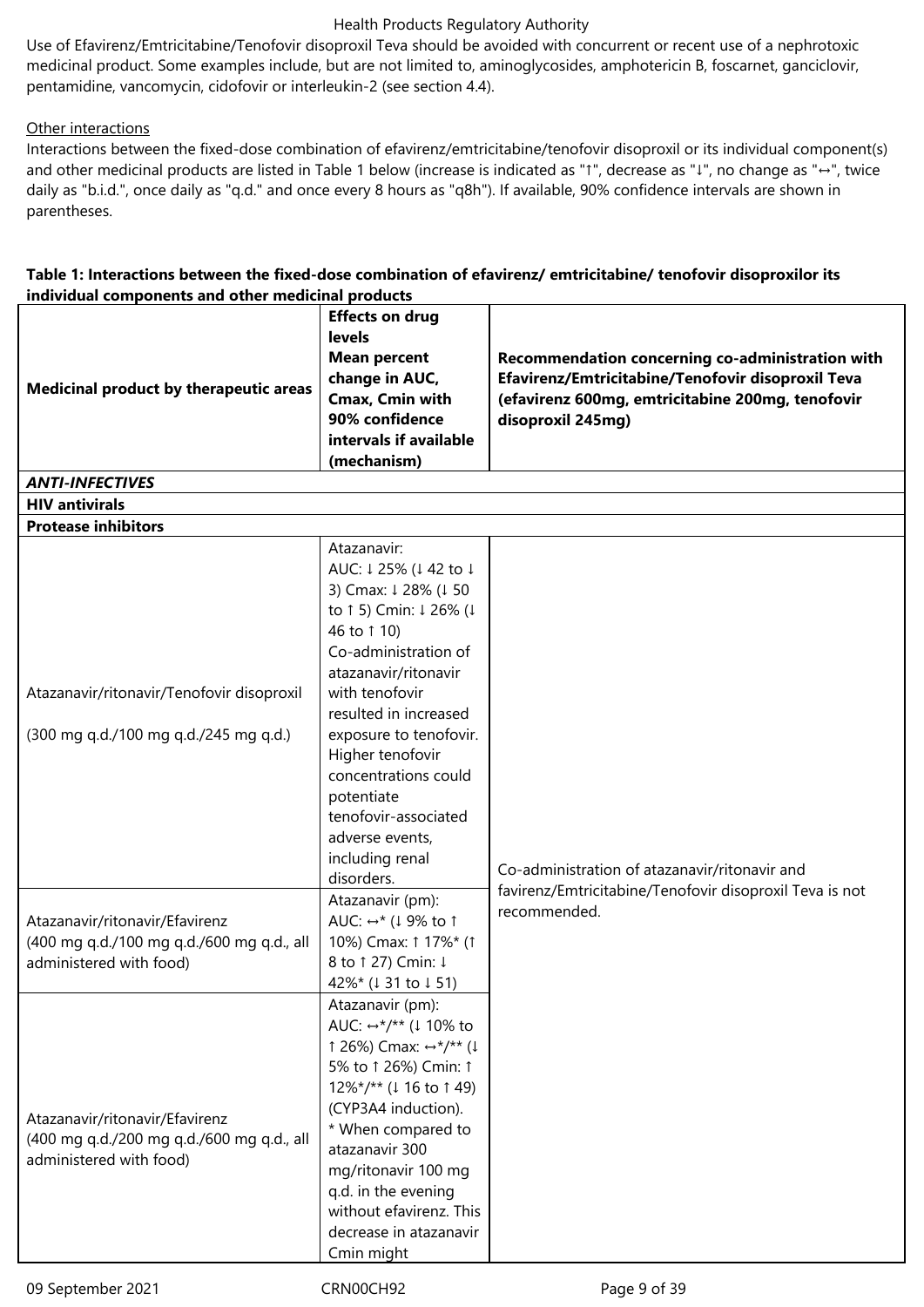| Health Products Regulatory Authority                                                                                                                                      |                                                                                                                                                                                                                                                                                                                                                                                                                                                                        |                                                                                                                                                                                                                                                                                                                                                                                                                                                                                                                                          |  |
|---------------------------------------------------------------------------------------------------------------------------------------------------------------------------|------------------------------------------------------------------------------------------------------------------------------------------------------------------------------------------------------------------------------------------------------------------------------------------------------------------------------------------------------------------------------------------------------------------------------------------------------------------------|------------------------------------------------------------------------------------------------------------------------------------------------------------------------------------------------------------------------------------------------------------------------------------------------------------------------------------------------------------------------------------------------------------------------------------------------------------------------------------------------------------------------------------------|--|
|                                                                                                                                                                           | negatively impact the<br>efficacy of atazanavir.<br>** based on historical<br>comparison.<br>Co-administration of<br>efavirenz with<br>atazanavir/ritonavir is<br>not recommended.                                                                                                                                                                                                                                                                                     |                                                                                                                                                                                                                                                                                                                                                                                                                                                                                                                                          |  |
| Atazanavir/ritonavir/Emtricitabine                                                                                                                                        | Interaction not<br>studied.                                                                                                                                                                                                                                                                                                                                                                                                                                            |                                                                                                                                                                                                                                                                                                                                                                                                                                                                                                                                          |  |
| Darunavir/ritonavir/Efavirenz<br>(300 mg b.i.d.*/100 mg b.i.d./600 mg q.d.)<br>*lower than recommended doses; similar<br>findings are expected with recommended<br>doses. | Darunavir:<br>AUC: ↓13% Cmin: ↓<br>31% Cmax: ↓15%<br>(CYP3A4 induction)<br>Efavirenz:<br>AUC: 1 21%<br>Cmin: ↑ 17%<br>Cmax: ↑ 15% (CYP3A4<br>inhibition)                                                                                                                                                                                                                                                                                                               | The fixed-dose combination of<br>efavirenz/emtricitabine/tenofovir disoproxil in<br>combination with darunavir/ritonavir 800/100 mg once<br>daily may result in suboptimal darunavir Cmin. If<br>Efavirenz/Emtricitabine/Tenofovir disoproxil Teva is to be                                                                                                                                                                                                                                                                              |  |
| Darunavir/ritonavir/Tenofovir disoproxil<br>(300 mg b.i.d.*/100 mg b.i.d./245 mg q.d.)<br>*lower than recommended dose                                                    | Darunavir:<br>AUC: $\leftrightarrow$<br>Cmin: $\leftrightarrow$<br>Tenofovir:<br>AUC: 1 22% Cmin: 1<br>37%                                                                                                                                                                                                                                                                                                                                                             | used in combination with darunavir/ritonavir, the<br>darunavir/ritonavir 600/100 mg twice daily regimen<br>should be used. Darunavir/ritonavir should be used with<br>caution in combination with<br>Efavirenz/Emtricitabine/Tenofovir disoproxil Teva. See<br>ritonavir row below. Monitoring of renal function may be                                                                                                                                                                                                                  |  |
| Darunavir/ritonavir/Emtricitabine                                                                                                                                         | Interaction not<br>studied. Based on the<br>different elimination<br>pathways, no<br>interaction is<br>expected.                                                                                                                                                                                                                                                                                                                                                       | indicated, particularly in patients with underlying systemic<br>or renal disease, or in patients taking nephrotoxic agents.                                                                                                                                                                                                                                                                                                                                                                                                              |  |
| Fosamprenavir/ritonavir/Efavirenz<br>(700 mg b.i.d./100 mg b.i.d./600 mg q.d.)                                                                                            | No clinically<br>significant<br>pharmacokinetic<br>interaction.                                                                                                                                                                                                                                                                                                                                                                                                        | Efavirenz/Emtricitabine/Tenofovir disoproxil Teva and<br>fosamprenavir/ritonavir can be co-administered without                                                                                                                                                                                                                                                                                                                                                                                                                          |  |
| Fosamprenavir/ritonavir/Emtricitabine                                                                                                                                     | Interaction not<br>studied.                                                                                                                                                                                                                                                                                                                                                                                                                                            | dose adjustment. See ritonavir row below.                                                                                                                                                                                                                                                                                                                                                                                                                                                                                                |  |
| Fosamprenavir/ritonavir/Tenofovir<br>disoproxil                                                                                                                           | Interaction not<br>studied.                                                                                                                                                                                                                                                                                                                                                                                                                                            |                                                                                                                                                                                                                                                                                                                                                                                                                                                                                                                                          |  |
| Indinavir/Efavirenz<br>(800 mg q8h/200 mg q.d.)                                                                                                                           | Efavirenz:<br>AUC: $\leftrightarrow$ Cmax: $\leftrightarrow$<br>Cmin: $\leftrightarrow$ Indinavir:<br>AUC: ↓31% (↓8 to ↓<br>47) Cmin: ↓40%<br>A similar reduction in<br>indinavir exposures<br>was observed when<br>indinavir 1,000 mg<br>q8h was given with<br>efavirenz 600 mg q.d.<br>(CYP3A4 induction).<br>For co-administration<br>of efavirenz with<br>low-dose ritonavir in<br>combination with a<br>protease inhibitor, see<br>section on ritonavir<br>below. | Insufficient data are available to make a dosing<br>recommendation for indinavir when dosed with the<br>fixed-dose combination of<br>efavirenz/emtricitabine/tenofovir disoproxil. While the<br>clinical significance of decreased indinavir concentrations<br>has not been established, the magnitude of the observed<br>pharmacokinetic interaction should be taken into<br>consideration when choosing a regimen containing both<br>efavirenz, a component of<br>Efavirenz/Emtricitabine/Tenofovir disoproxil Teva, and<br>indinavir. |  |
| Indinavir/Emtricitabine                                                                                                                                                   | Indinavir:                                                                                                                                                                                                                                                                                                                                                                                                                                                             |                                                                                                                                                                                                                                                                                                                                                                                                                                                                                                                                          |  |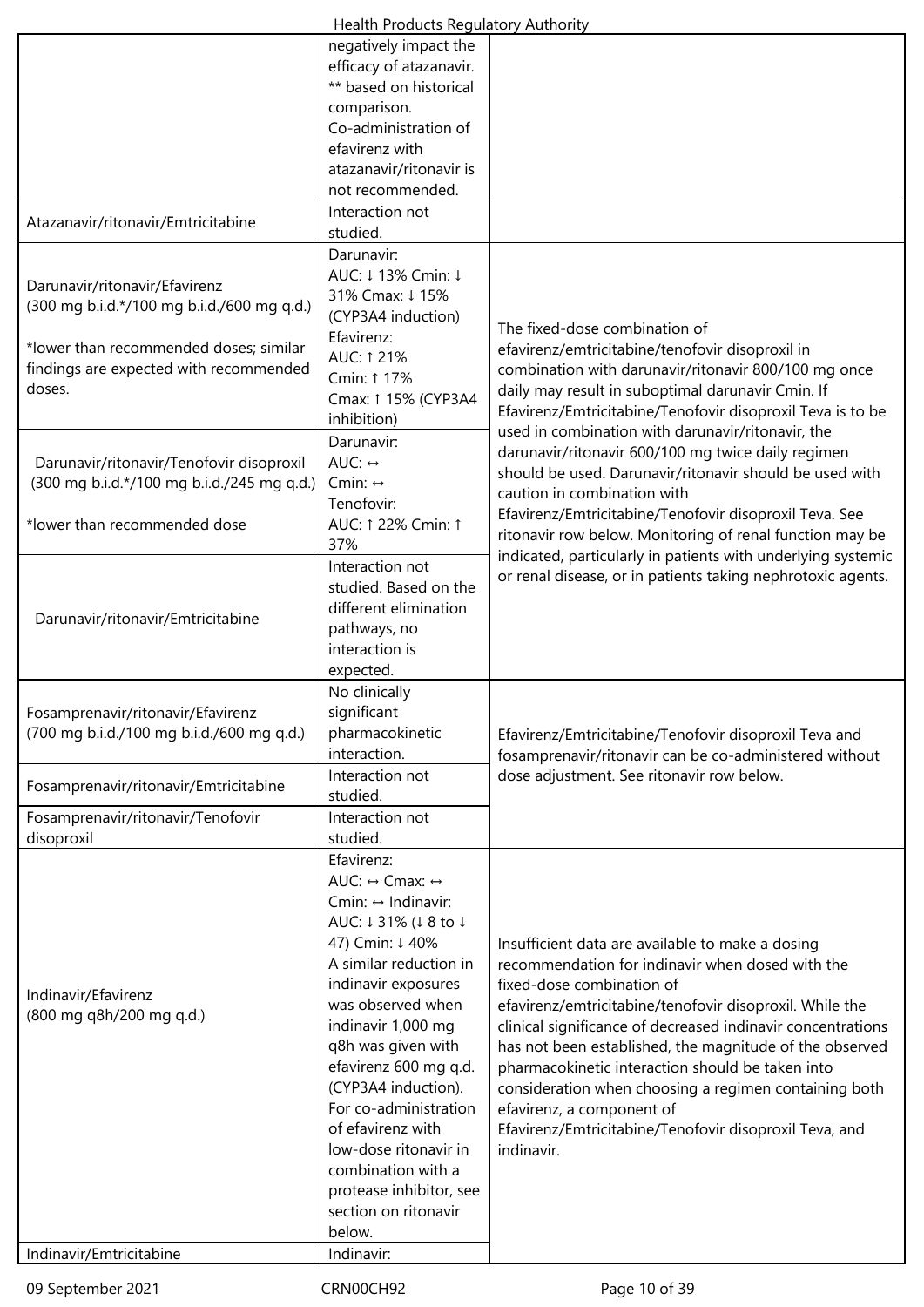| Health Products Regulatory Authority |  |
|--------------------------------------|--|
|--------------------------------------|--|

|                                           | AUC: $\leftrightarrow$  |                                                           |
|-------------------------------------------|-------------------------|-----------------------------------------------------------|
| (800 mg q8h/200 mg q.d.)                  | Cmax: $\leftrightarrow$ |                                                           |
|                                           | Emtricitabine: AUC: ↔   |                                                           |
|                                           | Cmax: $\leftrightarrow$ |                                                           |
|                                           | Indinavir:              |                                                           |
|                                           | AUC: ↔                  |                                                           |
| Indinavir/Tenofovir disoproxil            | Cmax: ↔                 |                                                           |
| (800 mg q8h/245 mg q.d.)                  | Tenofovir:              |                                                           |
|                                           | AUC: ↔                  |                                                           |
|                                           |                         |                                                           |
|                                           | Cmax: $\leftrightarrow$ |                                                           |
|                                           | Lopinavir/Ritonavir:    |                                                           |
|                                           | AUC: $\leftrightarrow$  |                                                           |
|                                           | Cmax: ↔ Cmin: ↔         |                                                           |
|                                           | Tenofovir:              |                                                           |
|                                           | AUC: 1 32% (1 25 to 1   |                                                           |
|                                           | 38) Cmax: ↔             |                                                           |
| Lopinavir/ritonavir/Tenofovir disoproxil  | Cmin: 1 51% (1 37 to 1  |                                                           |
|                                           | 66)                     |                                                           |
| (400 mg b.i.d./100 mg b.i.d./245 mg q.d.) | Higher tenofovir        |                                                           |
|                                           | concentrations could    |                                                           |
|                                           |                         |                                                           |
|                                           | potentiate              |                                                           |
|                                           | tenofovir-associated    |                                                           |
|                                           | adverse events,         |                                                           |
|                                           | including renal         |                                                           |
|                                           | disorders.              |                                                           |
|                                           | Substantial decrease    |                                                           |
|                                           | in lopinavir exposure,  |                                                           |
|                                           | necessitating dosage    |                                                           |
|                                           | adjustment of           |                                                           |
|                                           | lopinavir/ritonavir.    |                                                           |
|                                           | When used in            |                                                           |
|                                           | combination with        |                                                           |
|                                           |                         |                                                           |
|                                           | efavirenz and two       |                                                           |
| Lopinavir/ritonavir soft capsules or oral | NRTIs, 533/133 mg       | Insufficient data are available to make a dosing          |
| solution/Efavirenz                        | lopinavir/ritonavir     | recommendation for lopinavir/ritonavir when dosed with    |
|                                           | (soft capsules) twice   | the fixed-dose combination of efavirenz/                  |
|                                           | daily yielded similar   | emtricitabine/tenofovir disoproxil . Co-administration of |
|                                           | lopinavir plasma        | lopinavir/ritonavir and Efavirenz/Emtricitabine/Tenofovir |
|                                           | concentrations as       | disoproxil Teva is not recommended.                       |
|                                           | compared to             |                                                           |
|                                           | lopinavir/ritonavir     |                                                           |
|                                           | (soft capsules)         |                                                           |
|                                           | 400/100 mg twice        |                                                           |
|                                           |                         |                                                           |
|                                           | daily without           |                                                           |
|                                           | efavirenz (historical   |                                                           |
|                                           | data).                  |                                                           |
|                                           | Lopinavir               |                                                           |
|                                           | concentrations: ↓       |                                                           |
|                                           | 30-40%                  |                                                           |
|                                           | Lopinavir               |                                                           |
|                                           | concentrations:         |                                                           |
| Lopinavir/ritonavir tablets/Efavirenz     | similar to              |                                                           |
| (400/100 mg b.i.d./600 mg q.d.)           | lopinavir/ritonavir     |                                                           |
|                                           | 400/100 mg twice        |                                                           |
| (500/125 mg b.i.d./600 mg q.d.)           | daily without           |                                                           |
|                                           |                         |                                                           |
|                                           | efavirenz. Dosage       |                                                           |
|                                           | adjustment of           |                                                           |
|                                           | lopinavir/ritonavir is  |                                                           |
|                                           | necessary when given    |                                                           |
|                                           | with efavirenz. For     |                                                           |
| 09 September 2021                         | CRN00CH92               | Page 11 of 39                                             |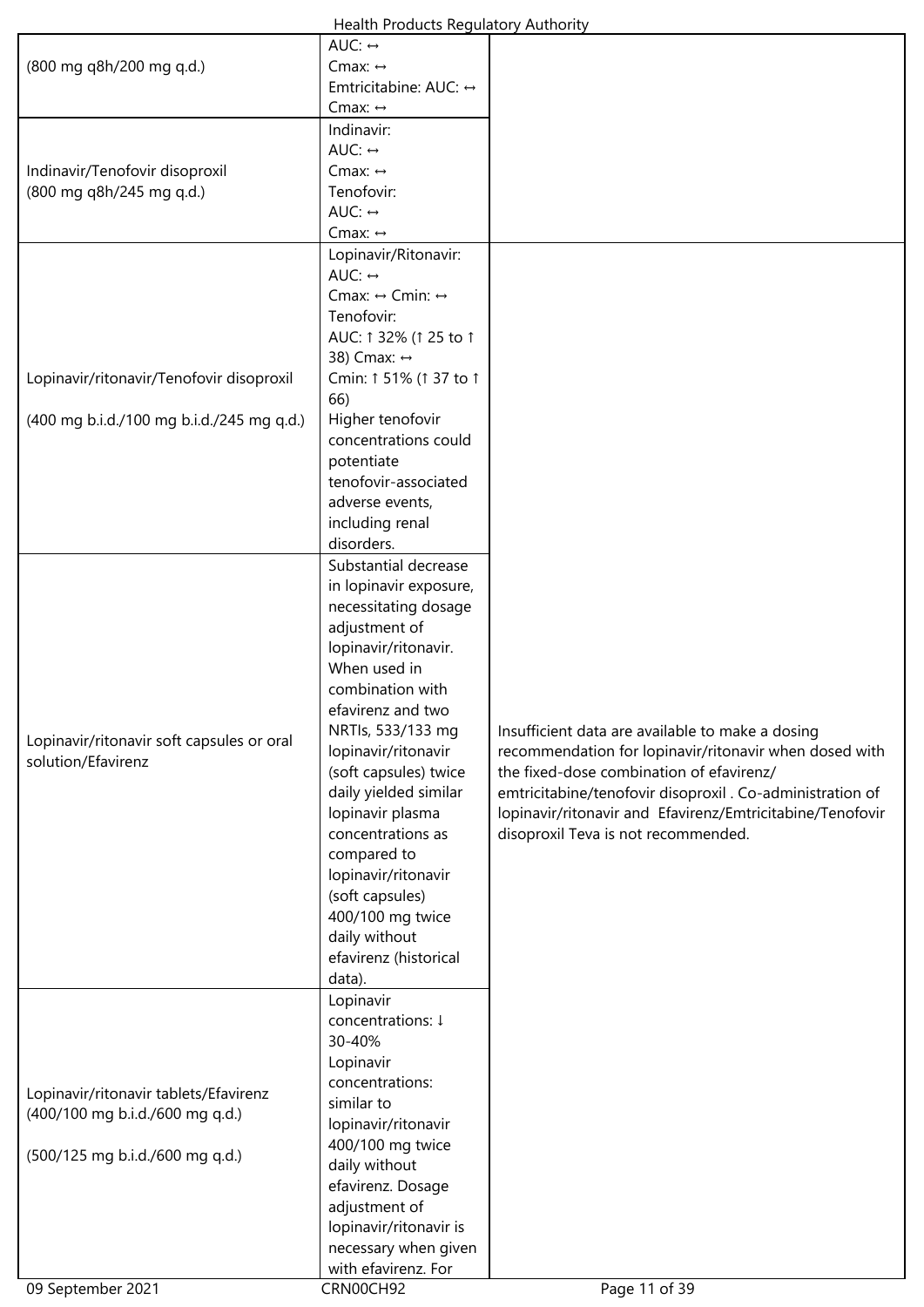|                                           | Health Products Regulatory Authority   |                                                            |
|-------------------------------------------|----------------------------------------|------------------------------------------------------------|
|                                           | co-administration of<br>efavirenz with |                                                            |
|                                           | low-dose ritonavir in                  |                                                            |
|                                           | combination with a                     |                                                            |
|                                           |                                        |                                                            |
|                                           | protease inhibitor, see                |                                                            |
|                                           | section on ritonavir                   |                                                            |
|                                           | below.                                 |                                                            |
| Lopinavir/ritonavir/Emtricitabine         | Interaction not<br>studied.            |                                                            |
|                                           |                                        |                                                            |
|                                           | Ritonavir:                             |                                                            |
|                                           | Morning AUC: 1 18%                     |                                                            |
|                                           | (↑ 6 to ↑ 33) Evening                  |                                                            |
|                                           | AUC: ↔                                 |                                                            |
|                                           | Morning Cmax: 1 24%                    |                                                            |
|                                           | (1 12 to 1 38) Evening                 |                                                            |
|                                           | Cmax: $\leftrightarrow$                |                                                            |
|                                           | Morning Cmin: 1 42%                    |                                                            |
|                                           | (1 9 to 1 86) Evening                  |                                                            |
|                                           | Cmin: 1 24% (1 3 to 1                  |                                                            |
|                                           |                                        |                                                            |
|                                           | 50) Efavirenz:                         |                                                            |
|                                           | AUC: 1 21% (1 10 to 1                  |                                                            |
|                                           | 34) Cmax: 1 14% (1 4                   |                                                            |
| Ritonavir/Efavirenz                       | to 1 26) Cmin: 1 25%                   |                                                            |
| (500 mg b.i.d./600 mg q.d.)               | (1 7 to 1 46)                          |                                                            |
|                                           | (inhibition of                         |                                                            |
|                                           | CYP-mediated                           |                                                            |
|                                           | oxidative                              | Co-administration of ritonavir at doses of 600 mg and      |
|                                           | metabolism). When                      | Efavirenz/Emtricitabine/Tenofovir disoproxil Teva is not   |
|                                           | efavirenz was given                    | recommended. When using the fixed-dose combination         |
|                                           | with ritonavir 500 mg                  | of efavirenz/emtricitabine/tenofovir disoproxil with       |
|                                           | or 600 mg twice daily,                 |                                                            |
|                                           | the combination was                    | low-dose ritonavir, the possibility of an increase in the  |
|                                           |                                        | incidence of efavirenz-associated adverse events should    |
|                                           | not well tolerated (for                | be considered, due to possible pharmacodynamic             |
|                                           | example, dizziness,                    | interaction.                                               |
|                                           | nausea, paraesthesia                   |                                                            |
|                                           | and elevated liver                     |                                                            |
|                                           | enzymes occurred).                     |                                                            |
|                                           | Sufficient data on the                 |                                                            |
|                                           | tolerability of                        |                                                            |
|                                           | efavirenz with                         |                                                            |
|                                           | low-dose ritonavir                     |                                                            |
|                                           | (100 mg, once or                       |                                                            |
|                                           | twice daily) are not                   |                                                            |
|                                           | available.                             |                                                            |
|                                           | Interaction not                        |                                                            |
| Ritonavir/Emtricitabine                   | studied.                               |                                                            |
|                                           | Interaction not                        |                                                            |
| Ritonavir/Tenofovir disoproxil            |                                        |                                                            |
|                                           | studied.                               |                                                            |
|                                           | Interaction not                        | Insufficient data are available to make a dosing           |
|                                           | studied. For                           | recommendation for saquinavir/ritonavir when dosed with    |
|                                           | co-administration of                   | the fixed-dose combination of                              |
|                                           | efavirenz with                         | efavirenz/emtricitabine/tenofovir disoproxil.              |
| Saquinavir/ritonavir/Efavirenz            | low-dose ritonavir in                  | Co-administration of saquinavir/ritonavir and              |
|                                           | combination with a                     |                                                            |
|                                           | protease inhibitor, see                | Efavirenz/Emtricitabine/Tenofovir disoproxil Teva is not   |
|                                           | section on ritonavir                   | recommended. Use of Efavirenz/Emtricitabine/Tenofovir      |
|                                           | above.                                 | disoproxil Teva in combination with saquinavir as the sole |
|                                           | There were no                          | protease inhibitor is not recommended.                     |
| Saquinavir/ritonavir/Tenofovir disoproxil | clinically significant                 |                                                            |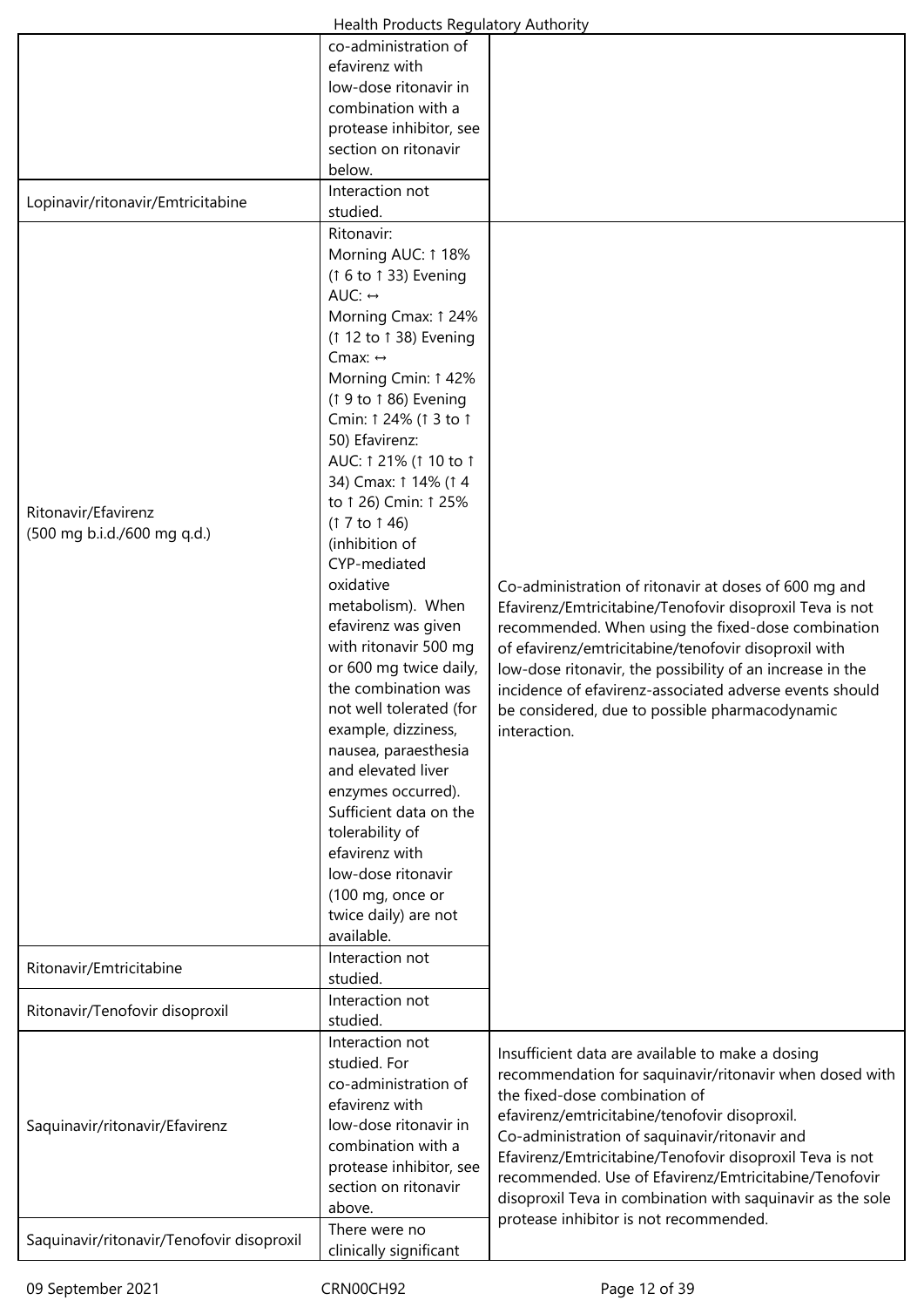|                                     | Health Products Regulatory Authority              |                                                          |  |
|-------------------------------------|---------------------------------------------------|----------------------------------------------------------|--|
|                                     | pharmacokinetic                                   |                                                          |  |
|                                     | interactions when                                 |                                                          |  |
|                                     | tenofovir disoproxil                              |                                                          |  |
|                                     | was co-administered                               |                                                          |  |
|                                     | with ritonavir boosted                            |                                                          |  |
|                                     | saquinavir.                                       |                                                          |  |
|                                     | Interaction not                                   |                                                          |  |
| Saquinavir/ritonavir/Emtricitabine  |                                                   |                                                          |  |
|                                     | studied.                                          |                                                          |  |
| <b>CCR5</b> antagonist              |                                                   |                                                          |  |
|                                     | Maraviroc:                                        |                                                          |  |
|                                     | AUC12h: ↓45% (↓38                                 |                                                          |  |
| Maraviroc/Efavirenz                 | to ↓51) Cmax: ↓51%                                |                                                          |  |
| (100 mg b.i.d./600 mg q.d.)         | (137 to 162)                                      | Refer to the Summary of Product Characteristics for the  |  |
| Maraviroc/Emtricitabine             | Efavirenz                                         | medicinal product containing maraviroc.                  |  |
|                                     | concentrations not                                |                                                          |  |
|                                     | measured, no effect is                            |                                                          |  |
|                                     | expected.                                         |                                                          |  |
|                                     | Maraviroc:                                        |                                                          |  |
|                                     | AUC12h: $\leftrightarrow$ Cmax: $\leftrightarrow$ |                                                          |  |
| Maraviroc/Tenofovir disoproxil      | Tenofovir                                         |                                                          |  |
| (300 mg b.i.d./245 mg q.d.)         | concentrations not                                |                                                          |  |
|                                     |                                                   |                                                          |  |
|                                     | measured, no effect is                            |                                                          |  |
|                                     | expected.                                         |                                                          |  |
| Maraviroc/Emtricitabine             | Interaction not                                   |                                                          |  |
|                                     | studied.                                          |                                                          |  |
| Integrase strand transfer inhibitor |                                                   |                                                          |  |
|                                     | Raltegravir:                                      |                                                          |  |
| Raltegravir/Efavirenz               | AUC: ↓36% C12h: ↓                                 |                                                          |  |
| (400 mg single dose/-)              | 21% Cmax: 1 36%                                   |                                                          |  |
|                                     | (UGT1A1 induction)                                |                                                          |  |
|                                     | Raltegravir: AUC: 1                               |                                                          |  |
|                                     | 49% C12h: 1 3% Cmax:                              | Efavirenz/Emtricitabine/Tenofovir disoproxil Teva and    |  |
|                                     | 164%                                              | raltegravir can be co-administered without dose          |  |
| Raltegravir/Tenofovir disoproxil    | (mechanism of                                     | adjustment.                                              |  |
| (400 mg b.i.d./-)                   | interaction unknown)                              |                                                          |  |
|                                     | Tenofovir: AUC: ↓10%                              |                                                          |  |
|                                     | C12h: ↓13% Cmax: ↓                                |                                                          |  |
|                                     |                                                   |                                                          |  |
|                                     | 23%                                               |                                                          |  |
| Raltegravir/Emtricitabine           | Interaction not                                   |                                                          |  |
|                                     | studied.                                          |                                                          |  |
| <b>NRTIs and NNRTIs</b>             |                                                   |                                                          |  |
|                                     | Specific interaction                              |                                                          |  |
|                                     | studies have not been                             |                                                          |  |
|                                     | performed with                                    |                                                          |  |
|                                     | efavirenz and NRTIs                               |                                                          |  |
|                                     | other than lamivudine,                            |                                                          |  |
|                                     | zidovudine and                                    |                                                          |  |
|                                     | tenofovir disoproxil.                             | Due to the similarity between lamivudine and             |  |
|                                     | Clinically significant                            | emtricitabine, a component of                            |  |
| NRTIs/Efavirenz                     | interactions have not                             | Efavirenz/Emtricitabine/Tenofovir disoproxil Teva,       |  |
|                                     | been found and                                    | Efavirenz/Emtricitabine/Tenofovir disoproxil Teva should |  |
|                                     | would not be                                      | not be administered concomitantly with lamivudine (see   |  |
|                                     | expected since the                                | section 4.4).                                            |  |
|                                     |                                                   |                                                          |  |
|                                     |                                                   |                                                          |  |
|                                     | NRTIs are                                         |                                                          |  |
|                                     | metabolised via a                                 |                                                          |  |
|                                     | different route than                              |                                                          |  |
|                                     | efavirenz and would                               |                                                          |  |
|                                     | be unlikely to<br>compete for the same            |                                                          |  |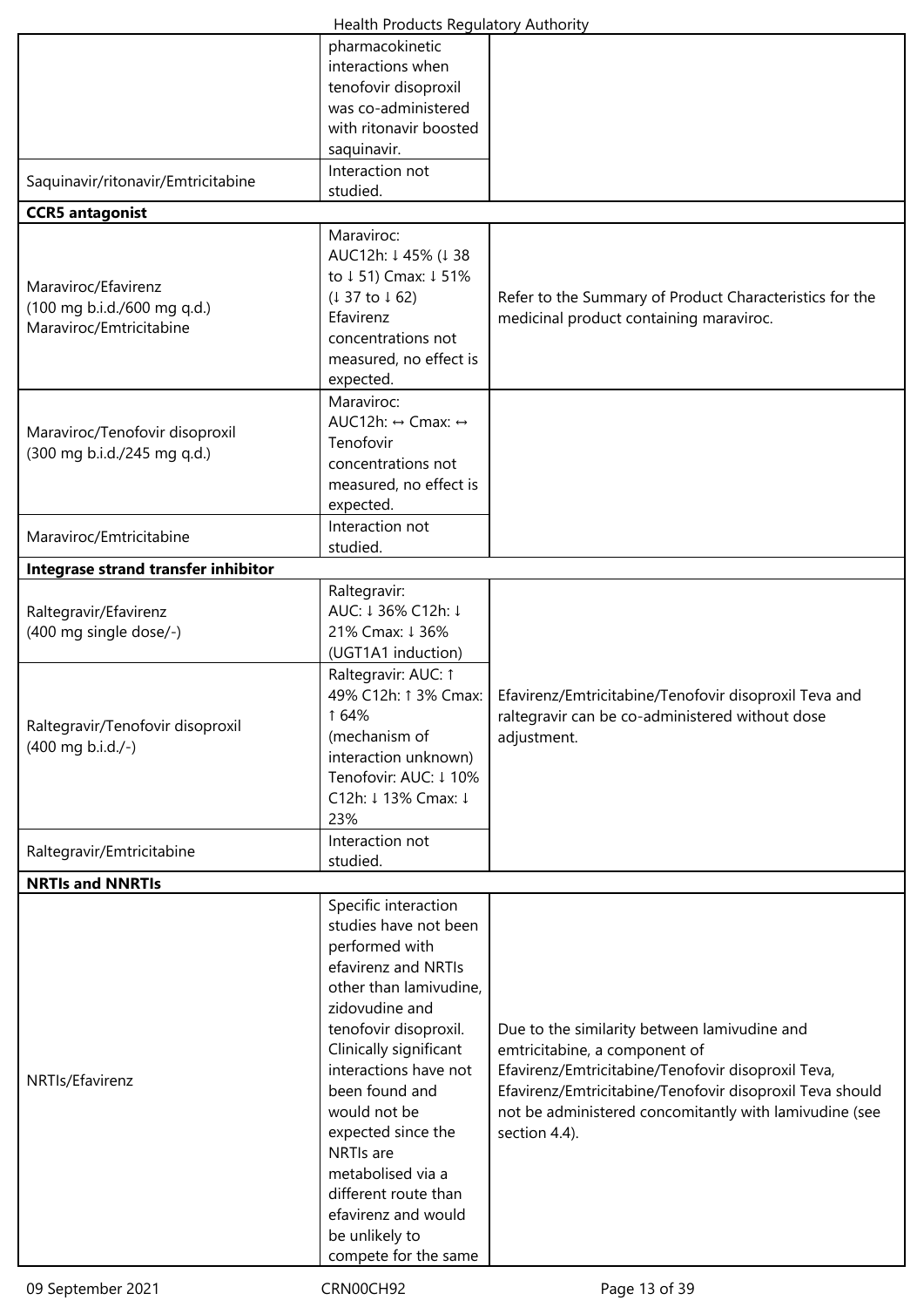|  | Health Products Regulatory Authority |  |
|--|--------------------------------------|--|
|  |                                      |  |

|                                                                                                                                  | metabolic enzymes<br>and elimination<br>pathways.                                                                                                                                                                                                                        |                                                                                                                                                                                                                                                                                                                                                                                                                                                                                                              |
|----------------------------------------------------------------------------------------------------------------------------------|--------------------------------------------------------------------------------------------------------------------------------------------------------------------------------------------------------------------------------------------------------------------------|--------------------------------------------------------------------------------------------------------------------------------------------------------------------------------------------------------------------------------------------------------------------------------------------------------------------------------------------------------------------------------------------------------------------------------------------------------------------------------------------------------------|
| NNRTIs/Efavirenz                                                                                                                 | Interaction not<br>studied.                                                                                                                                                                                                                                              | Since use of two NNRTIs proved not beneficial in terms of<br>efficacy and safety, co-administration of<br>Efavirenz/Emtricitabine/Tenofovir disoproxil Teva and<br>another NNRTI is not recommended.                                                                                                                                                                                                                                                                                                         |
| Didanosine/Tenofovir disoproxil                                                                                                  | Co-administration of<br>tenofovir disoproxil<br>and didanosine<br>results in a 40-60%<br>increase in systemic<br>exposure to                                                                                                                                             | Co-administration of Efavirenz/Emtricitabine/Tenofovir<br>disoproxil Teva and didanosine is not recommended (see<br>section 4.4).<br>Increased systemic exposure to didanosine may increase<br>didanosine related adverse reactions. Rarely, pancreatitis                                                                                                                                                                                                                                                    |
| Didanosine/Efavirenz                                                                                                             | didanosine.<br>Interaction not                                                                                                                                                                                                                                           | and lactic acidosis, sometimes fatal, have been reported.<br>Co administration of tenofovir disoproxil and didanosine                                                                                                                                                                                                                                                                                                                                                                                        |
| Didanosine/Emtricitabine                                                                                                         | studied.<br>Interaction not<br>studied.                                                                                                                                                                                                                                  | at a dose of 400 mg daily has been associated with a<br>significant decrease in CD4 cell count, possibly due to an<br>intracellular interaction increasing phosphorylated (i.e.<br>active) didanosine. A decreased dosage of 250 mg<br>didanosine co administered with tenofovir disoproxil<br>therapy has been associated with reports of high rates of<br>virological failure within several tested combinations for<br>the treatment of HIV 1 infection.                                                  |
| <b>Hepatitis C antivirals</b>                                                                                                    |                                                                                                                                                                                                                                                                          |                                                                                                                                                                                                                                                                                                                                                                                                                                                                                                              |
| Elbasvir/Grazoprevir +<br>Efavirenz                                                                                              | Elbasvir:<br>AUC: 1 54%<br>Cmax: ↓45%<br>(CYP3A4 or P-qp<br>induction - effect on<br>elbasvir)<br>Grazoprevir:<br>AUC: ↓83%<br>Cmax: ↓87%<br>(CYP3A4 or P-gp<br>induction - effect on<br>grazoprevir)<br>Efavirenz:<br>AUC: $\leftrightarrow$<br>Cmax: $\leftrightarrow$ | Co-administration of Efavirenz/Emtricitabine/Tenofovir<br>disoproxil Teva with elbasvir/grazoprevir is<br>contraindicated because it may lead to loss of virologic<br>response to elbasvir/grazoprevir.<br>This loss is due to significant decreases in<br>elbasvir/grazoprevir plasma concentrations caused by<br>CYP3A4 or P-gp induction. Refer to the Summary of<br>Product Characteristics for elbasvir/grazoprevir for more<br>information.                                                            |
| Glecaprevir/Pibrentasvir/Efavirenz                                                                                               | Expected:<br>Glecaprevir: ↓<br>Pibrentasvir: ↓                                                                                                                                                                                                                           | Concomitant administration of glecaprevir/pibrentasvir<br>with efavirenz, a component of<br>Efavirenz/Emtricitabine/Tenofovir disoproxil Teva, may<br>significantly decrease plasma concentrations of<br>glecaprevir and pibrentasvir, leading to reduced<br>therapeutic effect. Coadministration of<br>glecaprevir/pibrentasvir with<br>Efavirenz/Emtricitabine/Tenofovir disoproxil Teva is not<br>recommended. Refer to the prescribing information for<br>glecaprevir/pibrentasvir for more information. |
| Ledipasvir/Sofosbuvir<br>(90 mg/400 mg q.d.) +<br>Efavirenz/Emtricitabine/Tenofovir<br>disoproxil<br>(600 mg/200 mg/245 mg q.d.) | Ledipasvir:<br>AUC: ↓34% (↓41 to ↓<br>25)<br>Cmax: ↓ 34% (↓ 41 to<br>$\uparrow$ 25)<br>Cmin: ↓ 34% (↓ 43 to ↑<br>24)<br>Sofosbuvir:<br>AUC: ↔                                                                                                                            | No dose adjustment is recommended. The increased<br>exposure of tenofovir could potentiate adverse reactions<br>associated with tenofovir disoproxil, including renal<br>disorders. Renal function should be closely monitored<br>(see section 4.4).                                                                                                                                                                                                                                                         |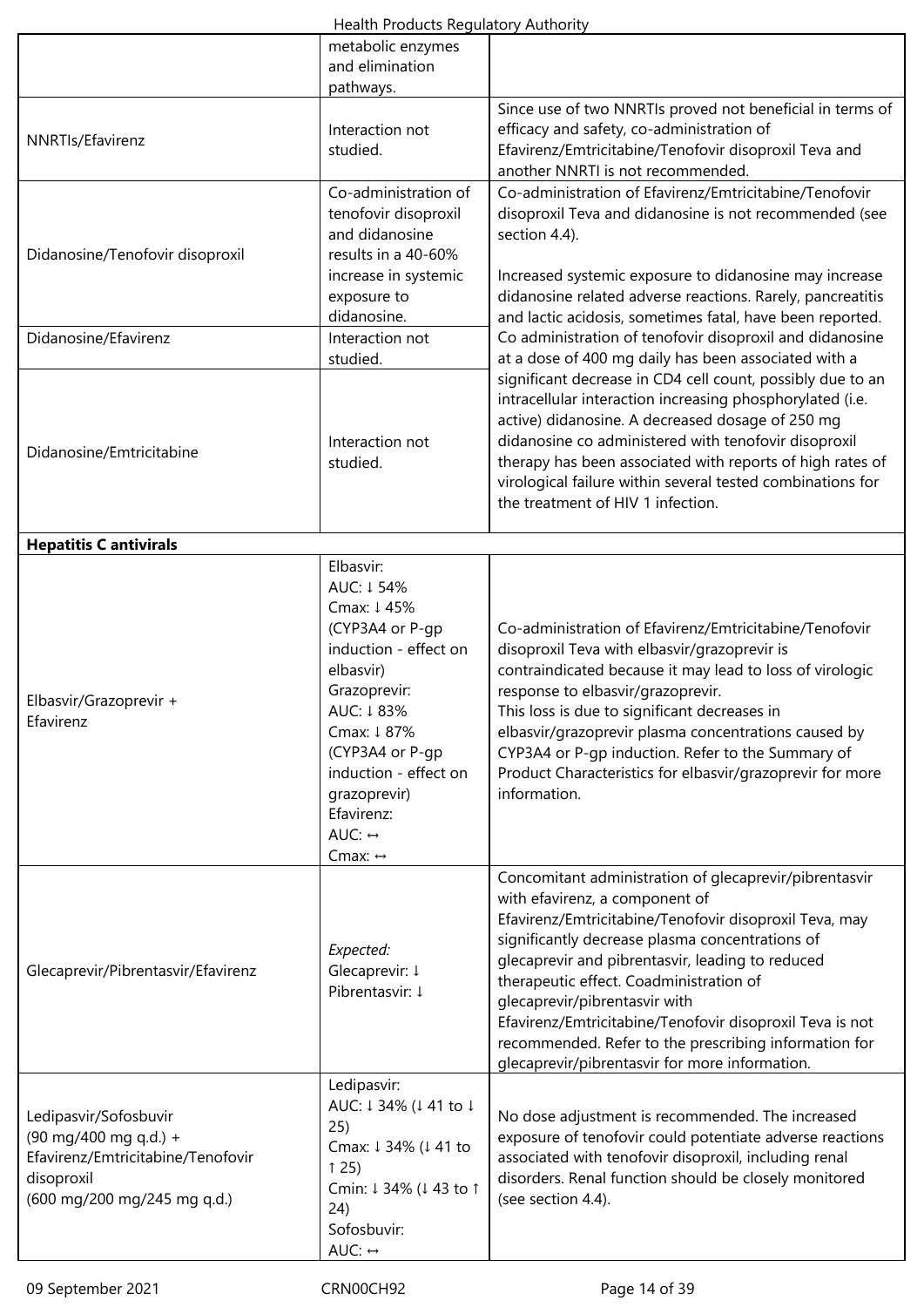| Health Products Regulatory Authority |  |
|--------------------------------------|--|
|--------------------------------------|--|

|                                           | Health Products Regulatory Authority   |                                                             |
|-------------------------------------------|----------------------------------------|-------------------------------------------------------------|
|                                           | Cmax: $\leftrightarrow$                |                                                             |
|                                           | GS-3310071:                            |                                                             |
|                                           | AUC: $\leftrightarrow$                 |                                                             |
|                                           | Cmax: $\leftrightarrow$                |                                                             |
|                                           | Cmin: $\leftrightarrow$                |                                                             |
|                                           | Efavirenz:                             |                                                             |
|                                           | AUC: $\leftrightarrow$                 |                                                             |
|                                           | Cmax: $\leftrightarrow$                |                                                             |
|                                           | Cmin: $\leftrightarrow$                |                                                             |
|                                           | Emtricitabine:                         |                                                             |
|                                           | AUC: $\leftrightarrow$                 |                                                             |
|                                           | Cmax: $\leftrightarrow$                |                                                             |
|                                           | Cmin: $\leftrightarrow$                |                                                             |
|                                           | Tenofovir:                             |                                                             |
|                                           |                                        |                                                             |
|                                           | AUC: 1 98% (1 77 to 1                  |                                                             |
|                                           | 123)                                   |                                                             |
|                                           | Cmax: 1 79% (1 56 to                   |                                                             |
|                                           | 1104                                   |                                                             |
|                                           | Cmin: 1 163% (1 137                    |                                                             |
|                                           | to 1 197)                              |                                                             |
|                                           | Sofosbuvir:                            |                                                             |
|                                           | AUC: $\leftrightarrow$                 |                                                             |
|                                           | Cmax: 1 38% (1 14 to                   |                                                             |
|                                           | 167                                    |                                                             |
|                                           | GS-3310071:                            |                                                             |
|                                           | AUC: $\leftrightarrow$                 |                                                             |
|                                           | Cmax: $\leftrightarrow$                |                                                             |
|                                           | Cmin: $\leftrightarrow$                |                                                             |
|                                           | Velpatasvir:                           |                                                             |
|                                           | AUC: ↓53% (↓61 to ↓                    |                                                             |
|                                           | 43)                                    |                                                             |
|                                           | Cmax: ↓ 47% (↓ 57 to                   |                                                             |
|                                           |                                        |                                                             |
|                                           | $\downarrow$ 36)                       |                                                             |
| Sofosbuvir/Velpatasvir (400 mg/100 mg     | Cmin: ↓57% (↓64 to ↓                   | Concomitant administration of                               |
| q.d.) + Efavirenz/Emtricitabine/Tenofovir | 48)                                    | Efavirenz/Emtricitabine/Tenofovir disoproxil Teva and       |
| disoproxil (600 mg/200 mg/245 mg q.d.)    | Efavirenz:                             | sofosbuvir/velpatasvir or                                   |
|                                           | AUC: $\leftrightarrow$                 | sofosbuvir/velpatasvir/voxilaprevir is expected to decrease |
|                                           | Cmax: $\leftrightarrow$                | plasma concentrations of velpatasvir and voxilaprevir.      |
|                                           | Cmin: $\leftrightarrow$                | Co-administration of Efavirenz/Emtricitabine/Tenofovir      |
|                                           | Emtricitabine:                         | disoproxil Teva with sofosbuvir/velpatasvir or              |
|                                           | AUC: $\leftrightarrow$                 | sofosbuvir/velpatasvir/ voxilaprevir is not recommended     |
|                                           | Cmax: $\leftrightarrow$                | (see section 4.4).                                          |
|                                           | Cmin: $\leftrightarrow$                |                                                             |
|                                           | Tenofovir:                             |                                                             |
|                                           | AUC: 1 81% (1 68 to 1                  |                                                             |
|                                           | 94)                                    |                                                             |
|                                           | Cmax: 1 77% (1 53 to                   |                                                             |
|                                           | 104                                    |                                                             |
|                                           | Cmin: 1 121% (1 100                    |                                                             |
|                                           | to 1 143)                              |                                                             |
|                                           | Interaction only                       |                                                             |
| Sofosbuvir/Velpatasvir/Voxilaprevir (400  | studied with                           |                                                             |
| mg/100 mg/100 mg q.d.) +                  | sofosbuvir/velpatasvir.                |                                                             |
| Efavirenz/Emtricitabine/Tenofovir         |                                        |                                                             |
| disoproxil (600 mg/200 mg/245 mg q.d.)    | Expected:                              |                                                             |
|                                           | Voxilaprevir:1                         |                                                             |
| Sofosbuvir                                | Sofosbuvir:                            |                                                             |
|                                           | AUC: $\leftrightarrow$                 | Efavirenz/Emtricitabine/Tenofovir disoproxil Teva and       |
| $(400$ mg q.d.) +                         |                                        | sofosbuvir can be co-administered without dose              |
| Efavirenz/Emtricitabine/Tenofovir         | Cmax: ↓ 19% (↓ 40 to<br>$\uparrow$ 10) | adjustment.                                                 |
|                                           |                                        |                                                             |
| disoproxil<br>09 September 2021           | CRN00CH92                              | Page 15 of 39                                               |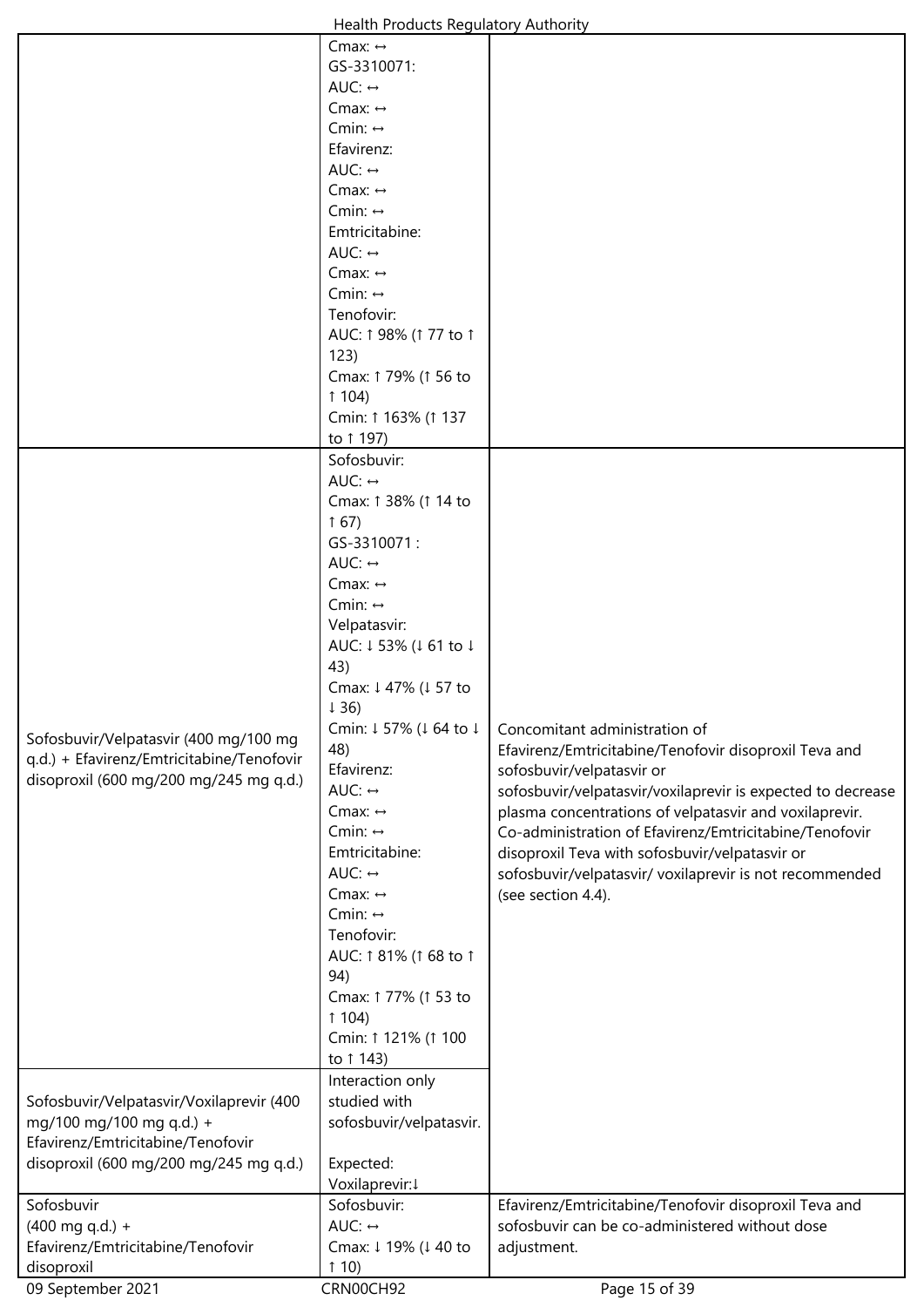|                                     | Health Products Regulatory Authority |                                                              |
|-------------------------------------|--------------------------------------|--------------------------------------------------------------|
|                                     | GS-3310071:                          |                                                              |
|                                     | AUC: $\leftrightarrow$               |                                                              |
|                                     | Cmax: ↓23% (↓30 to                   |                                                              |
|                                     | 116                                  |                                                              |
|                                     | Efavirenz:                           |                                                              |
|                                     | AUC: $\leftrightarrow$               |                                                              |
|                                     | Cmax: $\leftrightarrow$              |                                                              |
| (600 mg/200 mg/245 mg q.d.)         | Cmin: $\leftrightarrow$              |                                                              |
|                                     | Emtricitabine:                       |                                                              |
|                                     | AUC: $\leftrightarrow$               |                                                              |
|                                     | Cmax: $\leftrightarrow$              |                                                              |
|                                     | Cmin: $\leftrightarrow$              |                                                              |
|                                     | Tenofovir:                           |                                                              |
|                                     | AUC: $\leftrightarrow$               |                                                              |
|                                     | Cmax: 1 25% (1 8 to 1                |                                                              |
|                                     | 45)                                  |                                                              |
|                                     | Cmin: $\leftrightarrow$              |                                                              |
| <b>Antibiotics</b>                  |                                      |                                                              |
|                                     | Clarithromycin:                      |                                                              |
|                                     | AUC: ↓39% (↓30 to ↓                  |                                                              |
|                                     | 46) Cmax: 1 26% (1 15                |                                                              |
|                                     | to $\downarrow$ 35)                  |                                                              |
|                                     | Clarithromycin                       |                                                              |
|                                     | 14-hydroxymetabolite:                |                                                              |
|                                     | AUC: 1 34% (1 18 to 1                |                                                              |
|                                     | 53)                                  |                                                              |
| Clarithromycin/Efavirenz            | Cmax: 1 49% (1 32 to                 | The clinical significance of these changes in clarithromycin |
| (500 mg b.i.d./400 mg q.d.)         | 1 69) Efavirenz:                     | plasma levels is not known. Alternatives to clarithromycin   |
|                                     | AUC: $\leftrightarrow$               | (e.g. azithromycin) may be considered. Other macrolide       |
|                                     | Cmax: 1 11% (1 3 to 1                | antibiotics, such as erythromycin, have not been studied     |
|                                     | 19) (CYP3A4                          | in combination with the fixed-dose combination of            |
|                                     | induction)                           | efavirenz/emtricitabine/tenofovir disoproxil.                |
|                                     | Rash developed in                    |                                                              |
|                                     | 46% of uninfected                    |                                                              |
|                                     | volunteers receiving                 |                                                              |
|                                     | efavirenz and                        |                                                              |
|                                     | clarithromycin.                      |                                                              |
|                                     | Interaction not                      |                                                              |
| Clarithromycin/Emtricitabine        | studied.                             |                                                              |
|                                     | Interaction not                      |                                                              |
| Clarithromycin/Tenofovir disoproxil | studied.                             |                                                              |
| Antimycobacterials                  |                                      |                                                              |
|                                     | Rifabutin:                           |                                                              |
|                                     | AUC: ↓38% (↓28 to ↓                  |                                                              |
|                                     | 47) Cmax: 1 32% (1 15                | The daily dose of rifabutin should be increased by 50%       |
| Rifabutin/Efavirenz                 | to ↓46) Cmin: ↓45%                   | when given with Efavirenz/Emtricitabine/Tenofovir            |
| (300 mg q.d./600 mg q.d.)           | (131 to 156)                         | disoproxil Teva. Consider doubling the rifabutin dose in     |
|                                     | Efavirenz:                           | regimens where rifabutin is given 2 or 3 times a week in     |
|                                     | AUC: $\leftrightarrow$               | combination with Efavirenz/Emtricitabine/Tenofovir           |
|                                     | Cmax: $\leftrightarrow$              | disoproxil Teva. The clinical effect of this dose adjustment |
|                                     | Cmin: ↓12% (↓24 to 1                 | has not been adequately evaluated. Individual tolerability   |
|                                     | 1) (CYP3A4 induction)                | and virological response should be considered when           |
|                                     | Interaction not                      | making the dose adjustment (see section 5.2).                |
| Rifabutin/Emtricitabine             | studied.                             |                                                              |
|                                     | Interaction not                      |                                                              |
| Rifabutin/Tenofovir disoproxil      | studied.                             |                                                              |
| Rifampicin/Efavirenz                | Efavirenz:                           | When Efavirenz/Emtricitabine/Tenofovir disoproxil Teva is    |
| (600 mg q.d./600 mg q.d.)           | AUC: ↓26% (↓15 to ↓                  | taken with rifampicin in patients weighing 50 kg or          |
|                                     | 36) Cmax: 1 20% (1 11                | greater, an additional 200 mg/day (800 mg total) of          |
|                                     |                                      |                                                              |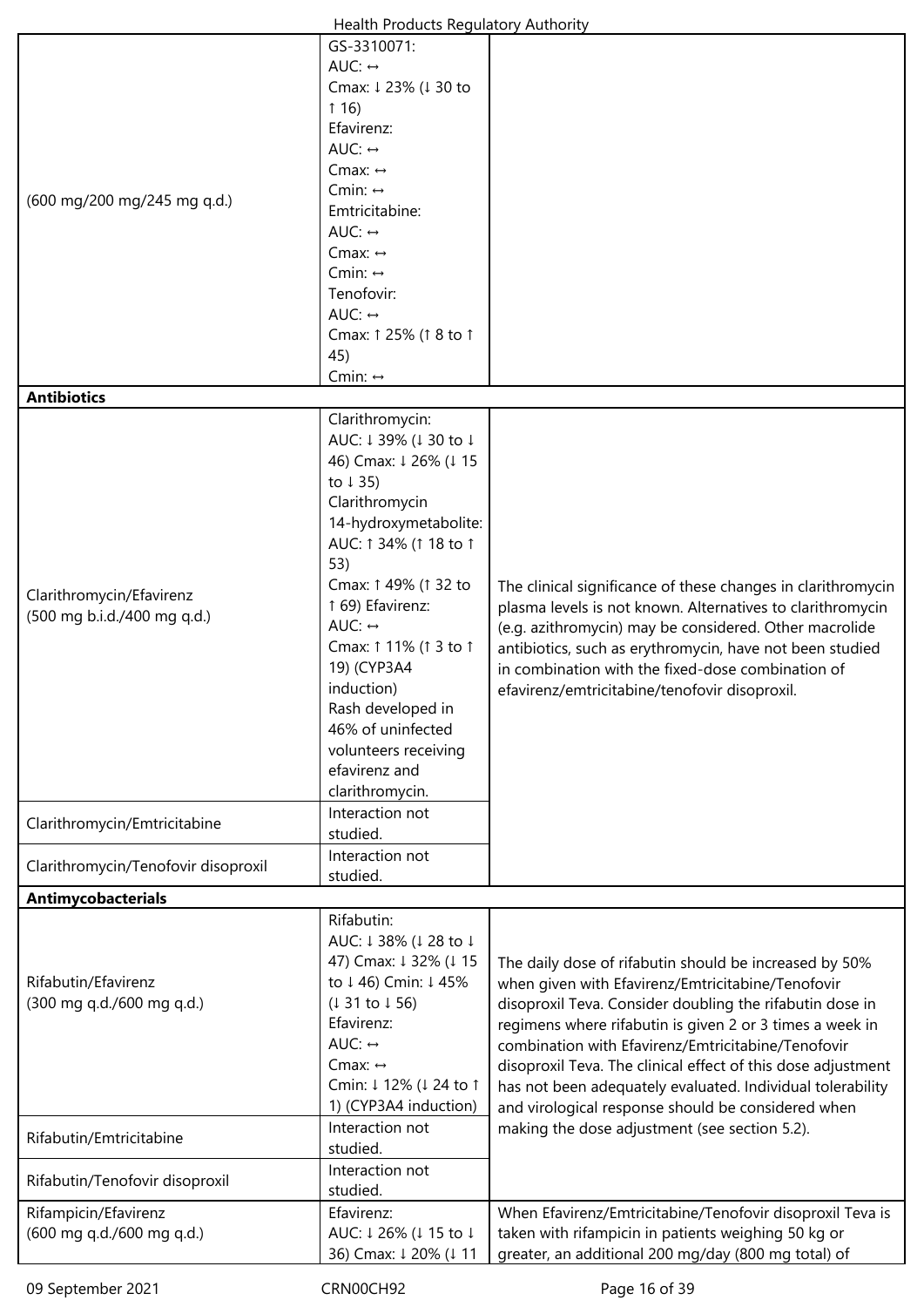|                                                                                                                                                  | <b>Health Products Regulatory Authority</b>                                                                                                                                                                                                                                                                                                                      |                                                                                                                                                                                                                                                              |
|--------------------------------------------------------------------------------------------------------------------------------------------------|------------------------------------------------------------------------------------------------------------------------------------------------------------------------------------------------------------------------------------------------------------------------------------------------------------------------------------------------------------------|--------------------------------------------------------------------------------------------------------------------------------------------------------------------------------------------------------------------------------------------------------------|
|                                                                                                                                                  | to ↓28) Cmin: ↓32%<br>$(115 \text{ to } 146)$<br>(CYP3A4 and CYP2B6<br>induction)                                                                                                                                                                                                                                                                                | efavirenz may provide exposure similar to a daily<br>efavirenz dose of 600 mg when taken without rifampicin.<br>The clinical effect of this dose adjustment has not been<br>adequately evaluated. Individual tolerability and                                |
| Rifampicin/Tenofovir disoproxil<br>(600 mg q.d./245 mg q.d.)                                                                                     | Rifampicin: AUC: ↔<br>Cmax: ↔ Tenofovir:<br>AUC: ↔ Cmax: ↔                                                                                                                                                                                                                                                                                                       | virological response should be considered when making<br>the dose adjustment (see section 5.2). No dose<br>adjustment of rifampicin is recommended when given                                                                                                |
| Rifampicin/Emtricitabine                                                                                                                         | Interaction not<br>studied.                                                                                                                                                                                                                                                                                                                                      | with Efavirenz/Emtricitabine/Tenofovir disoproxil Teva.                                                                                                                                                                                                      |
| <b>Antifungals</b>                                                                                                                               |                                                                                                                                                                                                                                                                                                                                                                  |                                                                                                                                                                                                                                                              |
| Itraconazole/Efavirenz<br>(200 mg b.i.d./600 mg q.d.)                                                                                            | Itraconazole:<br>AUC: ↓39% (↓21 to ↓<br>53) Cmax: 1 37% (1 20<br>to ↓51) Cmin: ↓44%<br>(1 27 to 158)<br>(decrease in<br>itraconazole<br>concentrations:<br>CYP3A4 induction)<br>Hydroxyitraconazole:<br>AUC: ↓37% (↓14 to ↓<br>55) Cmax: 1 35% (1 12<br>to ↓52) Cmin: ↓43%<br>$(118 \text{ to } 160)$<br>Efavirenz:<br>AUC: ↔ Cmax: ↔<br>Cmin: $\leftrightarrow$ | Since no dose recommendation can be made for<br>itraconazole when used with<br>Efavirenz/Emtricitabine/Tenofovir disoproxil Teva, an<br>alternative antifungal treatment should be considered.                                                               |
| Itraconazole/Emtricitabine                                                                                                                       | Interaction not<br>studied.<br>Interaction not                                                                                                                                                                                                                                                                                                                   |                                                                                                                                                                                                                                                              |
| Itraconazole/Tenofovir disoproxil                                                                                                                | studied.                                                                                                                                                                                                                                                                                                                                                         |                                                                                                                                                                                                                                                              |
| Posaconazole/Efavirenz<br>$(-/400 \text{ mg } q.d.)$                                                                                             | Posaconazole:<br>AUC: ↓50% Cmax: ↓<br>45%<br>(UDP-G induction)                                                                                                                                                                                                                                                                                                   | Concomitant use of posaconazole and<br>Efavirenz/Emtricitabine/Tenofovir disoproxil Teva should<br>be avoided unless the benefit to the patient outweighs                                                                                                    |
| Posaconazole/Emtricitabine                                                                                                                       | Interaction not<br>studied.                                                                                                                                                                                                                                                                                                                                      | the risk.                                                                                                                                                                                                                                                    |
| Posaconazole/Tenofovir disoproxil                                                                                                                | Interaction not<br>studied.                                                                                                                                                                                                                                                                                                                                      |                                                                                                                                                                                                                                                              |
| Voriconazole/Efavirenz<br>(200 mg b.i.d./400 mg q.d.)<br>Voriconazole/Emtricitabine<br>Voriconazole/Tenofovir disoproxil<br><b>Antimalarials</b> | Voriconazole:<br>AUC: ↓77% Cmax: ↓<br>61% Efavirenz: AUC: 1<br>44% Cmax: 1 38%<br>(competitive<br>inhibition of oxidative<br>metabolism)<br>Co-administration of<br>standard doses of<br>efavirenz and<br>voriconazole is<br>contraindicated (see<br>section 4.3).<br>Interaction not<br>studied<br>Interaction not<br>studied.                                  | Since Efavirenz/Emtricitabine/Tenofovir disoproxil Teva is<br>a fixed-dose combination product, the dose of efavirenz<br>cannot be altered; therefore, voriconazole and<br>Efavirenz/Emtricitabine/Tenofovir disoproxil Teva must<br>not be co-administered. |
| Artemether/Lumefantrine/Efavirenz                                                                                                                | Artemether:                                                                                                                                                                                                                                                                                                                                                      | Since decreased concentrations of artemether,                                                                                                                                                                                                                |
| 09 September 2021                                                                                                                                | CRN00CH92                                                                                                                                                                                                                                                                                                                                                        | Page 17 of 39                                                                                                                                                                                                                                                |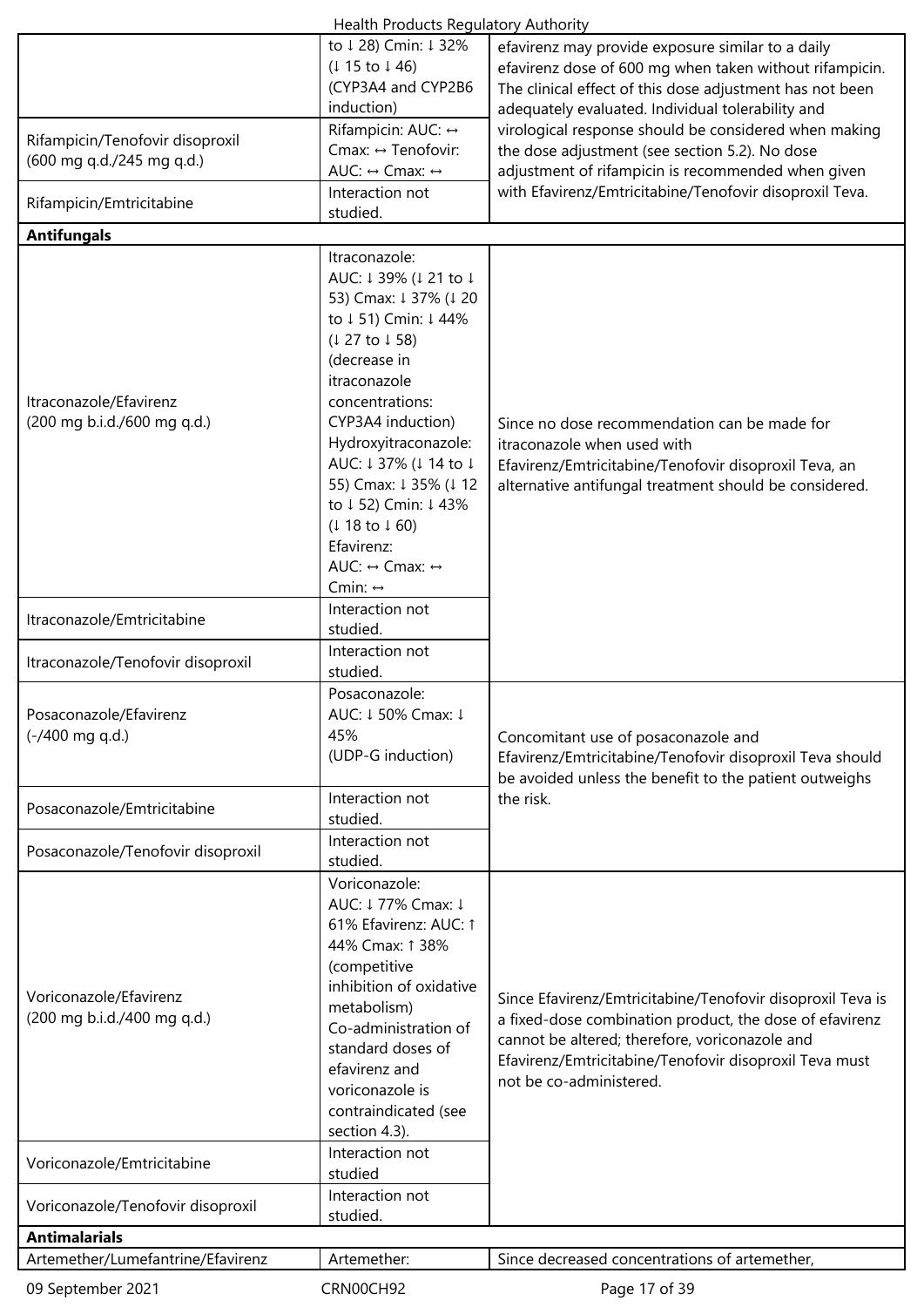|                                                                                                                         | Health Products Regulatory Authority                                                                                                                                                                                                                                                                                                                                                                                                                                            |                                                                                                                                                                                                                                                       |
|-------------------------------------------------------------------------------------------------------------------------|---------------------------------------------------------------------------------------------------------------------------------------------------------------------------------------------------------------------------------------------------------------------------------------------------------------------------------------------------------------------------------------------------------------------------------------------------------------------------------|-------------------------------------------------------------------------------------------------------------------------------------------------------------------------------------------------------------------------------------------------------|
| (20/120 mg tablet, 6 doses of 4 tablets<br>each over 3 days/600 mg q.d.)                                                | AUC: ↓51% Cmax: ↓<br>21%<br>Dihydroartemisinin<br>(active metabolite):<br>AUC: 1 46%<br>Cmax: ↓ 38%<br>Lumefantrine: AUC: ↓<br>21% Cmax: ↔<br>Efavirenz: AUC: ↓17%<br>Cmax: $\leftrightarrow$<br>(CYP3A4 induction)                                                                                                                                                                                                                                                             | dihydroartemisinin, or lumefantrine may result in a<br>decrease of antimalarial efficacy, caution is recommended<br>when Efavirenz/Emtricitabine/Tenofovir disoproxil Teva<br>and artemether/lumefantrine tablets are co-administered.                |
| Artemether/Lumefantrine/Emtricitabine                                                                                   | Interaction not<br>studied.                                                                                                                                                                                                                                                                                                                                                                                                                                                     |                                                                                                                                                                                                                                                       |
| Artemether/Lumefantrine/Tenofovir                                                                                       | Interaction not                                                                                                                                                                                                                                                                                                                                                                                                                                                                 |                                                                                                                                                                                                                                                       |
|                                                                                                                         | studied.                                                                                                                                                                                                                                                                                                                                                                                                                                                                        |                                                                                                                                                                                                                                                       |
| disoproxil                                                                                                              |                                                                                                                                                                                                                                                                                                                                                                                                                                                                                 |                                                                                                                                                                                                                                                       |
| Atovaquone and proguanil<br>hydrochloride/Efavirenz<br>(250/100 mg single dose/600 mg q.d.)<br>Atovaquone and proguanil | Atovaquone:<br>AUC: ↓75% (↓62 to ↓<br>84) Cmax: ↓ 44% (↓ 20<br>to ↓61) Proguanil:<br>AUC: ↓43% (↓7 to ↓<br>65) Cmax: ↔<br>Interaction not                                                                                                                                                                                                                                                                                                                                       | Concomitant administration of atovaquone/proguanil<br>with Efavirenz/Emtricitabine/Tenofovir disoproxil Teva<br>should be avoided whenever possible.                                                                                                  |
| hydrochloride/Emtricitabine                                                                                             | studied.                                                                                                                                                                                                                                                                                                                                                                                                                                                                        |                                                                                                                                                                                                                                                       |
| Atovaquone and proguanil                                                                                                | Interaction not                                                                                                                                                                                                                                                                                                                                                                                                                                                                 |                                                                                                                                                                                                                                                       |
| hydrochloride/Tenofovir disoproxil                                                                                      | studied.                                                                                                                                                                                                                                                                                                                                                                                                                                                                        |                                                                                                                                                                                                                                                       |
| <b>ANTICONVULSANTS</b>                                                                                                  |                                                                                                                                                                                                                                                                                                                                                                                                                                                                                 |                                                                                                                                                                                                                                                       |
| Carbamazepine/Efavirenz<br>(400 mg q.d./600 mg q.d.)                                                                    | Carbamazepine:<br>AUC: ↓27% (↓20 to ↓<br>33) Cmax: 1 20% (1 15<br>to ↓ 24) Cmin: ↓ 35%<br>(124 to 144)<br>Efavirenz:<br>AUC: ↓36% (↓32 to ↓<br>40) Cmax: 1 21% (1 15<br>to ↓26) Cmin: ↓47%<br>(141 to 153)<br>(decrease in<br>carbamazepine<br>concentrations:<br>CYP3A4 induction;<br>decrease in efavirenz<br>concentrations:<br>CYP3A4 and CYP2B6<br>induction).<br>Co-administration of<br>higher doses of either<br>efavirenz or<br>carbamazepine has<br>not been studied. | No dose recommendation can be made for the use of<br>Efavirenz/Emtricitabine/Tenofovir disoproxil Teva with<br>carbamazepine. An alternative anticonvulsant should be<br>considered. Carbamazepine plasma levels should be<br>monitored periodically. |
| Carbamazepine/Emtricitabine                                                                                             | Interaction not<br>studied.                                                                                                                                                                                                                                                                                                                                                                                                                                                     |                                                                                                                                                                                                                                                       |
| Carbamazepine/Tenofovir disoproxil                                                                                      | Interaction not<br>studied.                                                                                                                                                                                                                                                                                                                                                                                                                                                     |                                                                                                                                                                                                                                                       |
| Phenytoin, Phenobarbital, and other<br>anticonvulsants that are substrates of<br>CYP isozymes                           | Interaction not<br>studied with efavirenz,<br>emtricitabine, or<br>tenofovir disoproxil.<br>There is a potential<br>for reduction or                                                                                                                                                                                                                                                                                                                                            | When Efavirenz/Emtricitabine/Tenofovir disoproxil Teva is<br>co-administered with an anticonvulsant that is a substrate<br>of CYP isozymes, periodic monitoring of anticonvulsant<br>levels should be conducted.                                      |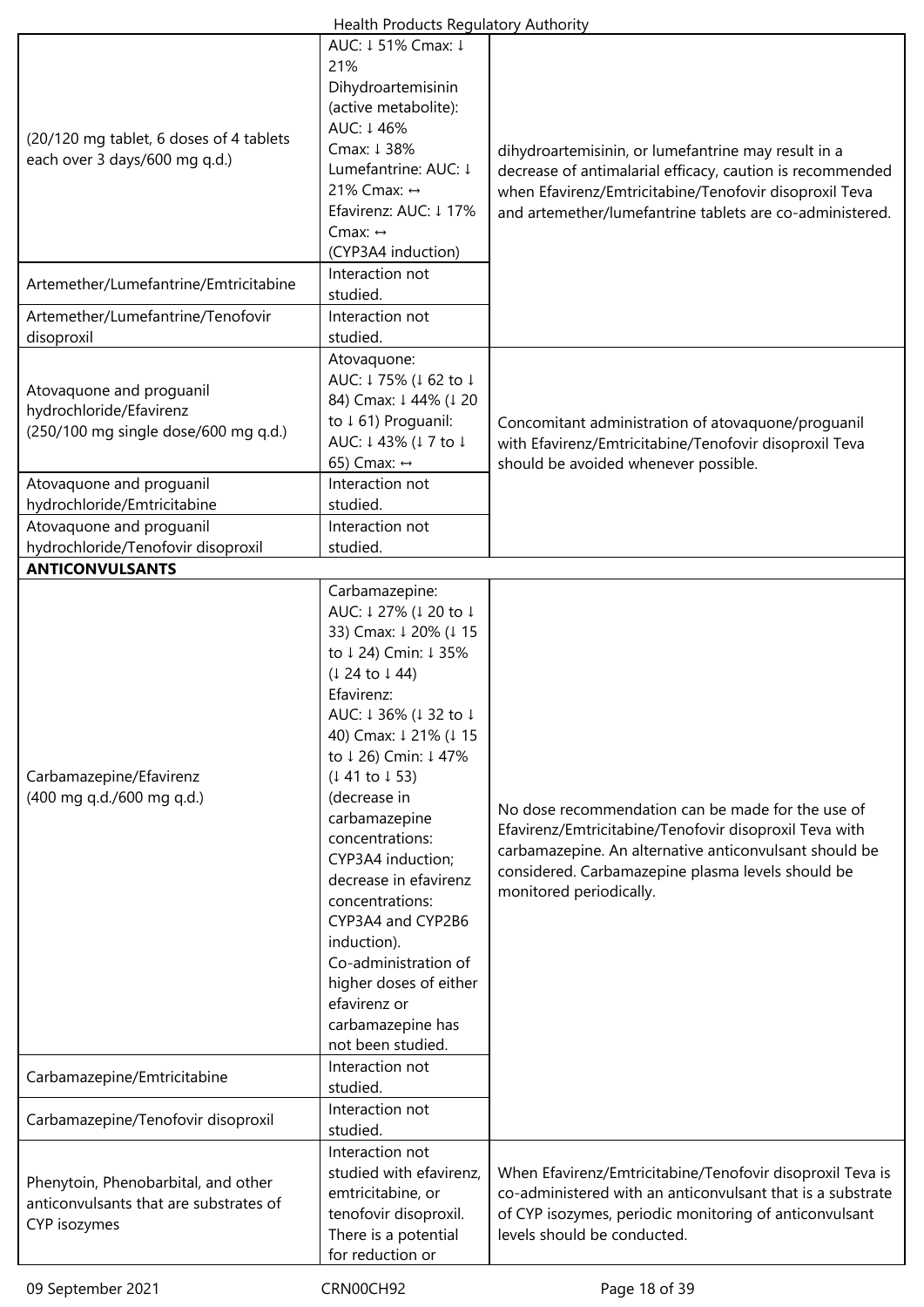|                                                                                                                                         | Health Products Regulatory Authority                                                                                                                                                                                                                                                                                                                          |                                                                                                                                                                                |
|-----------------------------------------------------------------------------------------------------------------------------------------|---------------------------------------------------------------------------------------------------------------------------------------------------------------------------------------------------------------------------------------------------------------------------------------------------------------------------------------------------------------|--------------------------------------------------------------------------------------------------------------------------------------------------------------------------------|
|                                                                                                                                         | increase in the plasma<br>concentrations of<br>phenytoin,<br>phenobarbital and<br>other anticonvulsants<br>that are substrates of<br>CYP isozymes with<br>efavirenz.                                                                                                                                                                                          |                                                                                                                                                                                |
| Valproic acid/Efavirenz<br>(250 mg b.i.d./600 mg q.d.)<br>Valproic acid/Emtricitabine                                                   | No clinically<br>significant effect on<br>efavirenz<br>pharmacokinetics.<br>Limited data suggest<br>there is no clinically<br>significant effect on<br>valproic acid<br>pharmacokinetics.<br>Interaction not<br>studied.                                                                                                                                      | Efavirenz/Emtricitabine/Tenofovir disoproxil Teva and<br>valproic acid can be co-administered without dose<br>adjustment. Patients should be monitored for seizure<br>control. |
| Valproic acid/Tenofovir disoproxil                                                                                                      | Interaction not<br>studied.                                                                                                                                                                                                                                                                                                                                   |                                                                                                                                                                                |
| Vigabatrin/Efavirenz<br>Gabapentin/Efavirenz<br>Vigabatrin/Emtricitabine<br>Gabapentin/Emtricitabine<br>Vigabatrin/Tenofovir disoproxil | Interaction not<br>studied. Clinically<br>significant<br>interactions are not<br>expected since<br>vigabatrin and<br>gabapentin are<br>exclusively eliminated<br>unchanged in the<br>urine and are unlikely<br>to compete for the<br>same metabolic<br>enzymes and<br>elimination pathways<br>as efavirenz.<br>Interaction not<br>studied.<br>Interaction not | Efavirenz/Emtricitabine/Tenofovir disoproxil Teva and<br>vigabatrin or gabapentin can be co- administered without<br>dose adjustment.                                          |
| Gabapentin/Tenofovir disoproxil<br><b>ANTICOAGULANTS</b>                                                                                | studied.                                                                                                                                                                                                                                                                                                                                                      |                                                                                                                                                                                |
| Warfarin/Efavirenz<br>Acenocoumarol/Efavirenz                                                                                           | Interaction not<br>studied. Plasma<br>concentrations and<br>effects of warfarin or<br>acenocoumarol are<br>potentially increased<br>or decreased by<br>efavirenz.                                                                                                                                                                                             | Dose adjustment of warfarin or acenocoumarol may be<br>required when co-administered with<br>Efavirenz/Emtricitabine/Tenofovir disoproxil Teva.                                |
| <b>ANTIDEPRESSANTS</b>                                                                                                                  |                                                                                                                                                                                                                                                                                                                                                               |                                                                                                                                                                                |
| <b>Selective Serotonin Reuptake Inhibitors (SSRIs)</b>                                                                                  |                                                                                                                                                                                                                                                                                                                                                               |                                                                                                                                                                                |
| Sertraline/Efavirenz<br>(50 mg q.d./600 mg q.d.)                                                                                        | Sertraline:<br>AUC: ↓39% (↓27 to ↓<br>50) Cmax: 1 29% (1 15<br>to ↓40) Cmin: ↓46%<br>(131 to 158)<br>Efavirenz:<br>AUC: $\leftrightarrow$<br>Cmax: 1 11% (1 6 to 1                                                                                                                                                                                            | When co-administered with<br>Efavirenz/Emtricitabine/Tenofovir disoproxil Teva,<br>sertraline dose increases should be guided by clinical<br>response.                         |
| 09 September 2021                                                                                                                       | CRN00CH92                                                                                                                                                                                                                                                                                                                                                     | Page 19 of 39                                                                                                                                                                  |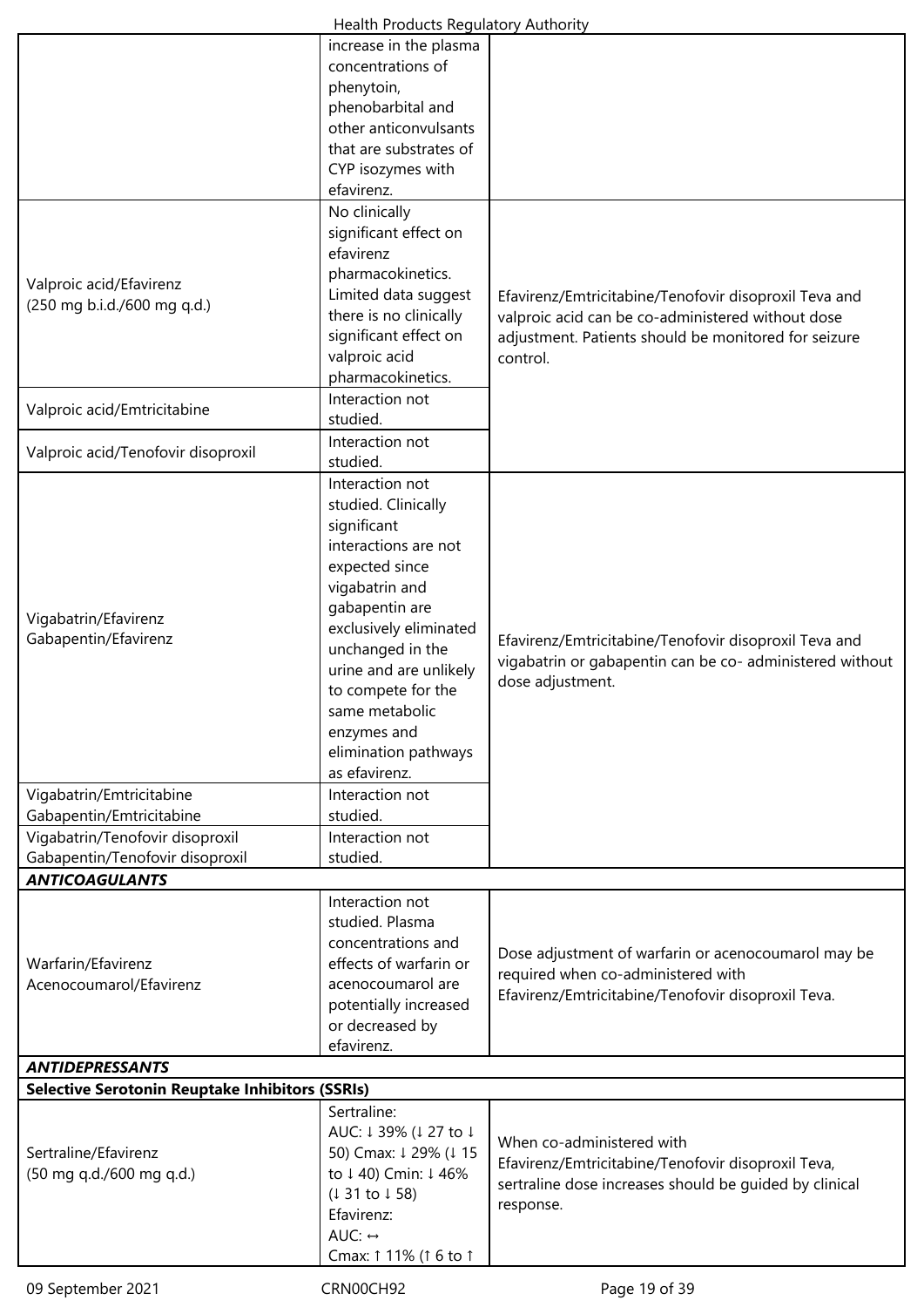| Health Products Regulatory Authority |  |
|--------------------------------------|--|
|--------------------------------------|--|

|                                                | 16) Cmin: ↔<br>(CYP3A4 induction)               |                                                                                                           |
|------------------------------------------------|-------------------------------------------------|-----------------------------------------------------------------------------------------------------------|
|                                                | Interaction not                                 |                                                                                                           |
| Sertraline/Emtricitabine                       | studied.                                        |                                                                                                           |
| Sertraline/Tenofovir disoproxil                | Interaction not                                 |                                                                                                           |
|                                                | studied.<br>Paroxetine:                         |                                                                                                           |
|                                                | AUC: $\leftrightarrow$                          |                                                                                                           |
| Paroxetine/Efavirenz                           | Cmax: $\leftrightarrow$ Cmin: $\leftrightarrow$ |                                                                                                           |
| (20 mg q.d./600 mg q.d.)                       | Efavirenz: AUC: ↔                               | Efavirenz/Emtricitabine/Tenofovir disoproxil Teva and<br>paroxetine can be co-administered without dose   |
|                                                | Cmax: ↔ Cmin: ↔                                 | adjustment.                                                                                               |
| Paroxetine/Emtricitabine                       | Interaction not<br>studied.                     |                                                                                                           |
|                                                | Interaction not                                 |                                                                                                           |
| Paroxetine/Tenofovir disoproxil                | studied.                                        |                                                                                                           |
|                                                | Interaction not                                 |                                                                                                           |
|                                                | studied. Since                                  |                                                                                                           |
|                                                | fluoxetine shares a<br>similar metabolic        |                                                                                                           |
|                                                | profile with                                    |                                                                                                           |
| Fluoxetine/Efavirenz                           | paroxetine, i.e. a                              |                                                                                                           |
|                                                | strong CYP2D6                                   | Efavirenz/Emtricitabine/Tenofovir disoproxil Teva and                                                     |
|                                                | inhibitory effect, a<br>similar lack of         | fluoxetine can be co-administered without dose                                                            |
|                                                | interaction would be                            | adjustment.                                                                                               |
|                                                | expected for                                    |                                                                                                           |
|                                                | fluoxetine.                                     |                                                                                                           |
| Fluoxetine/Emtricitabine                       | Interaction not                                 |                                                                                                           |
|                                                | studied.                                        |                                                                                                           |
| Fluoxetine/Tenofovir disoproxil                | Interaction not<br>studied.                     |                                                                                                           |
| Norepinephrine and dopamine reuptake inhibitor |                                                 |                                                                                                           |
|                                                | Bupropion:                                      |                                                                                                           |
|                                                | AUC: ↓55% (↓48 to ↓<br>62) Cmax: ↓ 34% (↓ 21    |                                                                                                           |
| Bupropion/Efavirenz                            | to $\downarrow$ 47)                             |                                                                                                           |
| [150 mg single dose (sustained                 | Hydroxybupropion:                               | Increases in bupropion dosage should be guided by                                                         |
| release)/600 mg q.d.]                          | AUC: $\leftrightarrow$                          | clinical response, but the maximum recommended dose                                                       |
|                                                | Cmax: 1 50% (1 20 to                            | of bupropion should not be exceeded. No dose                                                              |
|                                                | 1 80) (CYP2B6<br>induction)                     | adjustment is necessary for efavirenz.                                                                    |
|                                                | Interaction not                                 |                                                                                                           |
| Bupropion/Emtricitabine                        | studied.                                        |                                                                                                           |
| Bupropion/Tenofovir disoproxil                 | Interaction not<br>studied.                     |                                                                                                           |
| <b>CARDIOVASCULAR AGENTS</b>                   |                                                 |                                                                                                           |
| <b>Calcium Channel Blockers</b>                |                                                 |                                                                                                           |
|                                                | Diltiazem:                                      |                                                                                                           |
|                                                | AUC: ↓69% (↓55 to ↓                             |                                                                                                           |
| Diltiazem/Efavirenz                            | 79) Cmax: 1 60% (1 50<br>to ↓68) Cmin: ↓63%     |                                                                                                           |
| (240 mg q.d./600 mg q.d.)                      | $(144$ to $175)$                                | Dose adjustments of diltiazem when co- administered                                                       |
|                                                | Desacetyl diltiazem:                            | with Efavirenz/Emtricitabine/Tenofovir disoproxil Teva                                                    |
|                                                | AUC: ↓75% (↓59 to ↓                             | should be guided by clinical response (refer to the<br>Summary of Product Characteristics for diltiazem). |
|                                                | 84)                                             |                                                                                                           |
|                                                | Cmax: ↓ 64% (↓ 57 to                            |                                                                                                           |
|                                                | ↓ 69) Cmin: ↓ 62% (↓<br>44 to 175)              |                                                                                                           |
|                                                | N-monodesmethyl                                 |                                                                                                           |
| 09 September 2021                              | CRN00CH92                                       | Page 20 of 39                                                                                             |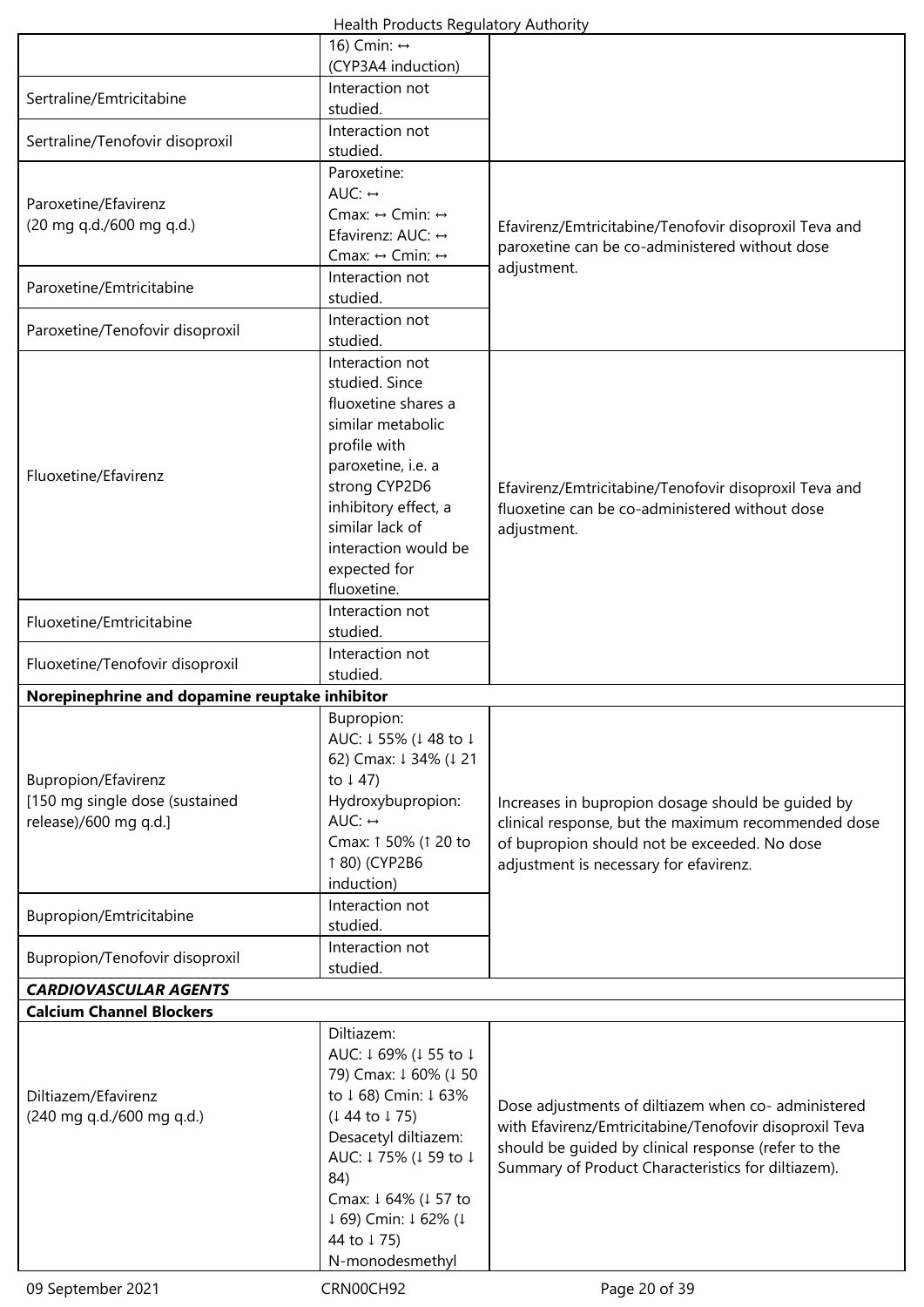|                                          | Health Products Regulatory Authority |                                                             |
|------------------------------------------|--------------------------------------|-------------------------------------------------------------|
|                                          | diltiazem: AUC: ↓37%                 |                                                             |
|                                          | (↓ 17 to ↓ 52) Cmax: ↓               |                                                             |
|                                          | 28% (↓7 to ↓44)                      |                                                             |
|                                          | Cmin: ↓ 37% (↓ 17 to ↓               |                                                             |
|                                          | 52) Efavirenz:                       |                                                             |
|                                          | AUC: 1 11% (1 5 to 1                 |                                                             |
|                                          | 18) Cmax: 1 16% (1 6                 |                                                             |
|                                          | to 1 26) Cmin: 1 13%                 |                                                             |
|                                          | (1 1 to 1 26) (CYP3A4                |                                                             |
|                                          | induction). The                      |                                                             |
|                                          | increase in efavirenz                |                                                             |
|                                          | pharmacokinetic                      |                                                             |
|                                          | parameters is not                    |                                                             |
|                                          | considered clinically                |                                                             |
|                                          | significant.                         |                                                             |
|                                          | Interaction not                      |                                                             |
| Diltiazem/Emtricitabine                  | studied.                             |                                                             |
|                                          |                                      |                                                             |
| Diltiazem/Tenofovir disoproxil           | Interaction not<br>studied.          |                                                             |
|                                          |                                      |                                                             |
|                                          | Interaction not                      |                                                             |
|                                          | studied with efavirenz,              |                                                             |
|                                          | emtricitabine, or                    |                                                             |
|                                          | tenofovir disoproxil.                |                                                             |
|                                          | When efavirenz is co-                |                                                             |
|                                          | administered with a                  | Dose adjustments of calcium channel blockers when           |
|                                          | calcium channel                      | co-administered with Efavirenz/Emtricitabine/Tenofovir      |
| Verapamil, Felodipine, Nifedipine and    | blocker that is a                    | disoproxil Teva should be guided by clinical response       |
| Nicardipine                              | substrate of the                     | (refer to the Summary of Product Characteristics for the    |
|                                          | CYP3A4 enzyme,                       | calcium channel blocker).                                   |
|                                          | there is a potential for             |                                                             |
|                                          | reduction in the                     |                                                             |
|                                          | plasma                               |                                                             |
|                                          | concentrations of the                |                                                             |
|                                          | calcium channel                      |                                                             |
|                                          | blocker.                             |                                                             |
| <b>LIPID LOWERING MEDICINAL PRODUCTS</b> |                                      |                                                             |
| <b>HMG Co-A Reductase Inhibitors</b>     |                                      |                                                             |
|                                          | Atorvastatin:                        |                                                             |
|                                          | AUC: ↓43% (↓34 to ↓                  |                                                             |
|                                          | 50) Cmax: ↓ 12% (↓ 1                 |                                                             |
|                                          | to $\downarrow$ 26)                  |                                                             |
|                                          | 2-hydroxy                            |                                                             |
|                                          | atorvastatin:                        |                                                             |
| Atorvastatin/Efavirenz                   | AUC: ↓35% (↓13 to ↓                  |                                                             |
| (10 mg q.d./600 mg q.d.)                 | 40) Cmax: 1 13% (10                  |                                                             |
|                                          | to $\downarrow$ 23)                  | Cholesterol levels should be periodically monitored.        |
|                                          | 4-hydroxy                            | Dosage adjustments of atorvastatin may be required          |
|                                          | atorvastatin: AUC: ↓                 | when co-administered with                                   |
|                                          | 4% (↓ 0 to ↓ 31) Cmax:               | Efavirenz/Emtricitabine/Tenofovir disoproxil Teva (refer to |
|                                          | ↓ 47% (↓ 9 to ↓ 51)                  | the Summary of Product Characteristics for atorvastatin).   |
|                                          | Total active HMG                     |                                                             |
|                                          | Co-A reductase                       |                                                             |
|                                          | inhibitors:                          |                                                             |
|                                          | AUC: ↓34% (↓21 to ↓                  |                                                             |
|                                          | 41) Cmax: 1 20% (1 2                 |                                                             |
|                                          | to $\downarrow$ 26)                  |                                                             |
|                                          | Interaction not                      |                                                             |
| Atorvastatin/Emtricitabine               | studied.                             |                                                             |
| Atorvastatin/Tenofovir disoproxil        | Interaction not                      |                                                             |
|                                          |                                      |                                                             |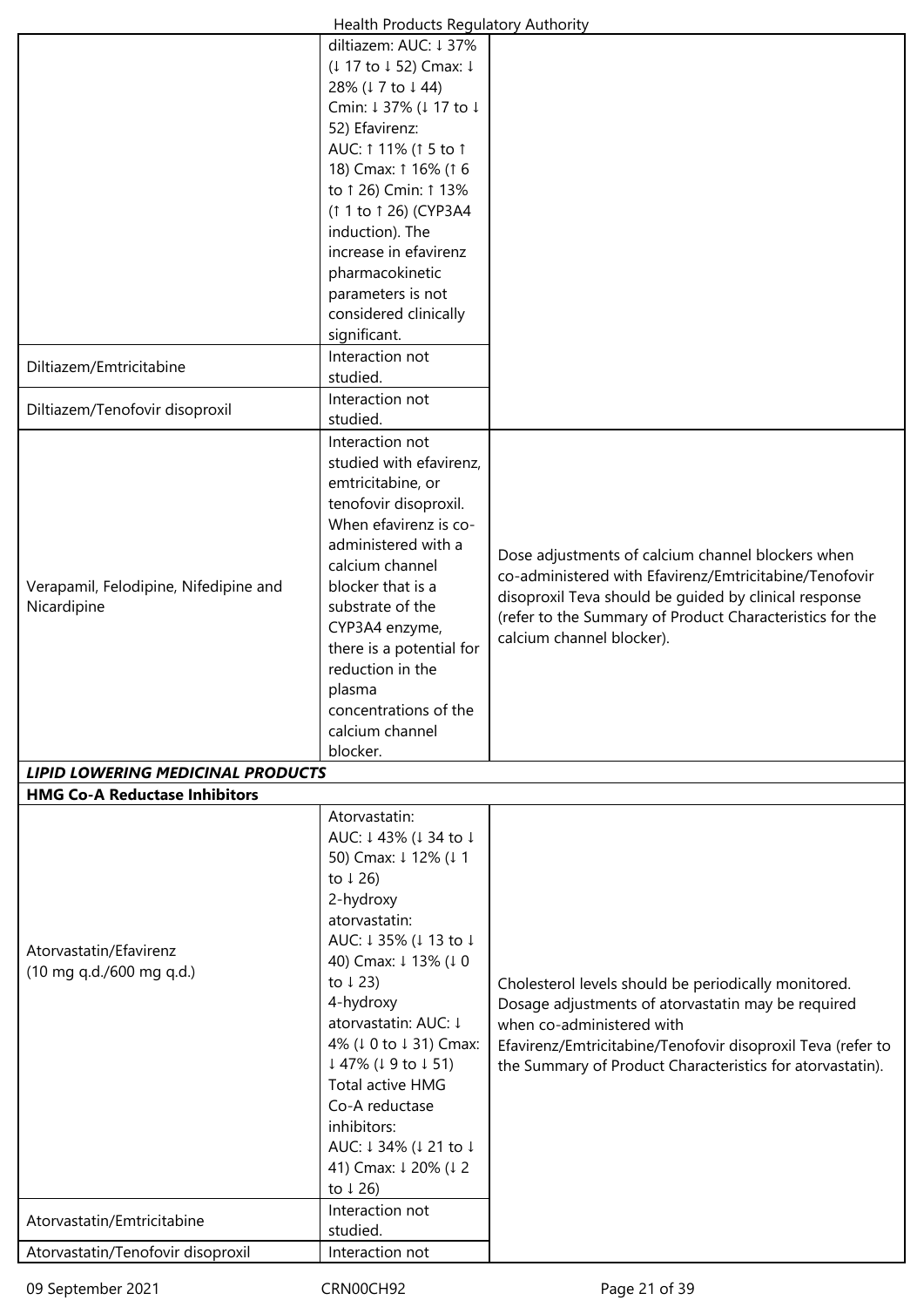| Health Products Regulatory Authority                                                     |                         |                                                           |  |
|------------------------------------------------------------------------------------------|-------------------------|-----------------------------------------------------------|--|
|                                                                                          | studied.                |                                                           |  |
|                                                                                          | Pravastatin:            |                                                           |  |
| Pravastatin/Efavirenz                                                                    | AUC: ↓40% (↓26 to ↓     | Cholesterol levels should be periodically monitored.      |  |
| (40 mg q.d./600 mg q.d.)                                                                 | 57) Cmax: ↓ 18% (↓ 59   | Dosage adjustments of pravastatin may be required when    |  |
|                                                                                          | to 1 12)                | co-administered with Efavirenz/Emtricitabine/Tenofovir    |  |
|                                                                                          | Interaction not         | disoproxil Teva (refer to the Summary of Product          |  |
| Pravastatin/Emtricitabine                                                                | studied.                | Characteristics for pravastatin).                         |  |
|                                                                                          | Interaction not         |                                                           |  |
| Pravastatin/Tenofovir disoproxil                                                         | studied.                |                                                           |  |
|                                                                                          | Simvastatin:            |                                                           |  |
|                                                                                          |                         |                                                           |  |
|                                                                                          | AUC: ↓69% (↓62 to ↓     |                                                           |  |
|                                                                                          | 73) Cmax: ↓76% (↓63     |                                                           |  |
|                                                                                          | to ↓79) Simvastatin     |                                                           |  |
|                                                                                          | acid:                   |                                                           |  |
|                                                                                          | AUC: ↓58% (↓39 to ↓     |                                                           |  |
|                                                                                          | 68)                     |                                                           |  |
|                                                                                          | Cmax: ↓51% (↓32 to      |                                                           |  |
|                                                                                          | $\downarrow$ 58)        |                                                           |  |
| Simvastatin/Efavirenz                                                                    | Total active HMG        |                                                           |  |
| (40 mg q.d./600 mg q.d.)                                                                 | Co-A reductase          | Cholesterol levels should be periodically monitored.      |  |
|                                                                                          | inhibitors:             | Dosage adjustments of simvastatin may be required when    |  |
|                                                                                          | AUC: ↓60% (↓52 to ↓     | co-administered with Efavirenz/Emtricitabine/Tenofovir    |  |
|                                                                                          | 68) Cmax: ↓ 62% (↓ 55   | disoproxil Teva (refer to the Summary of Product          |  |
|                                                                                          | to ↓78) (CYP3A4         |                                                           |  |
|                                                                                          | induction)              | Characteristics for simvastatin).                         |  |
|                                                                                          | Co-administration of    |                                                           |  |
|                                                                                          | efavirenz with          |                                                           |  |
|                                                                                          | atorvastatin,           |                                                           |  |
|                                                                                          | pravastatin, or         |                                                           |  |
|                                                                                          | simvastatin did not     |                                                           |  |
|                                                                                          | affect efavirenz AUC    |                                                           |  |
|                                                                                          | or Cmax values.         |                                                           |  |
|                                                                                          | Interaction not         |                                                           |  |
| Simvastatin/Emtricitabine                                                                | studied.                |                                                           |  |
|                                                                                          | Interaction not         |                                                           |  |
| Simvastatin/Tenofovir disoproxil                                                         | studied.                |                                                           |  |
|                                                                                          | Interaction not         |                                                           |  |
|                                                                                          | studied. Rosuvastatin   |                                                           |  |
|                                                                                          | is largely excreted     |                                                           |  |
|                                                                                          | unchanged via the       |                                                           |  |
| Rosuvastatin/Efavirenz                                                                   | faeces, therefore       | Efavirenz/Emtricitabine/Tenofovir disoproxil Teva and     |  |
|                                                                                          | interaction with        | rosuvastatin can be co-administered without dose          |  |
|                                                                                          | efavirenz is not        | adjustment.                                               |  |
|                                                                                          | expected.               |                                                           |  |
|                                                                                          | Interaction not         |                                                           |  |
| Rosuvastatin/Emtricitabine                                                               | studied.                |                                                           |  |
|                                                                                          | Interaction not         |                                                           |  |
| Rosuvastatin/Tenofovir disoproxil                                                        | studied.                |                                                           |  |
| <b>HORMONAL CONTRACEPTIVES</b>                                                           |                         |                                                           |  |
|                                                                                          |                         |                                                           |  |
|                                                                                          | Ethinyloestradiol:      |                                                           |  |
|                                                                                          | AUC: ↔ Cmax: ↔          |                                                           |  |
|                                                                                          | Cmin: ↓8% (↑14 to ↓     |                                                           |  |
| Oral:<br>Ethinyloestradiol+Norgestimate/Efavirenz<br>(0.035 mg+0.25 mg q.d./600 mg q.d.) | 25)                     | A reliable method of barrier contraception must be used   |  |
|                                                                                          | Norelgestromin          | in addition to hormonal contraceptives (see section 4.6). |  |
|                                                                                          | (active metabolite):    |                                                           |  |
|                                                                                          | AUC: ↓64% (↓62 to ↓     |                                                           |  |
|                                                                                          | 67) Cmax: 1 46% (1 39   |                                                           |  |
|                                                                                          | to ↓52) Cmin: ↓82%      |                                                           |  |
|                                                                                          | $(179 \text{ to } 185)$ |                                                           |  |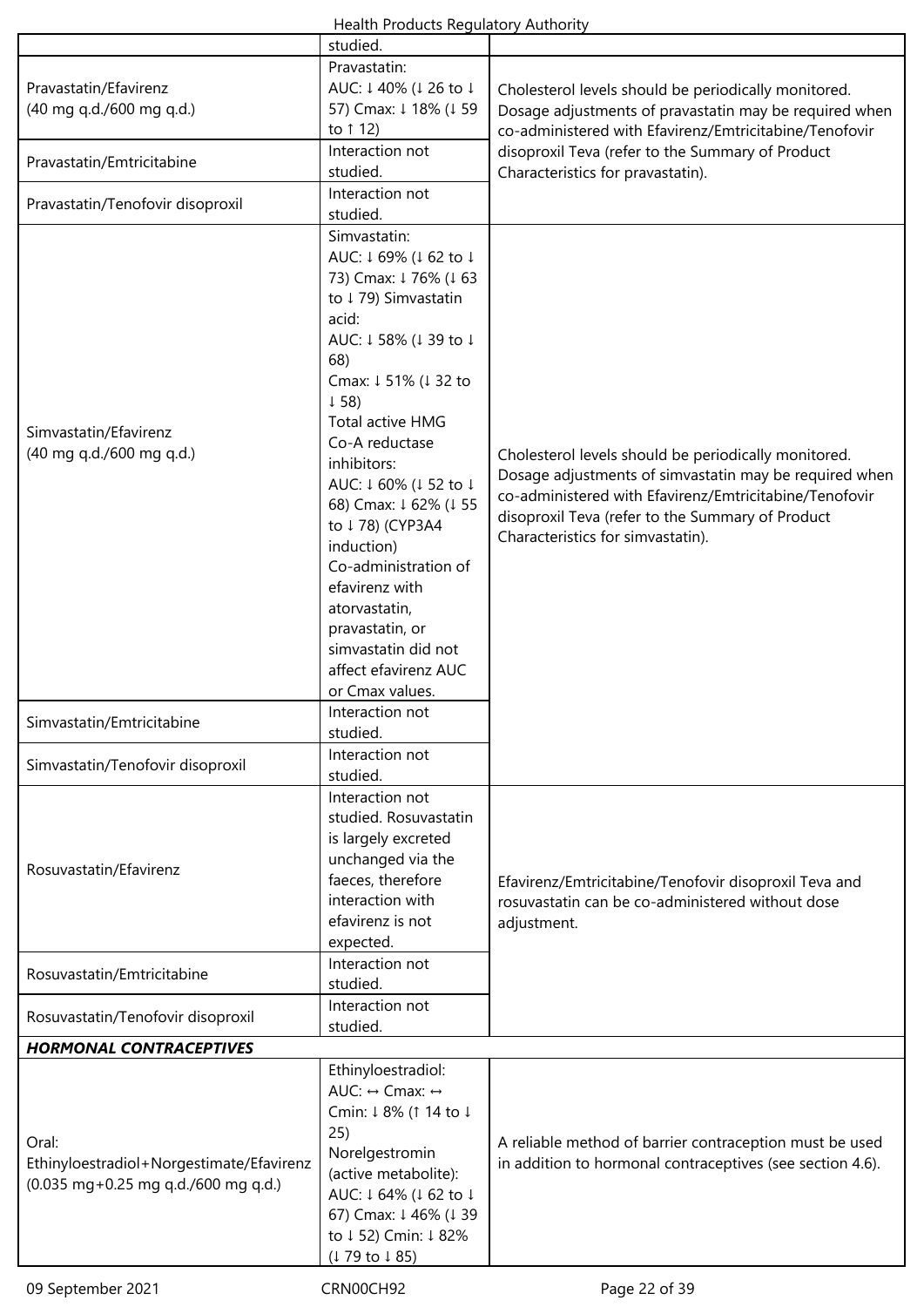| Health Products Regulatory Authority   |                                          |                                                           |  |
|----------------------------------------|------------------------------------------|-----------------------------------------------------------|--|
|                                        | Levonorgestrel (active                   |                                                           |  |
|                                        | metabolite):                             |                                                           |  |
|                                        | AUC: ↓83% (↓79 to ↓                      |                                                           |  |
|                                        | 87) Cmax: 1 80% (177                     |                                                           |  |
|                                        | to ↓83) Cmin: ↓86%                       |                                                           |  |
|                                        | $(180 \text{ to } 190)$                  |                                                           |  |
|                                        | (induction of                            |                                                           |  |
|                                        | metabolism)                              |                                                           |  |
|                                        | Efavirenz: no clinically                 |                                                           |  |
|                                        | significant interaction.                 |                                                           |  |
|                                        | The clinical                             |                                                           |  |
|                                        | significance of these                    |                                                           |  |
|                                        | effects is not known.                    |                                                           |  |
|                                        | Ethinyloestradiol: AUC:                  |                                                           |  |
| Ethinyloestradiol/Tenofovir disoproxil | $\leftrightarrow$                        |                                                           |  |
| (-/245 mg q.d.)                        | Cmax: ↔ Tenofovir:                       |                                                           |  |
|                                        | AUC: ↔ Cmax: ↔                           |                                                           |  |
| Norgestimate/Ethinyloestradiol/        | Interaction not                          |                                                           |  |
| Emtricitabine                          | studied.                                 |                                                           |  |
|                                        | In a 3-month drug                        |                                                           |  |
|                                        | interaction study, no                    |                                                           |  |
|                                        | significant differences                  |                                                           |  |
|                                        | in MPA                                   |                                                           |  |
|                                        | pharmacokinetic                          |                                                           |  |
|                                        | parameters were                          |                                                           |  |
|                                        | found between                            |                                                           |  |
|                                        | subjects receiving                       |                                                           |  |
|                                        | efavirenz-containing                     |                                                           |  |
|                                        | antiretroviral therapy                   |                                                           |  |
|                                        | and subjects receiving                   |                                                           |  |
|                                        | no antiretroviral                        |                                                           |  |
| Injection:                             | therapy. Similar                         |                                                           |  |
| Depomedroxypregesterone acetate        | results were found by                    |                                                           |  |
| (DMPA)/Efavirenz                       |                                          | Because of the limited information available, a reliable  |  |
| (150 mg IM single dose DMPA)           | other investigators,<br>although the MPA | method of barrier contraception must be used in addition  |  |
|                                        | plasma levels were                       | to hormonal contraceptives (see section 4.6).             |  |
|                                        | more variable in the                     |                                                           |  |
|                                        | second study. In both                    |                                                           |  |
|                                        | studies, plasma                          |                                                           |  |
|                                        | progesterone levels                      |                                                           |  |
|                                        | for subjects receiving                   |                                                           |  |
|                                        | efavirenz and DMPA                       |                                                           |  |
|                                        | remained low                             |                                                           |  |
|                                        | consistent with                          |                                                           |  |
|                                        | suppression of                           |                                                           |  |
|                                        | ovulation.                               |                                                           |  |
|                                        | Interaction not                          |                                                           |  |
| DMPA/Tenofovir disoproxil              | studied.                                 |                                                           |  |
|                                        | Interaction not                          |                                                           |  |
| DMPA/Emtricitabine                     | studied.                                 |                                                           |  |
|                                        | Decreased exposure                       |                                                           |  |
|                                        | of etonogestrel may                      |                                                           |  |
|                                        | be expected (CYP3A4                      |                                                           |  |
|                                        | induction). There have                   | A reliable method of barrier contraception must be used   |  |
| Implant:                               | been occasional                          | in addition to hormonal contraceptives (see section 4.6). |  |
| Etonogestrel/Efavirenz                 | post-marketing                           |                                                           |  |
|                                        | reports of                               |                                                           |  |
|                                        | contraceptive failure                    |                                                           |  |
|                                        | with etonogestrel in                     |                                                           |  |
|                                        |                                          |                                                           |  |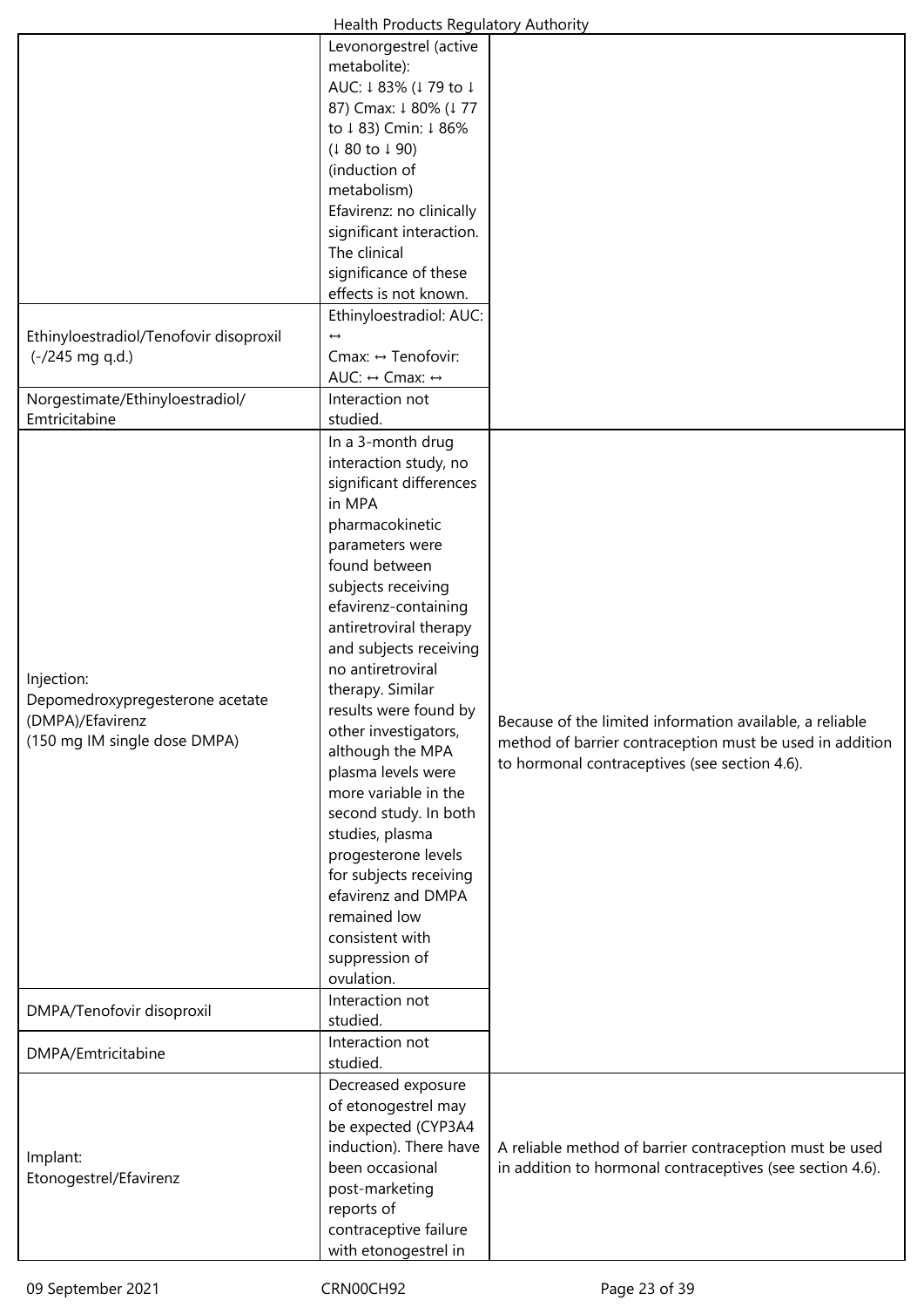| Health Products Regulatory Authority |  |
|--------------------------------------|--|
|--------------------------------------|--|

|                                                                | ricaith riodacts negalatory natholite           |                                                                                                       |
|----------------------------------------------------------------|-------------------------------------------------|-------------------------------------------------------------------------------------------------------|
|                                                                | efavirenz-exposed                               |                                                                                                       |
|                                                                | patients.<br>Interaction not                    |                                                                                                       |
| Etonogestrel/Tenofovir disoproxil                              | studied.                                        |                                                                                                       |
|                                                                | Interaction not                                 |                                                                                                       |
| Etonogestrel/Emtricitabine                                     | studied.                                        |                                                                                                       |
|                                                                |                                                 |                                                                                                       |
|                                                                | Effects on drug levels                          |                                                                                                       |
|                                                                | Mean percent change<br>in AUC, Cmax, Cmin       | Recommendation concerning co-administration with<br>Efavirenz/Emtricitabine/Tenofovir disoproxil Teva |
| Medicinal product by therapeutic areas                         | with 90% confidence                             |                                                                                                       |
|                                                                | intervals if available                          | (efavirenz 600mg, emtricitabine 200mg, tenofovir<br>disoproxilfumarate 300mg)                         |
|                                                                | (mechanism)                                     |                                                                                                       |
| <b>IMMUNOSUPPRESSANTS</b>                                      |                                                 |                                                                                                       |
|                                                                | Interaction not                                 |                                                                                                       |
|                                                                | studied.                                        |                                                                                                       |
|                                                                | ↓ exposure of the                               |                                                                                                       |
|                                                                | immunosuppressant                               |                                                                                                       |
| Immunosuppressants metabolised by                              | may be expected                                 |                                                                                                       |
| CYP3A4 (e.g. cyclosporine, tacrolimus,                         | (CYP3A4 induction).                             |                                                                                                       |
| sirolimus)/Efavirenz                                           | These                                           |                                                                                                       |
|                                                                | immunosuppressants                              | Dose adjustments of the immunosuppressant may be                                                      |
|                                                                | are not anticipated to                          | required. Close monitoring of immunosuppressant                                                       |
|                                                                | impact exposure of                              | concentrations for at least two weeks (until stable                                                   |
|                                                                | efavirenz.                                      | concentrations are reached) is recommended when                                                       |
|                                                                | Tacrolimus: AUC: ↔                              | starting or stopping treatment with                                                                   |
|                                                                | Cmax: $\leftrightarrow$                         | Efavirenz/Emtricitabine/Tenofovir disoproxil Teva.                                                    |
|                                                                | C24h: $\leftrightarrow$                         |                                                                                                       |
| Tacrolimus/Emtricitabine/Tenofovir                             |                                                 |                                                                                                       |
| disoproxil                                                     | Emtricitabine: AUC: ↔                           |                                                                                                       |
| (0.1 mg/kg q.d./200 mg/245 mg q.d.)                            | Cmax: $\leftrightarrow$ C24h: $\leftrightarrow$ |                                                                                                       |
|                                                                |                                                 |                                                                                                       |
|                                                                | Tenofovir disoproxil:                           |                                                                                                       |
|                                                                | AUC: ↔                                          |                                                                                                       |
|                                                                | Cmax: $\leftrightarrow$ C24h: $\leftrightarrow$ |                                                                                                       |
| <b>OPIOIDS</b>                                                 |                                                 |                                                                                                       |
|                                                                | Methadone:                                      |                                                                                                       |
|                                                                | AUC: ↓52% (↓33 to ↓                             |                                                                                                       |
|                                                                | 66) Cmax: 1 45% (1 25                           |                                                                                                       |
|                                                                | to ↓59) (CYP3A4<br>induction)                   |                                                                                                       |
|                                                                | In a study of HIV                               |                                                                                                       |
|                                                                | infected intravenous                            |                                                                                                       |
|                                                                | drug users,                                     |                                                                                                       |
|                                                                | co-administration of                            |                                                                                                       |
| Methadone/Efavirenz                                            | efavirenz with                                  | Patients receiving methadone and                                                                      |
| (35-100 mg q.d./600 mg q.d.)                                   | methadone resulted                              | Efavirenz/Emtricitabine/Tenofovir disoproxil Teva                                                     |
|                                                                | in decreased plasma                             | concomitantly should be monitored for signs of                                                        |
|                                                                | levels of methadone                             | withdrawal and their methadone dose increased as                                                      |
|                                                                | and signs of opiate                             | required to alleviate withdrawal symptoms.                                                            |
|                                                                | withdrawal. The                                 |                                                                                                       |
|                                                                | methadone dose was                              |                                                                                                       |
|                                                                | increased by a mean                             |                                                                                                       |
|                                                                | of 22% to alleviate                             |                                                                                                       |
|                                                                | withdrawal symptoms.                            |                                                                                                       |
|                                                                | Methadone:                                      |                                                                                                       |
| Methadone/Tenofovir disoproxil<br>(40-110 mg q.d./245 mg q.d.) | AUC: ↔ Cmax: ↔                                  |                                                                                                       |
|                                                                | Cmin: ↔ Tenofovir:                              |                                                                                                       |
|                                                                | AUC: $\leftrightarrow$ Cmax: $\leftrightarrow$  |                                                                                                       |
|                                                                | Cmin: $\leftrightarrow$                         |                                                                                                       |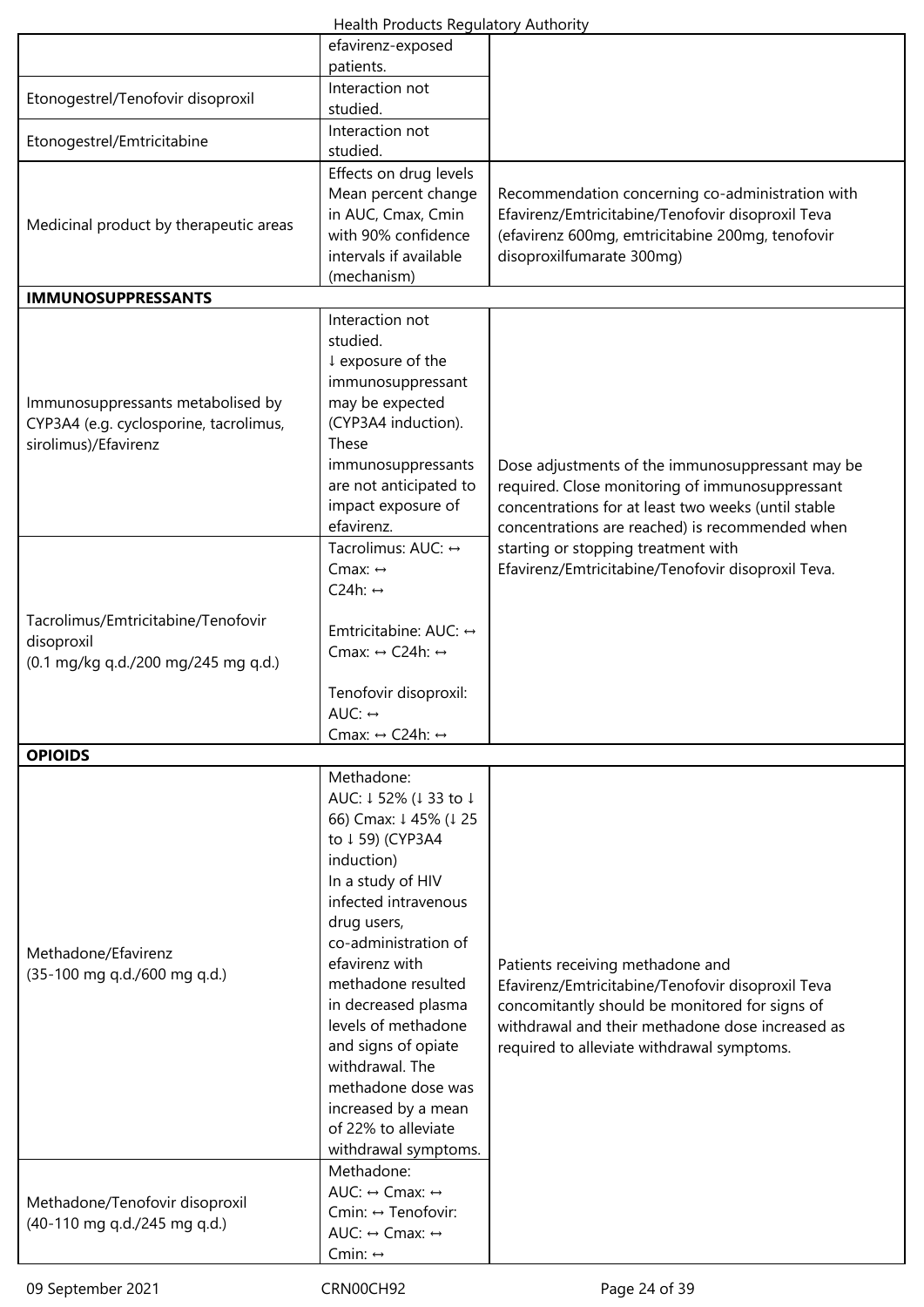| Health Products Regulatory Authority           |                                                                                                                                              |                                                                                                                                                                                                                                           |  |
|------------------------------------------------|----------------------------------------------------------------------------------------------------------------------------------------------|-------------------------------------------------------------------------------------------------------------------------------------------------------------------------------------------------------------------------------------------|--|
| Methadone/Emtricitabine                        | Interaction not<br>studied.                                                                                                                  |                                                                                                                                                                                                                                           |  |
| Buprenorphine/naloxone/Efavirenz               | Buprenorphine:<br>AUC: 1 50%<br>Norbuprenorphine:<br>AUC: ↓71% Efavirenz:<br>No clinically<br>significant<br>pharmacokinetic<br>interaction. | Despite the decrease in buprenorphine exposure, no<br>patients exhibited withdrawal symptoms. Dose<br>adjustment of buprenorphine may not be necessary when<br>co-administered with Efavirenz/Emtricitabine/Tenofovir<br>disoproxil Teva. |  |
| Buprenorphine/naloxone/Emtricitabine           | Interaction not<br>studied.                                                                                                                  |                                                                                                                                                                                                                                           |  |
| Buprenorphine/naloxone/Tenofovir<br>disoproxil | Interaction not<br>studied.                                                                                                                  |                                                                                                                                                                                                                                           |  |

<sup>1</sup> The predominant circulating metabolite of sofosbuvir.

## Studies conducted with other medicinal products

There were no clinically significant pharmacokinetic interactions when efavirenz was administered with azithromycin, cetirizine, fosamprenavir/ritonavir, lorazepam, zidovudine, aluminium/magnesium hydroxide antacids, famotidine or fluconazole. The potential for interactions with efavirenz and other azole antifungals, such as ketoconazole, has not been studied.

There were no clinically significant pharmacokinetic interactions when emtricitabine was administered with stavudine, zidovudine or famciclovir. There were no clinically significant pharmacokinetic interactions when tenofovir disoproxil was co-administered with emtricitabine or ribavirin.

# **4.6 Fertility, pregnancy and lactation**

## Women of childbearing potential (see below and section 5.3)

Pregnancy should be avoided in women receiving Efavirenz/Emtricitabine/Tenofovir disoproxil Teva. Women of childbearing potential should undergo pregnancy testing before initiation of Efavirenz/Emtricitabine/Tenofovir disoproxil Teva.

## Contraception in males and females

Barrier contraception should always be used in combination with other methods of contraception (for example, oral or other hormonal contraceptives, see section 4.5) while on therapy with Efavirenz/Emtricitabine/Tenofovir disoproxil Teva. Because of the long half-life of efavirenz, use of adequate contraceptive measures for 12 weeks after discontinuation of Efavirenz/Emtricitabine/Tenofovir disoproxil Teva is recommended.

## **Pregnancy**

Efavirenz: There have been seven retrospective reports of findings consistent with neural tube defects, including meningomyelocele, all in mothers exposed to efavirenz-containing regimens (excluding any efavirenz-containing fixed-dose combination tablets) in the first trimester. Two additional cases (1 prospective and 1 retrospective) including events consistent with neural tube defects have been reported with the fixed-dose combination tablet containing efavirenz, emtricitabine, and tenofovir disoproxil. A causal relationship of these events to the use of efavirenz has not been established, and the denominator is unknown. As neural tube defects occur within the first 4 weeks of foetal development (at which time neural tubes are sealed), this potential risk would concern women exposed to efavirenz during the first trimester of pregnancy.

As of July 2013, the Antiretroviral Pregnancy Registry (APR) has received prospective reports of 904 pregnancies with first trimester exposure to efavirenz-containing regimens, resulting in 766 live births. One child was reported to have a neural tube defect, and the frequency and pattern of other birth defects were similar to those seen in children exposed to non-efavirenz-containing regimens, as well as those in HIV negative controls. The incidence of neural tube defects in the general population ranges from 0.5-1 case per 1,000 live births.

Malformations have been observed in foetuses from efavirenz-treated monkeys (see section 5.3).

# *Emtricitabine and tenofovir disoproxil:*

A large amount of data on pregnant women (more than 1,000 pregnancy outcomes) indicates no malformations or foetal/neonatal toxicity associated with emtricitabine and tenofovir disoproxil. Animal studies on emtricitabine and tenofovir disoproxil do not indicate reproductive toxicity (see section 5.3).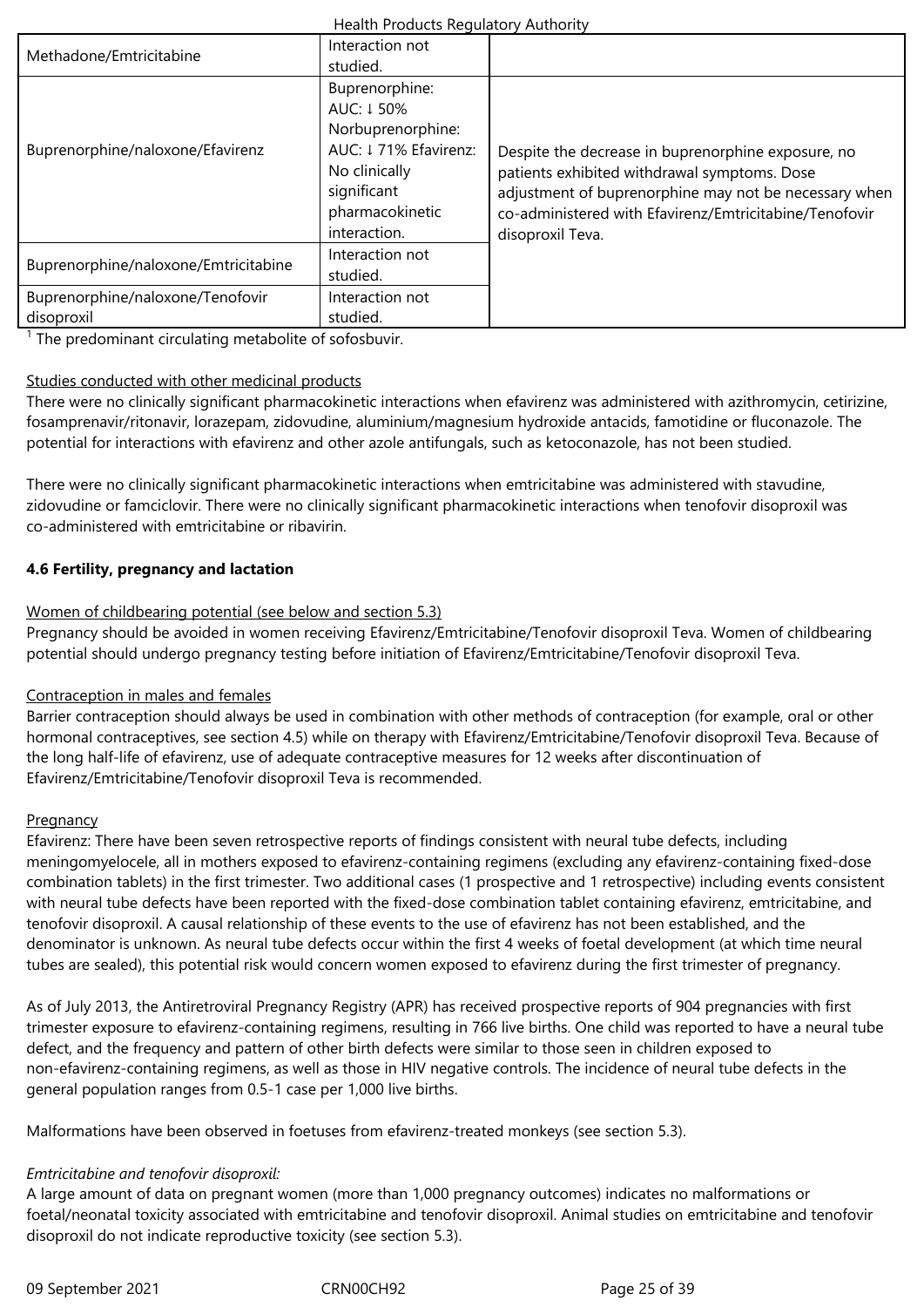Efavirenz/Emtricitabine/Tenofovir disoproxil Teva should not be used during pregnancy unless the clinical condition of the woman requires treatment with efavirenz/emtricitabine/tenofovir disoproxil.

## Breast-feeding

Efavirenz, emtricitabine and tenofovir have been shown to be excreted in human milk. There is insufficient information on the effects of efavirenz, emtricitabine and tenofovir in newborns/infants. A risk to the infants cannot be excluded. Therefore Efavirenz/Emtricitabine/Tenofovir disoproxil Teva should not be used during breast-feeding.

As a general rule, it is recommended that HIV infected women do not breast-feed their infants in order to avoid transmission of HIV to the infant.

## Fertility

No human data on the effect of the fixed-dose combination of efavirenz/emtricitabine/tenofovir disoproxil are available. Animal studies do not indicate harmful effects of efavirenz, emtricitabine or tenofovir disoproxil on fertility.

## **4.7 Effects on ability to drive and use machines**

No studies on the effects on the ability to drive and use machines have been performed. However, dizziness has been reported during treatment with efavirenz, emtricitabine and tenofovir disoproxil. Efavirenz may also cause impaired concentration and/or somnolence. Patients should be instructed that if they experience these symptoms they should avoid potentially hazardous tasks such as driving and operating machinery.

## **4.8 Undesirable effects**

## Summary of the safety profile

The combination of efavirenz, emtricitabine and tenofovir disoproxil has been studied in 460 patients either as the fixed-dose combination tablet (study AI266073) or as the component products (study GS-01-934). Adverse reactions were generally consistent with those seen in previous studies of the individual components. The most frequently reported adverse reactions considered possibly or probably related to the fixed-dose combination of efavirenz/emtricitabine/tenofovir disoproxil among patients treated up to 48 weeks in study AI266073 were psychiatric disorders (16%), nervous system disorders (13%), and gastrointestinal disorders (7%).

Severe skin reactions such as Stevens-Johnson syndrome and erythema multiforme; neuropsychiatric adverse reactions (including severe depression, death by suicide, psychosis-like behaviour, seizures); severe hepatic events; pancreatitis and lactic acidosis (sometimes fatal) have been reported.

Rare events of renal impairment, renal failure and uncommon events of proximal renal tubulopathy (including Fanconi syndrome) sometimes leading to bone abnormalities (infrequently contributing to fractures) have also been reported. Monitoring of renal function is recommended for patients receiving Efavirenz/Emtricitabine/Tenofovir disoproxil Teva (see section 4.4).

Discontinuation of Efavirenz/Emtricitabine/Tenofovir disoproxil Teva therapy in patients co-infected with HIV and HBV may be associated with severe acute exacerbations of hepatitis (see section 4.4).

The administration of Efavirenz/Emtricitabine/Tenofovir disoproxil Teva with food may increase efavirenz exposure and may lead to an increase in the frequency of adverse reactions (see sections 4.4 and 5.2).

## Tabulated list of adverse reactions

The adverse reactions from clinical study and post-marketing experience with the fixed-dose combination of efavirenz/emtricitabine/tenofovir disoproxil and the individual components in antiretroviral combination therapy are listed in Table 2 below by body system organ class, frequency and the component(s) of the fixed-dose combination to which the adverse reactions are attributable. Within each frequency grouping, undesirable effects are presented in order of decreasing seriousness. Frequencies are defined as very common (≥ 1/10), common (≥ 1/100 to < 1/10), uncommon (≥ 1/1,000 to < 1/100) or rare ( $\geq 1/10,000$  to < 1/1,000).

*Adverse reactions associated with the use* of *the fixed-dose combination of efavirenz/emtricitabine/tenofovir disoproxil* Treatment-emergent adverse reactions considered possibly or probably related to the fixed-dose combination of efavirenz/emtricitabine/tenofovir disoproxil reported in study AI266073 (over 48 weeks; n = 203), which have not been

09 September 2021 CRN00CH92 Page 26 of 39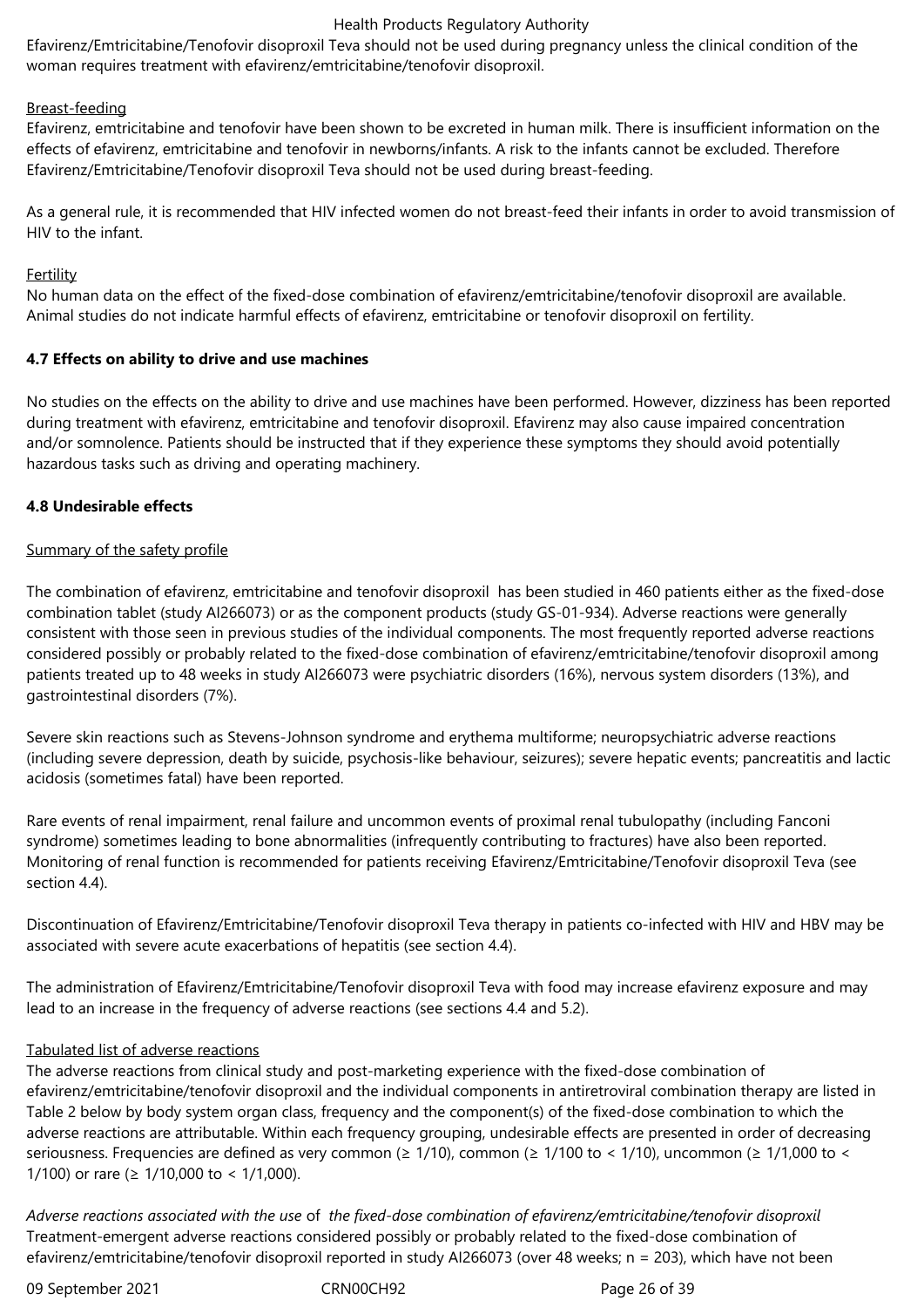associated with one of the individual components of the fixed-dose combination of efavirenz/emtricitabine/tenofovir disoproxil include:

Common: - anorexia

Uncommon: - dry mouth

- incoherent speech
- increased appetite
- libido decreased

- myalgia

**Table 2: Adverse reactions associated with the fixed-dose combination of efavirenz/emtricitabine/tenofovir disoproxil listed by the component(s) of the fixed-dose combination of efavirenz/emtricitabine/tenofovir disoproxil to which the adverse reactions are attributable**

|                           | Fixed-dose combination of efavirenz/ emtricitabine/tenofovir disoproxil                                                                                                                                                                                                                                      |                                          |                                |  |  |
|---------------------------|--------------------------------------------------------------------------------------------------------------------------------------------------------------------------------------------------------------------------------------------------------------------------------------------------------------|------------------------------------------|--------------------------------|--|--|
|                           | <b>Efavirenz</b>                                                                                                                                                                                                                                                                                             | <b>Emtricitabine</b>                     | Tenofovirdisoproxil            |  |  |
|                           | Blood and lymphatic system disorders:                                                                                                                                                                                                                                                                        |                                          |                                |  |  |
| Common                    |                                                                                                                                                                                                                                                                                                              | neutropenia                              |                                |  |  |
| Uncommon                  |                                                                                                                                                                                                                                                                                                              | anaemia <sup>1</sup>                     |                                |  |  |
| Immune system disorders:  |                                                                                                                                                                                                                                                                                                              |                                          |                                |  |  |
| Common                    |                                                                                                                                                                                                                                                                                                              | allergic reaction                        |                                |  |  |
| Uncommon                  | hypersensitivity                                                                                                                                                                                                                                                                                             |                                          |                                |  |  |
|                           | Metabolism and nutrition disorders:                                                                                                                                                                                                                                                                          |                                          |                                |  |  |
| Very common               |                                                                                                                                                                                                                                                                                                              |                                          | hypophosphataemia <sup>2</sup> |  |  |
| Common                    | hypertriglyceridaemia <sup>3</sup>                                                                                                                                                                                                                                                                           | hyperglycaemia,<br>hypertriglyceridaemia |                                |  |  |
| Uncommon                  | hypercholesterolaemia <sup>3</sup>                                                                                                                                                                                                                                                                           |                                          | hypokalaemia <sup>2</sup>      |  |  |
| Rare                      |                                                                                                                                                                                                                                                                                                              |                                          | lactic acidosis                |  |  |
| Psychiatric disorders:    |                                                                                                                                                                                                                                                                                                              |                                          |                                |  |  |
| Common                    | depression (severe in<br>1.6%) $3$ , anxiety $3$ , abnormal<br>dreams <sup>3</sup> ,<br>insomnia <sup>3</sup>                                                                                                                                                                                                | abnormal dreams,<br>insomnia             |                                |  |  |
| Uncommon                  | suicide attempt <sup>3</sup> ,<br>suicide ideation $3$ ,<br>psychosis <sup>3</sup> , mania <sup>3</sup> ,<br>paranoia <sup>3</sup> ,<br>hallucination $3$ ,<br>euphoric mood <sup>3</sup> , affect<br>lability <sup>3</sup> , confusional state <sup>3</sup> ,<br>aggression $3$ ,<br>catatonia <sup>3</sup> |                                          |                                |  |  |
| Rare                      | completed suicide <sup>3,4,</sup><br>delusion <sup>3,4</sup> , neurosis <sup>3,4</sup>                                                                                                                                                                                                                       |                                          |                                |  |  |
| Nervous system disorders: |                                                                                                                                                                                                                                                                                                              |                                          |                                |  |  |
| Very common               |                                                                                                                                                                                                                                                                                                              | headache                                 | dizziness                      |  |  |
| Common                    | cerebellar coordination and<br>balance disturbances <sup>3</sup> ,<br>somnolence $(2.0\%)^3$ ,<br>headache $(5.7%)^3$ ,<br>disturbance in attention<br>$(3.6\%)^3$ , dizziness $(8.5\%)^3$                                                                                                                   | dizziness                                | headache                       |  |  |
| Uncommon                  | convulsions <sup>3</sup> , amnesia <sup>3</sup> ,<br>thinking abnormal <sup>3</sup> , ataxia <sup>3</sup> ,                                                                                                                                                                                                  |                                          |                                |  |  |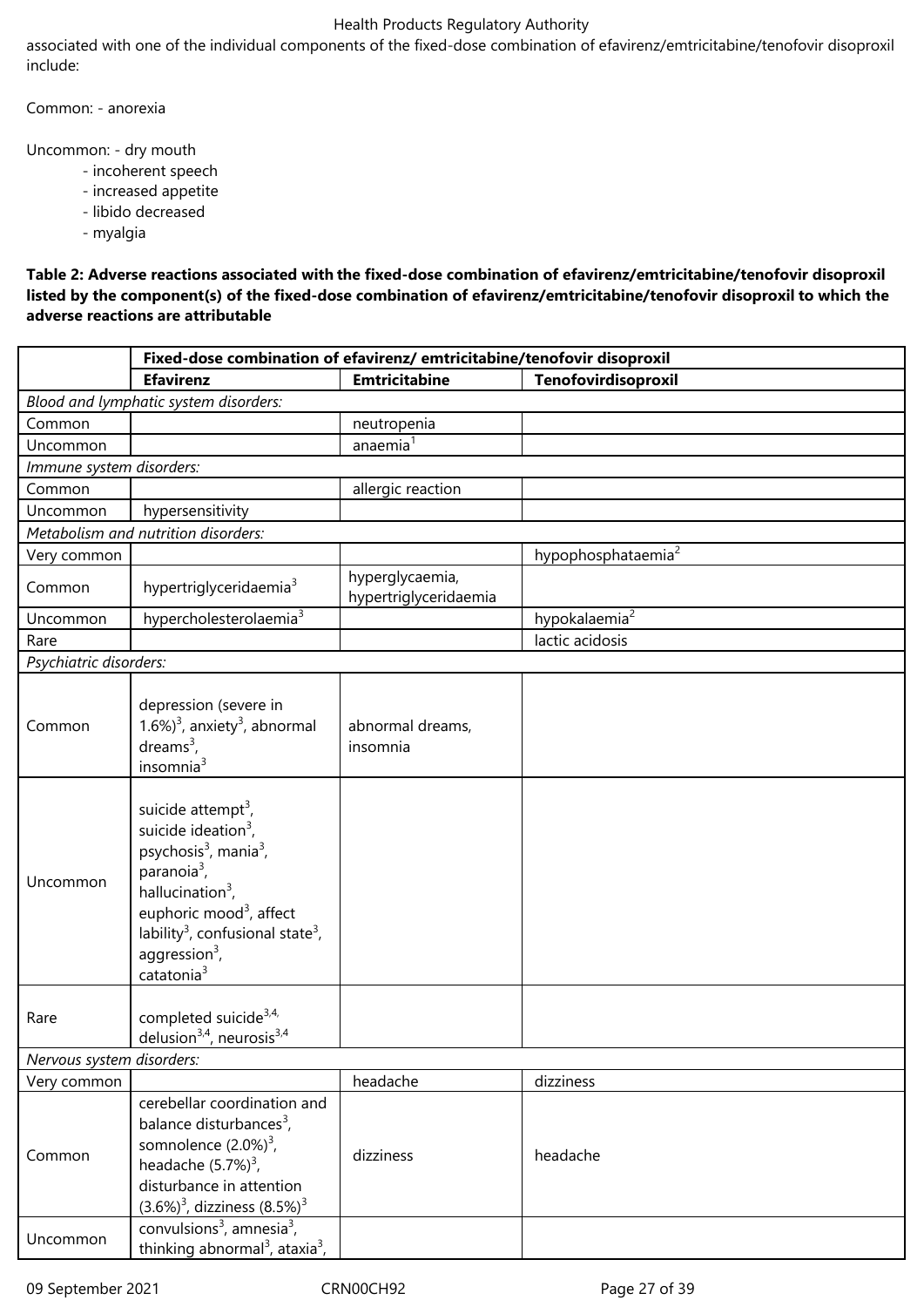|                                                  | coordination abnormal <sup>3</sup> ,<br>agitation <sup>3</sup> , tremor                                                                      |                                                                                                                                                                 |                                                                                                                                                                     |
|--------------------------------------------------|----------------------------------------------------------------------------------------------------------------------------------------------|-----------------------------------------------------------------------------------------------------------------------------------------------------------------|---------------------------------------------------------------------------------------------------------------------------------------------------------------------|
| Eye disorders:                                   |                                                                                                                                              |                                                                                                                                                                 |                                                                                                                                                                     |
| Uncommon                                         | vision blurred                                                                                                                               |                                                                                                                                                                 |                                                                                                                                                                     |
| Ear and labyrinth disorders:                     |                                                                                                                                              |                                                                                                                                                                 |                                                                                                                                                                     |
| Uncommon                                         | tinnitus, vertigo                                                                                                                            |                                                                                                                                                                 |                                                                                                                                                                     |
| Vascular disorders:                              |                                                                                                                                              |                                                                                                                                                                 |                                                                                                                                                                     |
| Uncommon                                         | flushing                                                                                                                                     |                                                                                                                                                                 |                                                                                                                                                                     |
| <b>Gastrointestinal disorders:</b>               |                                                                                                                                              |                                                                                                                                                                 |                                                                                                                                                                     |
| Very common                                      |                                                                                                                                              | diarrhoea, nausea                                                                                                                                               | diarrhoea, vomiting, nausea                                                                                                                                         |
| Common                                           | diarrhoea, vomiting,<br>abdominal pain, nausea                                                                                               | elevated amylase<br>including elevated<br>pancreatic amylase,<br>elevated serum lipase,<br>vomiting, abdominal<br>pain, dyspepsia                               | abdominal pain, abdominal distension, flatulence                                                                                                                    |
| Uncommon                                         | pancreatitis                                                                                                                                 |                                                                                                                                                                 | pancreatitis                                                                                                                                                        |
| Hepatobilary disorders:                          |                                                                                                                                              |                                                                                                                                                                 |                                                                                                                                                                     |
| Common                                           | elevated aspartate<br>aminotransferase (AST),<br>elevated alanine<br>aminotransferase (ALT),<br>elevated gamma-<br>glutamyltransferase (GGT) | elevated serum AST<br>and/or elevated serum<br>ALT,<br>hyperbilirubinaemia                                                                                      | increased transaminases                                                                                                                                             |
| Uncommon                                         | hepatitis acute                                                                                                                              |                                                                                                                                                                 |                                                                                                                                                                     |
| Rare                                             | hepatic failure <sup>3,4</sup>                                                                                                               |                                                                                                                                                                 | hepatic steatosis, hepatitis                                                                                                                                        |
|                                                  | Skin and subcutaneous tissue disorders:                                                                                                      |                                                                                                                                                                 |                                                                                                                                                                     |
| Very common                                      | rash (moderate-severe,<br>11.6%, all grades, $18\%$ <sup>3</sup>                                                                             |                                                                                                                                                                 | rash                                                                                                                                                                |
| Common                                           | pruritus                                                                                                                                     | vesiculobullous rash,<br>pustular rash,<br>maculopapular rash,<br>rash, pruritus, urticaria,<br>skin discolouration<br>(increased<br>pigmentation) <sup>1</sup> |                                                                                                                                                                     |
| Uncommon                                         | Stevens-Johnson syndrome,<br>erythema multiforme <sup>3</sup> ,<br>severe rash (< 1%)                                                        | angioedema <sup>4</sup>                                                                                                                                         |                                                                                                                                                                     |
| Rare                                             | photoallergic<br>dermatitis                                                                                                                  |                                                                                                                                                                 | angioedema                                                                                                                                                          |
| Musculoskeletal and connective tissue disorders: |                                                                                                                                              |                                                                                                                                                                 |                                                                                                                                                                     |
| Very common                                      |                                                                                                                                              | elevated creatine<br>kinase                                                                                                                                     |                                                                                                                                                                     |
| Uncommon                                         |                                                                                                                                              |                                                                                                                                                                 | rhabdomyolysis <sup>2</sup> , muscular weakness <sup>2</sup>                                                                                                        |
| Rare                                             |                                                                                                                                              |                                                                                                                                                                 | osteomalacia (manifested as bone pain and<br>infrequently contributing to fractures) <sup>2,4,</sup> myopathy <sup>2</sup>                                          |
| Renal and urinary disorders:                     |                                                                                                                                              |                                                                                                                                                                 |                                                                                                                                                                     |
| Uncommon                                         |                                                                                                                                              |                                                                                                                                                                 | increased creatinine, proteinuria, proximal renal<br>tubulopathy including Fanconi syndrome                                                                         |
| Rare                                             |                                                                                                                                              |                                                                                                                                                                 | renal failure (acute and chronic), acute tubular<br>necrosis, nephritis (including acute interstitial<br>nephritis) $4$ <sup>,</sup> nephrogenic diabetes insipidus |

*Reproductive system and breast disorders:*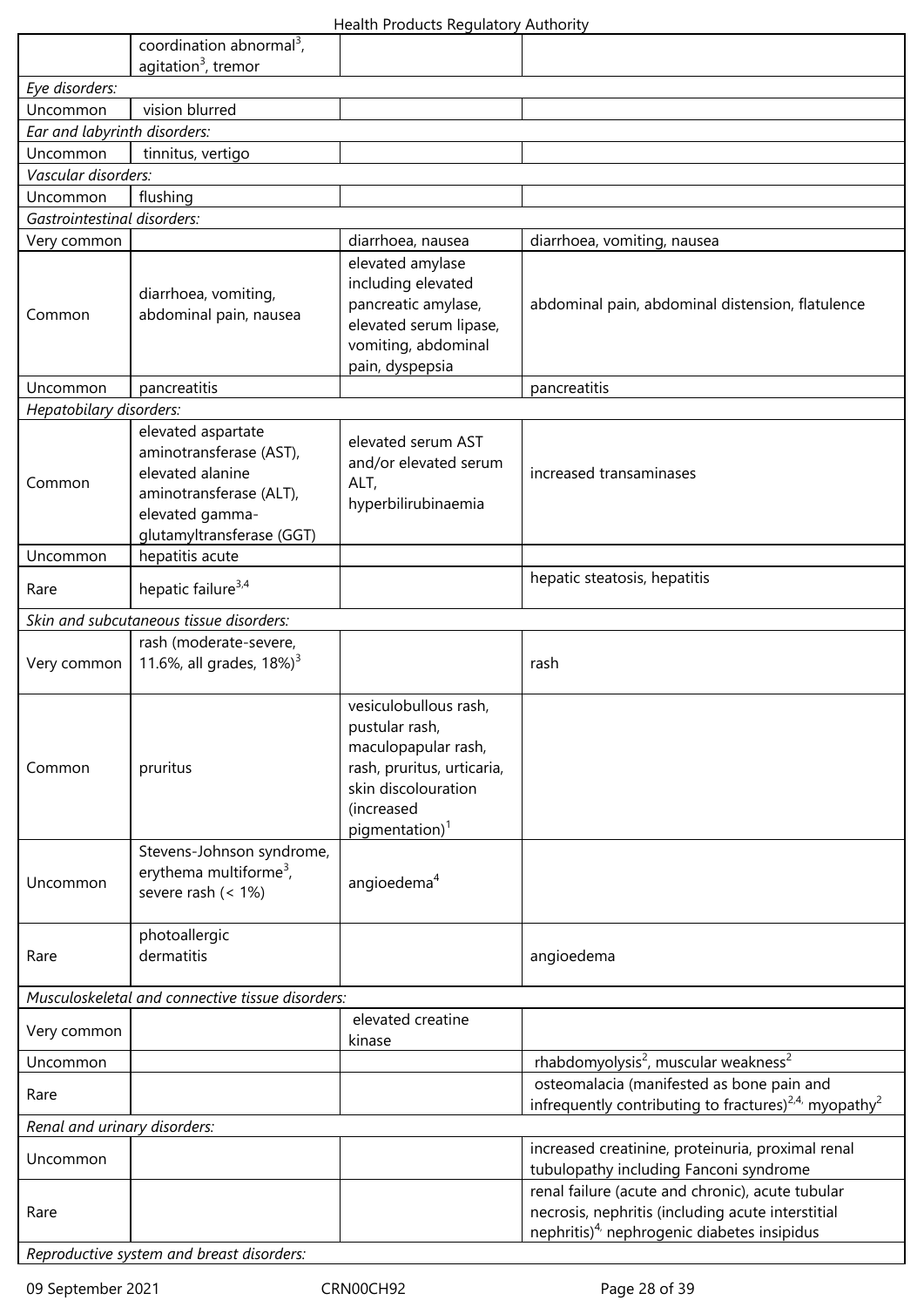| Uncommon                                              | gynaecomastia |                |          |  |  |
|-------------------------------------------------------|---------------|----------------|----------|--|--|
| General disorders and administration site conditions: |               |                |          |  |  |
| Very common                                           |               |                | asthenia |  |  |
| Common                                                | fatique       | pain, asthenia |          |  |  |

 $^1$  Anaemia was common and skin discolouration (increased pigmentation) was very common when emtricitabine was administered to paediatric patients.

 $2$  This adverse reaction may occur as a consequence of proximal renal tubulopathy. It is not considered to be causally associated with tenofovir disoproxil in the absence of this condition.

 $3$  See section 4.8 Description of selected adverse reactions for more details.

<sup>4</sup> This adverse reaction was identified through post-marketing surveillance for either efavirenz, emtricitabine or tenofovir disoproxil. The frequency category was estimated from a statistical calculation based on the total number of patients treated with efavirenz in clinical trials (n = 3,969) or exposed to emtricitabine in randomised controlled clinical trials (n = 1,563) or exposed to tenofovir disoproxil in randomised controlled clinical trials and the expanded access programme ( $n = 7,319$ ).

## Description of selected adverse reactions

*Rash:*

In clinical trials of efavirenz, rashes were usually mild-to-moderate maculopapular skin eruptions that occurred within the first two weeks of initiating therapy with efavirenz. In most patients rash resolved with continuing therapy with efavirenz within one month. Efavirenz/Emtricitabine/Tenofovir disoproxil Teva can be reinitiated in patients interrupting therapy because of rash. Use of appropriate antihistamines and/or corticosteroids is recommended when Efavirenz/Emtricitabine/Tenofovir disoproxil Teva is restarted.

## *Psychiatric symptoms:*

Patients with a history of psychiatric disorders appear to be at greater risk of serious psychiatric adverse reactions listed in the efavirenz column of Table 2.

## *Nervous system symptoms:*

Nervous system symptoms are common with efavirenz, one of the components of Efavirenz/Emtricitabine/Tenofovir disoproxil Teva. In clinical controlled studies of efavirenz, nervous system symptoms of moderate to severe intensity were experienced by 19% (severe 2%) of patients, and 2% of patients discontinued therapy due to such symptoms. They usually begin during the first one or two days of efavirenz therapy and generally resolve after the first two to four weeks. They may occur more frequently when Efavirenz/Emtricitabine/Tenofovir disoproxil Teva is taken concomitantly with meals possibly due to increased efavirenz plasma levels (see section 5.2). Dosing at bedtime seems to improve the tolerability of these symptoms (see section 4.2).

# *Hepatic failure with efavirenz:*

Hepatic failure, including cases in patients with no pre-existing hepatic disease or other identifiable risk factors, as reported post-marketing, were sometimes characterised by a fulminant course, progressing in some cases to transplantation or death.

# *Renal impairment:*

As Efavirenz/Emtricitabine/Tenofovir disoproxil Teva may cause renal damage, monitoring of renal function is recommended (see sections 4.4 and 4.8 Summary of the safety profile). Proximal renal tubulopathy generally resolved or improved after tenofovir disoproxil discontinuation. However, in some patients, declines in creatinine clearance did not completely resolve despite tenofovir disoproxil discontinuation. Patients at risk of renal impairment (such as patients with baseline renal risk factors, advanced HIV disease, or patients receiving concomitant nephrotoxic medications) are at increased risk of experiencing incomplete recovery of renal function despite tenofovir disoproxil discontinuation (see section 4.4).

## *Lactic acidosis:*

Cases of lactic acidosis have been reported with tenofovir disoproxil alone or in combination with other antiretrovirals. Patients with predisposing factors such as severe hepatic impairment (CPT, Class C) (see section 4.3), or patients receiving concomitant medications known to induce lactic acidosis are at increased risk of experiencing severe lactic acidosis during tenofovir disoproxil treatment, including fatal outcomes.

## *Metabolic parameters:*

Weight and levels of blood lipids and glucose may increase during antiretroviral therapy (see section 4.4).

*Immune Reactivation Syndrome:*

09 September 2021 CRN00CH92 Page 29 of 39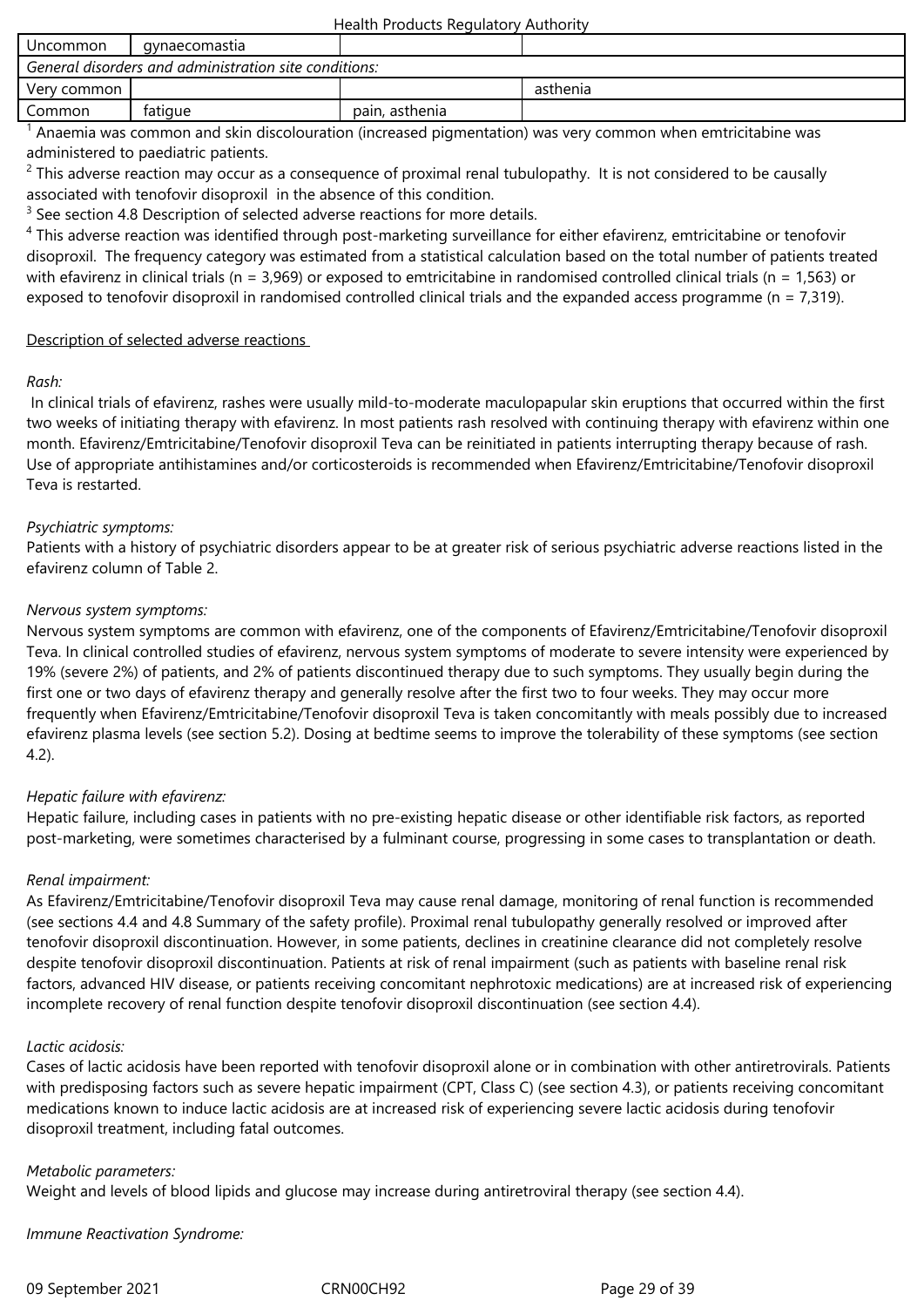In HIV infected patients with severe immune deficiency at the time of initiation of CART, an inflammatory reaction to asymptomatic or residual opportunistic infections may arise. Autoimmune disorders (such as Graves' disease and autoimmune hepatitis) have also been reported; however, the reported time to onset is more variable and these events can occur many months after initiation of treatment (see section 4.4).

## *Osteonecrosis:*

Cases of osteonecrosis have been reported, particularly in patients with generally acknowledged risk factors, advanced HIV disease or long-term exposure to CART. The frequency of this is unknown (see section 4.4).

#### Paediatric population

Insufficient safety data are available for children below 18 years of age. Efavirenz/Emtricitabine/Tenofovir disoproxil Teva is not recommended in this population (see section 4.2).

#### Other special populations

## *Elderly:*

The fixed-dose combination of efavirenz/emtricitabine/tenofovir disoproxil has not been studied in patients over the age of 65. Elderly patients are more likely to have decreased hepatic or renal function, therefore caution should be exercised when treating elderly patients with Efavirenz/Emtricitabine/Tenofovir disoproxil Teva (see section 4.2).

#### *Patients with renal impairment:*

Since tenofovir disoproxil can cause renal toxicity, close monitoring of renal function is recommended in any patient with mild renal impairment treated with Efavirenz/Emtricitabine/Tenofovir disoproxil Teva (see sections 4.2, 4.4 and 5.2).

#### *HIV/HBV or HCV co-infected patients:*

Only a limited number of patients were co-infected with HBV ( $n = 13$ ) or HCV ( $n = 26$ ) in study GS-01-934. The adverse reaction profile of efavirenz, emtricitabine and tenofovir disoproxil in patients co-infected with HIV/HBV or HIV/HCV was similar to that observed in patients infected with HIV without co-infection. However, as would be expected in this patient population, elevations in AST and ALT occurred more frequently than in the general HIV infected population.

## *Exacerbations of hepatitis after discontinuation of treatment:*

In HIV infected patients co-infected with HBV, clinical and laboratory evidence of hepatitis may occur after discontinuation of treatment (see section 4.4).

#### Reporting of suspected adverse reactions

Reporting suspected adverse reactions after authorisation of the medicinal product is important. It allows continued monitoring of the benefit/risk balance of the medicinal product. Healthcare professionals are asked to report any suspected adverse reactions via the national reporting system: HPRA Pharmacovigilance Website: www.hpra.ie

## **4.9 Overdose**

Some patient's accidentally taking 600 mg efavirenz twice daily have reported increased nervous system symptoms. One patient experienced involuntary muscle contractions.

If overdose occurs, the patient must be monitored for evidence of toxicity (see section 4.8), and standard supportive treatment applied as necessary.

Administration of activated charcoal may be used to aid removal of unabsorbed efavirenz. There is no specific antidote for overdose with efavirenz. Since efavirenz is highly protein bound, dialysis is unlikely to remove significant quantities of it from blood.

Up to 30% of the emtricitabine dose and approximately 10% of the tenofovir dose can be removed by haemodialysis. It is not known whether emtricitabine or tenofovir can be removed by peritoneal dialysis.

## **5 PHARMACOLOGICAL PROPERTIES**

## **5.1 Pharmacodynamic properties**

09 September 2021 CRN00CH92 Page 30 of 39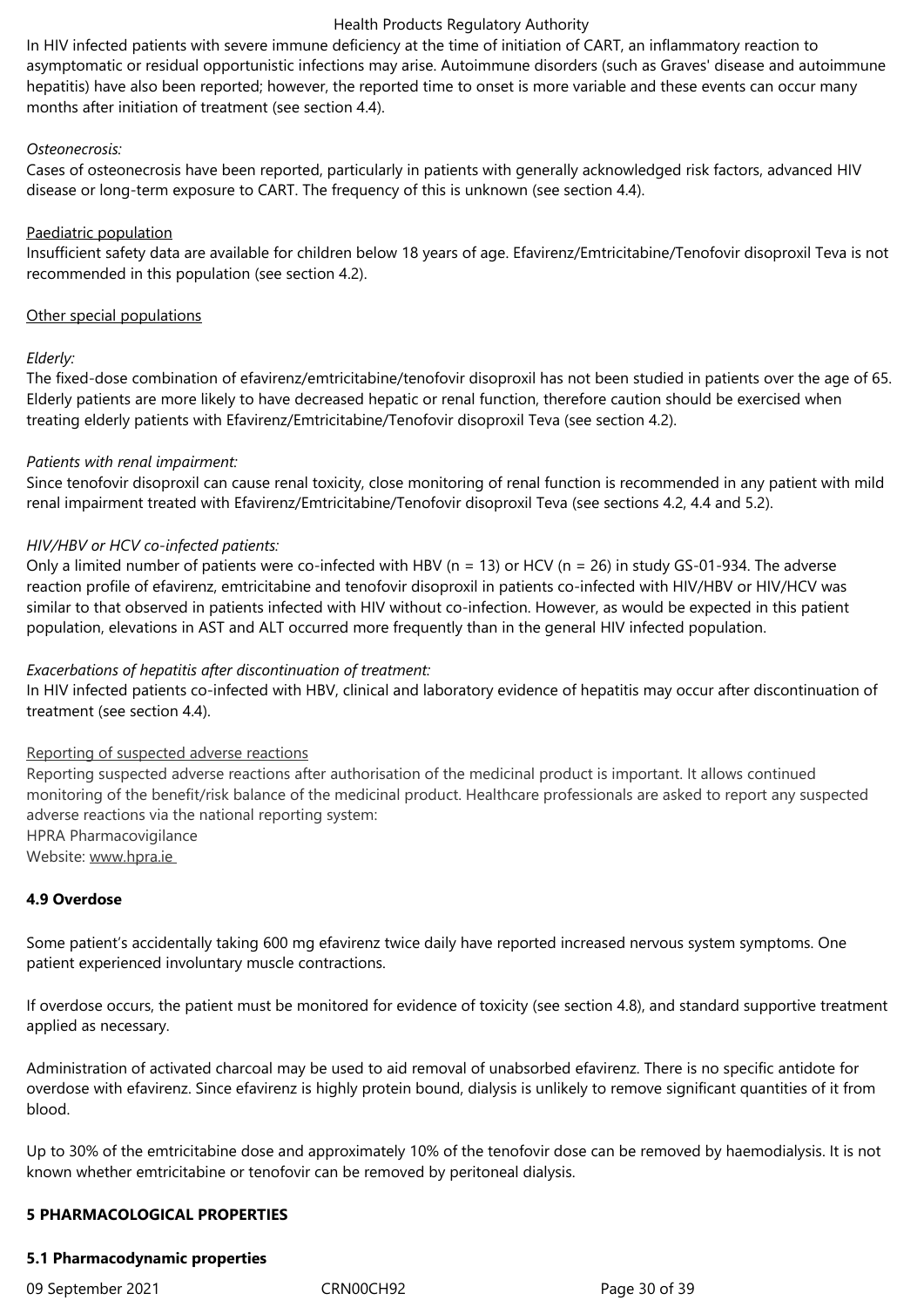Pharmacotherapeutic group: Antiviral for systemic use, antivirals for treatment of HIV infections, combinations, ATC code: J05AR06

# Mechanism of action and pharmacodynamic effects

Efavirenz is an NNRTI of HIV-1. Efavirenz non-competitively inhibits HIV-1 reverse transcriptase (RT) and does not significantly inhibit human immunodeficiency virus-2 (HIV-2) RT or cellular deoxyribonucleic acid (DNA) polymerases (α, β, γ, and δ). Emtricitabine is a nucleoside analogue of cytidine. Tenofovir disoproxil is converted *in vivo* to tenofovir, a nucleoside monophosphate (nucleotide) analogue of adenosine monophosphate.

Emtricitabine and tenofovir are phosphorylated by cellular enzymes to form emtricitabine triphosphate and tenofovir diphosphate, respectively. *In vitro* studies have shown that both emtricitabine and tenofovir can be fully phosphorylated when combined together in cells. Emtricitabine triphosphate and tenofovir diphosphate competitively inhibit HIV-1 reverse transcriptase, resulting in DNA chain termination.

Both emtricitabine triphosphate and tenofovir diphosphate are weak inhibitors of mammalian DNA polymerases and there was no evidence of toxicity to mitochondria *in vitro* and *in vivo*.

## Cardiac Electrophysiology

The effect of efavirenz on the QTc interval was evaluated in an open-label, positive and placebo controlled, fixed single sequence 3-period, 3-treatment crossover QT study in 58 healthy subjects enriched for CYP2B6 polymorphisms. The mean Cmax of efavirenz in subjects with CYP2B6 \*6/\*6 genotype following the administration of 600 mg daily dose for 14 days was 2.25-fold the mean Cmax observed in subjects with CYP2B6 \*1/\*1 genotype. A positive relationship between efavirenz concentration and QTc prolongation was observed. Based on the concentration-QTc relationship, the mean QTc prolongation and its upper bound 90% confidence interval are 8.7 ms and 11.3 ms in subjects with CYP2B6\*6/\*6 genotype following the administration of 600 mg daily dose for 14 days (see section 4.5).

## Antiviral activity *in vitro*

Efavirenz demonstrated antiviral activity against most non-clade B isolates (subtypes A, AE, AG, C, D, F, G, J, and N) but had reduced antiviral activity against group O viruses. Emtricitabine displayed antiviral activity against HIV-1 clades A, B, C, D, E, F, and G. Tenofovir displayed antiviral activity against HIV-1 clades A, B, C, D, E, F, G, and O. Both emtricitabine and tenofovir showed strain specific activity against HIV-2 and antiviral activity against HBV.

In combination studies evaluating the *in vitro* antiviral activity of efavirenz and emtricitabine together, efavirenz and tenofovir together, and emtricitabine and tenofovir together, additive to synergistic antiviral effects were observed.

# **Resistance**

Resistance to efavirenz can be selected *in vitro* and resulted in single or multiple amino acid substitutions in HIV-1 RT, including L100I, V108I, V179D, and Y181C. K103N was the most frequently observed RT substitution in viral isolates from patients who experienced rebound in viral load during clinical studies of efavirenz. Substitutions at RT positions 98, 100, 101, 108, 138, 188, 190 or 225 were also observed, but at lower frequencies, and often only in combination with K103N. Cross-resistance profiles for efavirenz, nevirapine and delavirdine *in vitro* demonstrated that the K103N substitution confers loss of susceptibility to all three NNRTIs.

The potential for cross-resistance between efavirenz and NRTIs is low because of the different binding sites on the target and mechanism of action. The potential for cross-resistance between efavirenz and PIs is low because of the different enzyme targets involved.

Resistance to emtricitabine or tenofovir has been seen *in vitro* and in some HIV-1 infected patients due to the development of an M184V or M184I substitution in RT with emtricitabine or a K65R substitution in RT with tenofovir. Emtricitabine-resistant viruses with the M184V/I mutation were cross-resistant to lamivudine, but retained sensitivity to didanosine, stavudine, tenofovir and zidovudine. The K65R mutation can also be selected by abacavir or didanosine and results in reduced susceptibility to these agents plus lamivudine, emtricitabine and tenofovir. Tenofovir disoproxil should be avoided in patients with HIV-1 harbouring the K65R mutation. Both the K65R and M184V/I mutation remain fully susceptible to efavirenz. In addition, a K70E substitution in HIV-1 RT has been selected by tenofovir and results in low-level reduced susceptibility to abacavir, emtricitabine, lamivudine and tenofovir.

Patients with HIV-1 expressing three or more thymidine analogue associated mutations (TAMs) that included either an M41L or an L210W substitution in RT showed reduced susceptibility to tenofovir disoproxil.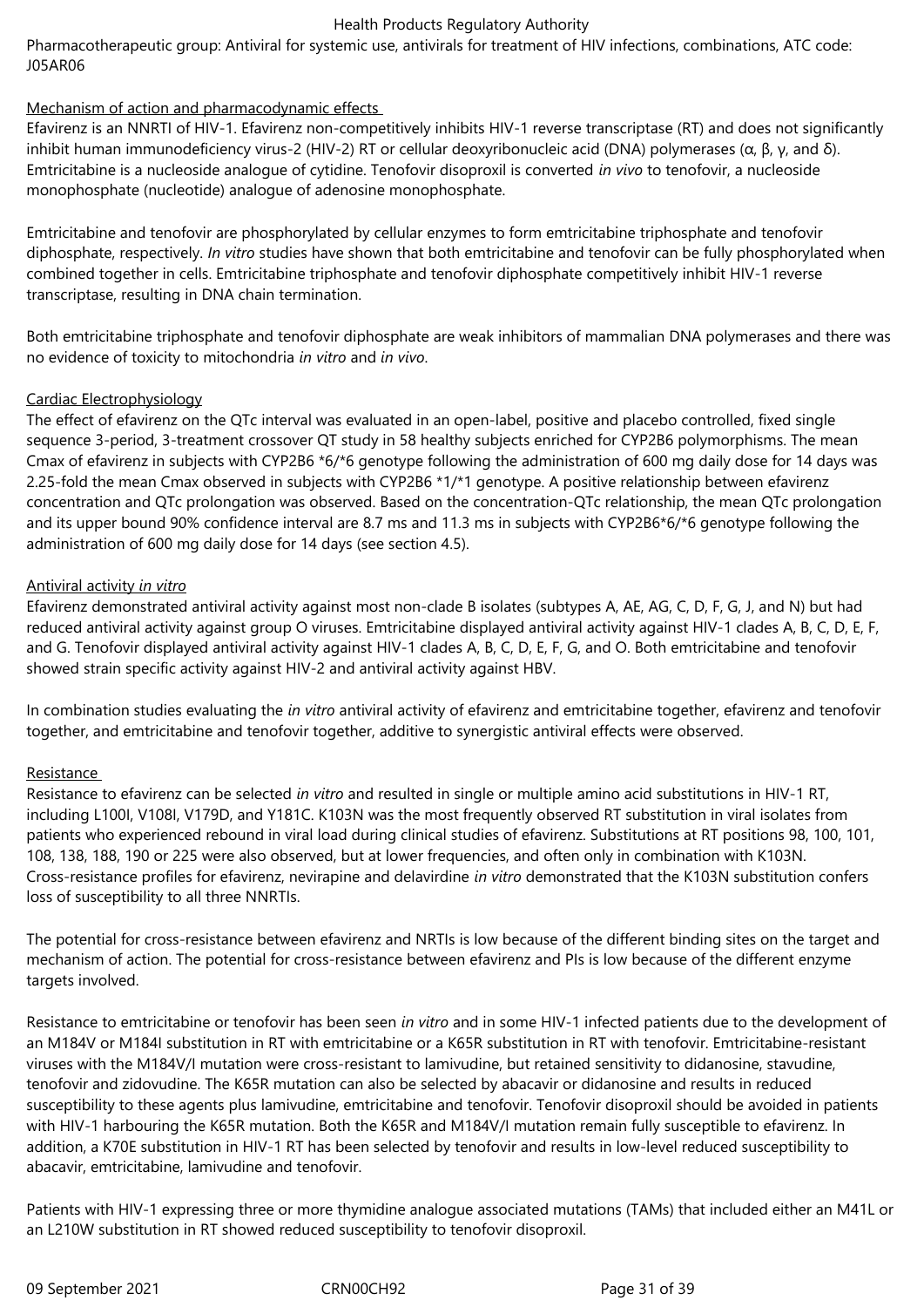*In vivo resistance (antiretroviral-naïve patients):* In a 144-week open-label randomised clinical study (GS-01-934) in antiretroviral-naïve patients, where efavirenz, emtricitabine and tenofovir disoproxil were used as individual formulations (or as efavirenz and the fixed combination of emtricitabine and tenofovir disoproxil from week 96 to 144), genotyping was performed on plasma HIV-1 isolates from all patients with confirmed HIV RNA > 400 copies/ml at week 144 or early study drug discontinuation (see section on *Clinical experience*). As of week 144:

 - The M184V/I mutation developed in 2/19 (10.5%) isolates analysed from patients in the efavirenz + emtricitabine + tenofovir disoproxil group and in 10/29 (34.5%) isolates analysed from the efavirenz + lamivudine/zidovudine group (p-value < 0.05, Fisher's Exact test comparing the emtricitabine + tenofovir disoproxil group to the lamivudine/zidovudine group among all subjects).

- No virus analysed contained the K65R or K70E mutation.

 - Genotypic resistance to efavirenz, predominantly the K103N mutation, developed in virus from 13/19 (68%) patients in the efavirenz + emtricitabine + tenofovir disoproxil group and in virus from 21/29 (72%) patients in the efavirenz + lamivudine/zidovudine group. A summary of resistance mutation development is shown in Table 3.

|                                   | Efavirenz+<br>emtricitabine+ tenofovirdisoproxil<br>$(N=244)$ | Efavirenz+lamivudine/<br>zidovudine<br>$(N=243)$ |
|-----------------------------------|---------------------------------------------------------------|--------------------------------------------------|
| Resistance analysis by week 144   | 19                                                            | 31                                               |
| On-therapy genotypes              | $(100\%)$<br>19                                               | $(100\%)$<br>29                                  |
|                                   | 13 (68%)                                                      | 21 (72%)                                         |
|                                   | 8 (42%)                                                       | 18* (62%)                                        |
| Efavirenz resistance <sup>1</sup> | 3(16%)                                                        | 3 (10%)                                          |
| K103N K101E G190A/S Y188C/H V108I | 2(10.5%)                                                      | 4 (14%)                                          |
| P225H                             | (5%)                                                          | 2(7%)                                            |
|                                   | (5%)                                                          | 1(3%)                                            |
|                                   | 0                                                             | 2(7%)                                            |
| M184V/I                           | (10.5%)<br>$\mathsf{2}^{\mathsf{2}}$                          | $10*(34.5%)$                                     |
| K65R                              | $\Omega$                                                      | 0                                                |
| K70E                              | 0                                                             | $\Omega$                                         |
| TAMs <sup>2</sup>                 | 0                                                             | 2(7%)                                            |

|  | Table 3: Development of resistance in study GS-01-934 through week 144 |  |  |  |
|--|------------------------------------------------------------------------|--|--|--|
|--|------------------------------------------------------------------------|--|--|--|

\* p-value < 0.05, Fisher's Exact test comparing efavirenz + emtricitabine + tenofovir disoproxil group to efavirenz + lamivudine/zidovudine group among all patients.

 $1$  Other efavirenz resistance mutations included A98G (n=1), K103E (n=1), V179D (n=1), and M230L (n=1).

<sup>2</sup> Thymidine analogue associated mutations included D67N (n=1) and K70R (n=1).

In the open-label extended phase of study GS-01-934, where patients received a fixed-dose combination of efavirenz/emtricitabine/tenofovir disoproxilon an empty stomach, 3 additional cases of resistance were seen. All 3 subjects had received a fixed dose combination of lamivudine and zidovudine and efavirenz for 144 weeks and then switched to a fixed-dose combination of efavirenz/emtricitabine/tenofovir disoproxil. Two subjects with confirmed virologic rebound developed NNRTI resistance-associated substitutions to efavirenz including K103N, V106V/I/M and Y188Y/C reverse transcriptase substitutions at week 240 (96 weeks on a fixed-dose combination of efavirenz/emtricitabine/tenofovir disoproxil) and week 204 (60 weeks on a fixed-dose combination of efavirenz/emtricitabine/tenofovir disoproxil). A third subject had pre-existing NNRTI resistance-associated substitutions to efavirenz and the M184V reverse transcriptase resistance-associated substitution to emtricitabine at entry into the fixed-dose combination of efavirenz/emtricitabine/tenofovir disoproxilextension phase and experienced a suboptimal virologic response, and developed K65K/R, S68N and K70K/E NRTI resistance-associated substitutions at week 180 (36 weeks on a fixed-dose combination of efavirenz/emtricitabine/tenofovir disoproxil).

Please refer to the Summary of Product Characteristics of the individual components for additional information regarding in vivo resistance with these medicinal products.

# Clinical efficacy and safety

In a 144-week open-label randomised clinical study (GS-01-934) antiretroviral treatment-naïve HIV-1 infected patients received either a once-daily regimen of efavirenz, emtricitabine and tenofovir disoproxil or a fixed combination of lamivudine and zidovudine administered twice daily and efavirenz once daily (please refer to the Summary of Product Characteristics of the fixed-dose combination of emtricitabine/tenofovir disoproxil). Patients who completed 144 weeks of treatment with either treatment arm in study GS-01-934 were given the option to continue in an open-label extended phase of the study with a fixed-dose combination of efavirenz/emtricitabine/tenofovir disoproxil on an empty stomach. Data are available from 286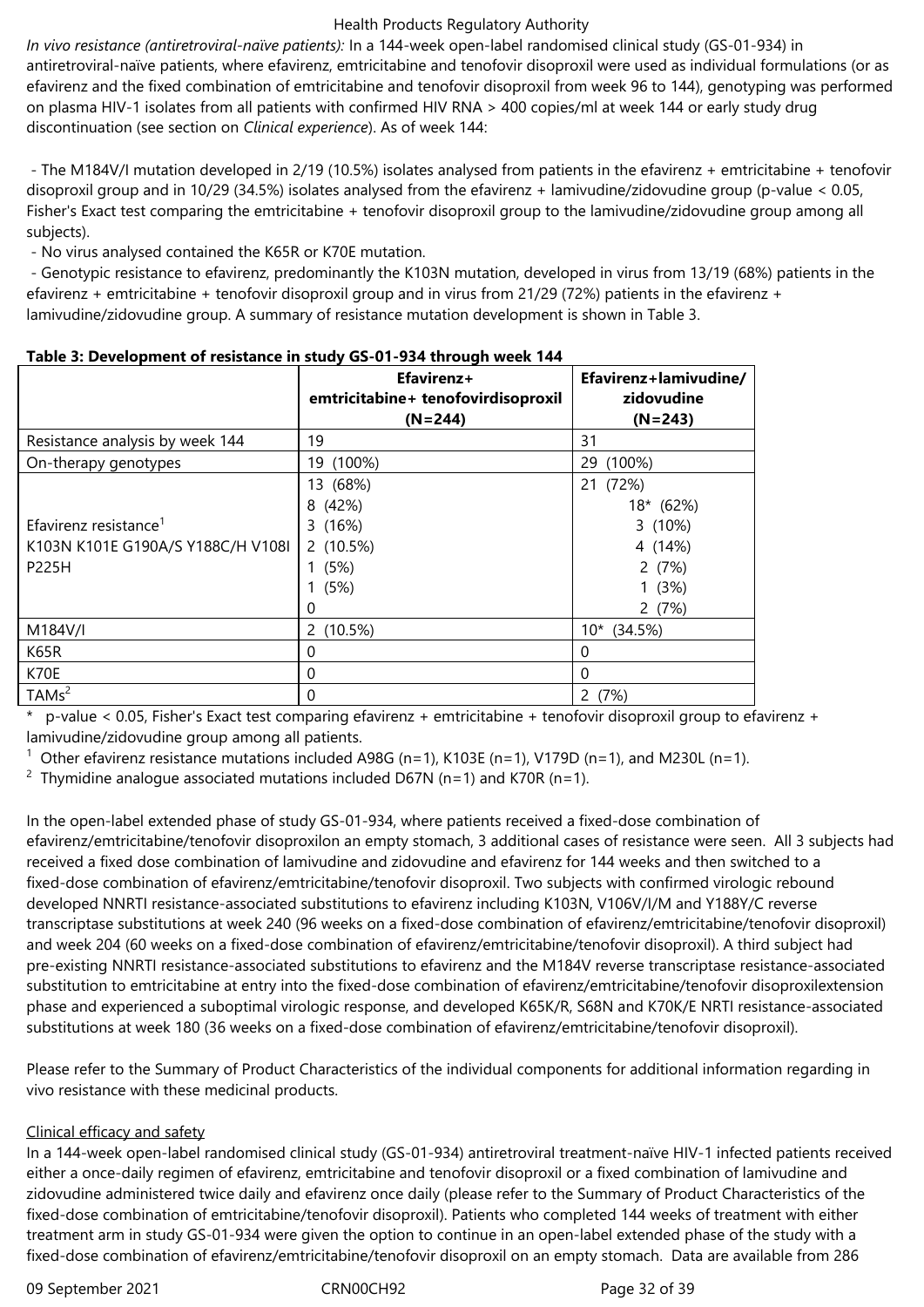patients who switched to a fixed-dose combination of efavirenz/emtricitabine/tenofovir disoproxil: 160 had previously received efavirenz, emtricitabine and tenofovir disoproxil, and 126 had previously received lamivudine, zidovudine and efavirenz. High rates of virologic suppression were maintained by subjects from both initial treatment groups who then received a fixed-dose combination of efavirenz/emtricitabine/tenofovir disoproxil in the open-label extended phase of the study. After 96 weeks of a fixed-dose combination of efavirenz/emtricitabine/tenofovir disoproxil treatment, HIV-1 RNA plasma concentrations remained < 50 copies/ml in 82% of patients and < 400 copies/ml in 85% of patients (intention to treat analysis (ITT), missing=failure).

Study AI266073 was a 48-week open-label randomised clinical study in HIV infected patients comparing the efficacy of a fixed-dose combination of efavirenz/emtricitabine/tenofovir disoproxil to antiretroviral therapy consisting of at least two nucleoside or nucleotide reverse transcriptase inhibitors (NRTIs) with a protease inhibitor or non-nucleoside reverse transcriptase inhibitor; however not a regimen containing all components (efavirenz, emtricitabine and tenofovir disoproxil). A fixed-dose combination of efavirenz/emtricitabine/tenofovir disoproxilwas administered on an empty stomach (see section 4.2). Patients had never experienced virological failure on a previous antiretroviral therapy, had no known HIV-1 mutations that confer resistance to any of the three components within a fixed-dose combination of efavirenz/emtricitabine/tenofovir disoproxil, and had been virologically suppressed for at least three months at baseline. Patients either changed to a fixed-dose combination of efavirenz/emtricitabine/tenofovir disoproxil (N=203) or continued on their original antiretroviral treatment regimen (N=97). Forty-eight week data showed that high levels of virologic suppression, comparable to the original treatment regimen, were maintained in patients who were randomised to change to a fixed-dose combination of efavirenz/emtricitabine/tenofovir disoproxil (see Table 4).

# **Table 4: 48-week efficacy data from study AI266073 in which a fixed-dose combination of efavirenz/emtricitabine/tenofovir disoproxil was administered to virologically suppressed patients on combination anti retroviral therapy**

|                                       | <b>Treatment group</b>                                                                                     |                                                                               |                                                                                                                                          |  |  |  |  |
|---------------------------------------|------------------------------------------------------------------------------------------------------------|-------------------------------------------------------------------------------|------------------------------------------------------------------------------------------------------------------------------------------|--|--|--|--|
| <b>Endpoint</b>                       | <b>Fixed-dose combination of</b><br>efavirenz/emtricitabine/tenofovir<br>disoproxil $(N=203)$<br>$n/N(\%)$ | <b>Stayed on</b><br>original<br>treatment<br>regimen<br>$(N=97)$<br>$n/N$ (%) | Difference between a fixed-dose combination of<br>efavirenz/emtricitabine/tenofovir disoproxil<br>and original treatment regimen (95%CI) |  |  |  |  |
| patients with HIV-1 RNA<50 copies/ml  |                                                                                                            |                                                                               |                                                                                                                                          |  |  |  |  |
| PVR (KM)                              | 94.5%                                                                                                      | 85.5%                                                                         | 8.9% (-7.7% to 25.6%)                                                                                                                    |  |  |  |  |
| M=Excluded                            | 179/181 (98.9%)                                                                                            | 85/87 (97.7%)                                                                 | 1.2% (-2.3% to 6.7%)                                                                                                                     |  |  |  |  |
| $M =$ Failure                         | 179/203 (88.2%)                                                                                            | 85/97 (87.6%)                                                                 | 0.5% (-7.0% to 9.3%)                                                                                                                     |  |  |  |  |
| Modified LOCF                         | 190/203 (93.6%)                                                                                            | 94/97 (96.9%)                                                                 | $-3.3$ ( $-8.3\%$ to 2.7%)                                                                                                               |  |  |  |  |
| patients with HIV-1 RNA<200 copies/ml |                                                                                                            |                                                                               |                                                                                                                                          |  |  |  |  |
| PVR (KM)                              | 98.4%                                                                                                      | 98.9%                                                                         | $-0.5\%$ ( $-3.2\%$ to 2.2%)                                                                                                             |  |  |  |  |
| M=Excluded                            | 181/181 (100%)                                                                                             | 87/87 (100%)                                                                  | 0% (-2.4% to 4.2%)                                                                                                                       |  |  |  |  |
| M=Failure                             | 181/203 (89.2%)                                                                                            | 87/97 (89.7%)                                                                 | -0.5% (-7.6% to 7.9%)                                                                                                                    |  |  |  |  |

PVR (KM): Pure virologic response assessed using the Kaplan Meier (KM) method M: Missing

Modified LOCF: Post-hoc analysis where patients who failed virologically or discontinued for adverse events were treated as failures; for other drop-outs, the LOCF (last observation carried forward) method was applied

When the two strata were analysed separately, response rates in the stratum with prior PI-treatment were numerically lower for patients switched to a fixed-dose combination of efavirenz/emtricitabine/tenofovir disoproxil [92.4% versus 94.0% for the PVR (sensitivity analysis) for a fixed-dose combination of efavirenz/emtricitabine/tenofovir disoproxil and SBR patients respectively; a difference (95%CI) of -1.6% (-10.0%, 6.7%). In the prior-NNRTI stratum, response rates were 98.9% vs 97.4% for a fixed-dose combination of efavirenz/emtricitabine/tenofovir disoproxil and SBR patients respectively; a difference (95%CI) of 1.4% (-4.0%, 6.9%)].

A similar trend was observed in a sub-group analysis of treatment-experienced patients with baseline HIV-1 RNA < 75 copies/ml from a retrospective cohort study (data collected over 20 months, see Table 5).

**Table 5: Maintenance of pure virologic response (Kaplan Meier % (Standard Error)[95%CI]) at week 48 for treatment-experienced patients with baseline HIV-1 RNA<75copies/ml who had therapy switched to a fixed-dose combination of efavirenz/emtricitabine/tenofovir disoproxil according to the type of prior anti retroviral regimen (Kaiser Permanent epatient database)**

09 September 2021 CRN00CH92 Page 33 of 39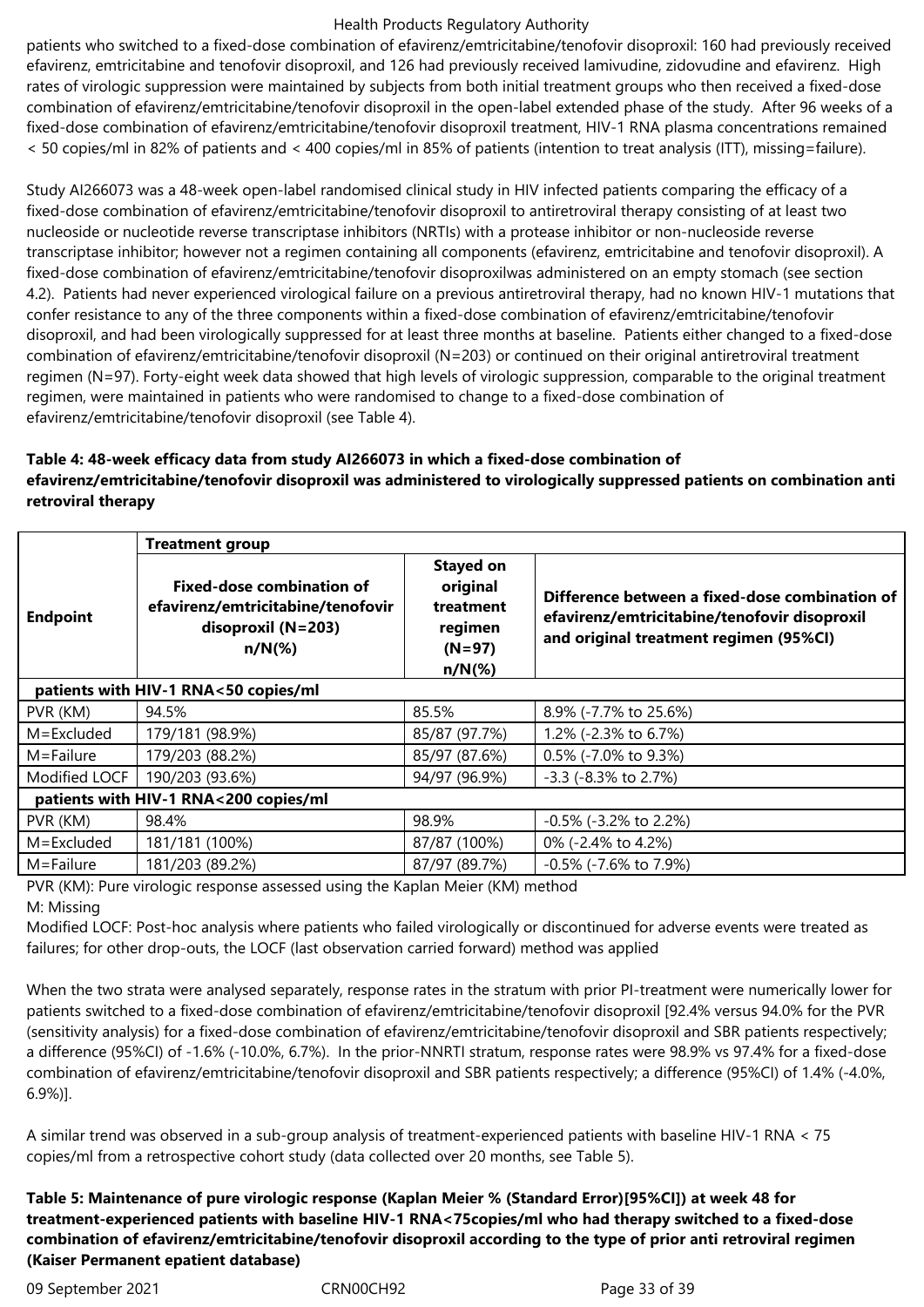| <b>Prior Fixed-dose combination of</b><br>efavirenz/emtricitabine/tenofovir disoproxil<br>components<br>(N=299) | Prior NNRTI-based regimen (N=104)   Prior PI-based regimen (N=34) |                             |
|-----------------------------------------------------------------------------------------------------------------|-------------------------------------------------------------------|-----------------------------|
| 98.9% (0.6%) [96.8%, 99.7%]                                                                                     | 98.0% (1.4%) [92.3%, 99.5%]                                       | 93.4% (4.5%) [76.2%, 98.3%] |

No data are currently available from clinical studies with a fixed-dose combination of efavirenz/emtricitabine/tenofovir disoproxil in treatment-naïve patients or in heavily pretreated patients. There is no clinical experience with a fixed-dose combination of efavirenz/emtricitabine/tenofovir disoproxil in patients who are experiencing virological failure in a first-line antiretroviral treatment regimen or in combination with other antiretroviral agents.

## Patients co-infected with HIV and HBV

Limited clinical experience in patients co-infected with HIV and HBV suggests that treatment with emtricitabine or tenofovir disoproxil in antiretroviral combination therapy to control HIV infection also results in a reduction in HBV DNA (3 log10 reduction or 4 to 5 log10 reduction, respectively) (see section 4.4).

## Paediatric population

The safety and efficacy of a fixed-dose combination of efavirenz/emtricitabine/tenofovir disoproxil in children under the age of 18 years have not been established.

# **5.2 Pharmacokinetic properties**

The separate pharmaceutical forms of efavirenz, emtricitabine and tenofovir disoproxil were used to determine the pharmacokinetics of efavirenz, emtricitabine and tenofovir disoproxil, administered separately in HIV infected patients. The bioequivalence of one fixed-dose combination of efavirenz/emtricitabine/tenofovir disoproxil film-coated tablet with one efavirenz 600 mg film-coated tablet plus one emtricitabine 200 mg hard capsule plus one tenofovir disoproxil 245 mg film-coated tablet administered together, was established following single dose administration to fasting healthy subjects in study GS-US-177-0105 (see Table 6).

| Table 6: Summary of pharmacokinetic data from study GS-US-177-0105 |
|--------------------------------------------------------------------|
|--------------------------------------------------------------------|

|                               | <b>Efavirenz</b><br>$(n=45)$ |                     |                             | <b>Emtricitabine</b><br>$(n=45)$ |                      |                            | Tenofovirdisoproxil<br>$(n=45)$ |                   |                             |
|-------------------------------|------------------------------|---------------------|-----------------------------|----------------------------------|----------------------|----------------------------|---------------------------------|-------------------|-----------------------------|
| <b>Parameters</b>             | <b>Test</b>                  | <b>Reference</b>    | $GMR$ (%)<br>(90%CI)        | <b>Test</b>                      | <b>Referen</b><br>ce | $GMR$ (%)<br>(90%CI)       | <b>Test</b>                     | R<br>eference     | $GMR$ (%)<br>(90%CI)        |
| Cmax(ng/<br>ml)               | 2,264.3<br>(26.8)            | 2,308.6<br>(30.3)   | 98.79<br>(92.28,<br>105.76) | 2,130.6<br>(25.3)                | 2,384.4<br>(20.4)    | 88.84<br>(84.02,<br>93.94) | 325.1<br>(34.2)                 | 352.9<br>(29.6)   | 91.46<br>(84.64,<br>98.83)  |
| <b>AUCO-last</b><br>(ng/h/ml) | 125,623.6<br>(25.7)          | 132,795.7<br>(27.0) | 95.84<br>(90.73,<br>101.23  | 10,682.6<br>(18.1)               | 10,874.4<br>(14.9)   | 97.98<br>(94.90,<br>101.16 | 1,948.8<br>(32.9)               | 1,969.0<br>(32.8) | 99.29<br>(91.02,<br>108.32) |
| <b>AUCinf</b><br>(ng/h/ml)    | 146,074.9<br>(33.1)          | 155,518.6<br>(34.6) | 95.87<br>(89.63,<br>102.55  | 10,854.9<br>(17.9)               | 11,054.3<br>(14.9)   | 97.96<br>(94.86,<br>101.16 | 2,314.0<br>(29.2)               | 2,319.4<br>(30.3) | 100.45<br>(93.22,<br>108.23 |
| T1/2(h)                       | 180.6 (45.3)                 | 182.5 (38.3)        |                             | 14.5 (53.8)                      | 14.6<br>(47.8)       |                            | 18.9 (20.8)                     | 17.8(22.6)        |                             |

Test: single fixed-dose combination tablet taken under fasted conditions.

Reference: single dose of a 600 mg efavirenz tablet, 200 mg emtricitabine capsule and 245 mg tenofovir disoproxil tablet taken under fasted conditions.

Values for Test and Reference are mean (% coefficient of variation). GMR=geometric least-squares mean ratio, CI=confidence interval

## **Absorption**

09 September 2021 CRN00CH92 Page 34 of 39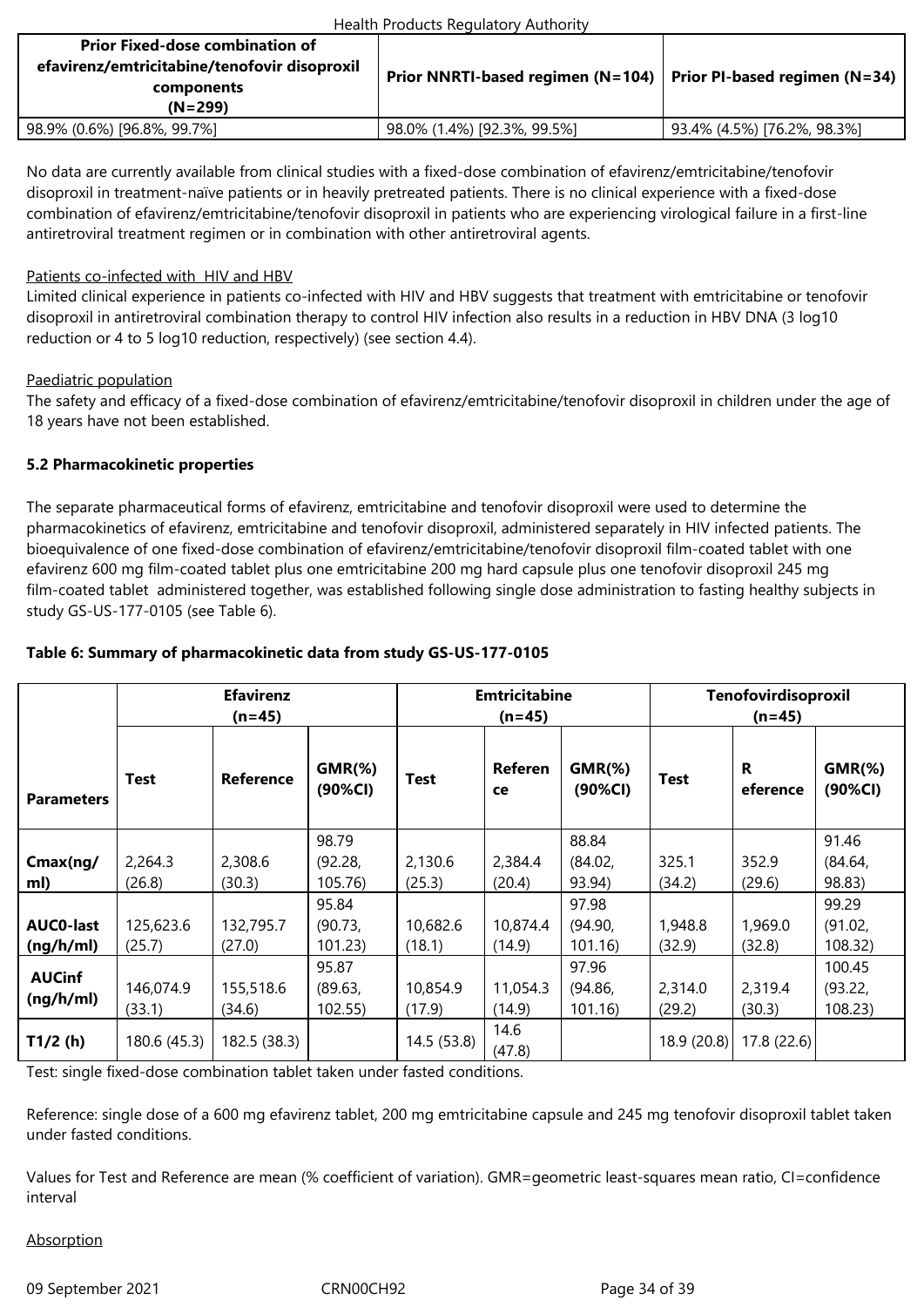In HIV infected patients, peak efavirenz plasma concentrations were attained by 5 hours and steady-state concentrations reached in 6 to 7 days. In 35 patients receiving efavirenz 600 mg once daily, steady-state peak concentration (Cmax) was 12.9 ± 3.7 µM (29%) [mean ± standard deviation (S.D.) (coefficient of variation (%CV))], steady-state Cmin was 5.6 ± 3.2 µM (57%), and AUC was  $184 \pm 73$  µM•h (40%).

Emtricitabine is rapidly absorbed with peak plasma concentrations occurring at 1 to 2 hours post-dose. Following multiple dose oral administration of emtricitabine to 20 HIV infected patients, steady-state Cmax was  $1.8 \pm 0.7$  µg/ml (mean  $\pm$  S.D.) (39%CV), steady-state Cmin was  $0.09 \pm 0.07$  µg/ml (80%) and the AUC was  $10.0 \pm 3.1$  µg•h/ml (31%) over a 24 hour dosing interval.

Following oral administration of a single 245 mg dose of tenofovir disoproxil to HIV-1 infected patients in the fasted state, maximum tenofovir concentrations were achieved within one hour and the Cmax and AUC (mean  $\pm$  S.D.) (%CV) values were 296  $\pm$  90 ng/ml (30%) and 2,287  $\pm$  685 ng•h/ml (30%), respectively. The oral bioavailability of tenofovir from tenofovir disoproxil in fasted patients was approximately 25%.

## Effect of food

A fixed-dose combination of efavirenz/emtricitabine/tenofovir disoproxil has not been evaluated in the presence of food.

Administration of efavirenz capsules with a high fat meal increased the mean AUC and Cmax of efavirenz by 28% and 79%, respectively, compared to administration in a fasted state. Compared to fasted administration, dosing of tenofovir disoproxil and emtricitabine in combination with either a high fat meal or a light meal increased the mean AUC of tenofovir by 43.6% and 40.5%, and Cmax by 16% and 13.5%, respectively without affecting emtricitabine exposures.

A fixed-dose combination of efavirenz/emtricitabine/tenofovir disoproxil is recommended for administration on an empty stomach since food may increase efavirenz exposure and may lead to an increase in the frequency of adverse reactions (see sections 4.4 and 4.8). It is anticipated that tenofovir exposure (AUC) will be approximately 30% lower following administration of a fixed-dose combination of efavirenz/emtricitabine/tenofovir disoproxil on an empty stomach as compared to the individual component tenofovir disoproxil when taken with food (see section 5.1).

## Distribution

Efavirenz is highly bound (> 99%) to human plasma proteins, predominantly albumin.

*In vitro* binding of emtricitabine to human plasma proteins is < 4% and independent of concentrations over the range of 0.02 to 200 µg/ml. Following intravenous administration the volume of distribution of emtricitabine was approximately 1.4 l/kg. After oral administration, emtricitabine is widely distributed throughout the body. The mean plasma to blood concentration ratio was approximately 1.0 and the mean semen to plasma concentration ratio was approximately 4.0.

*In vitro* binding of tenofovir to human plasma or serum protein is < 0.7% and 7.2%, respectively over the tenofovir concentration range 0.01 to 25 µg/ml. Following intravenous administration the volume of distribution of tenofovir was approximately 800 ml/kg. After oral administration, tenofovir is widely distributed throughout the body.

# Biotransformation

Studies in humans and *invitro* studies using human liver microsomes have demonstrated that efavirenz is principally metabolised by the CYP system to hydroxylated metabolites with subsequent glucuronidation of these hydroxylated metabolites. These metabolites are essentially inactive against HIV-1. The *invitro*studies suggest that CYP3A4 and CYP2B6 are the major isozymes responsible for efavirenz metabolism and that it inhibits CYP isozymes 2C9, 2C19, and 3A4. In *in vitro*studies efavirenz did not inhibit CYP2E1 and inhibited CYP2D6 and CYP1A2 only at concentrations well above those achieved clinically.

Efavirenz plasma exposure may be increased in patients with homozygous G516T genetic variant of the CYP2B6 isozyme. The clinical implications of such an association are unknown; however, the potential for an increased frequency and severity of efavirenz-associated adverse events cannot be excluded.

Efavirenz has been shown to induce CYP3A4 and CYP2B6, resulting in the induction of its own metabolism, which may be clinically relevant in some patients. In uninfected volunteers, multiple doses of 200 to 400 mg per day for 10 days resulted in a lower than predicted extent of accumulation (22 to 42% lower) and a shorter terminal half-life of 40 to 55 hours (single dose half-life 52 to 76 hours). Efavirenz has also been shown to induce UGT1A1. Exposures of raltegravir (a UGT1A1 substrate) are reduced in the presence of efavirenz (see section 4.5, Table 1). Although *in vitro*data suggest that efavirenz inhibits CYP2C9 and CYP2C19, there have been contradictory reports of both increased and decreased exposures to substrates of these enzymes when co-administered with efavirenz *in vivo*. The net effect of co-administration is not clear.

09 September 2021 CRN00CH92 Page 35 of 39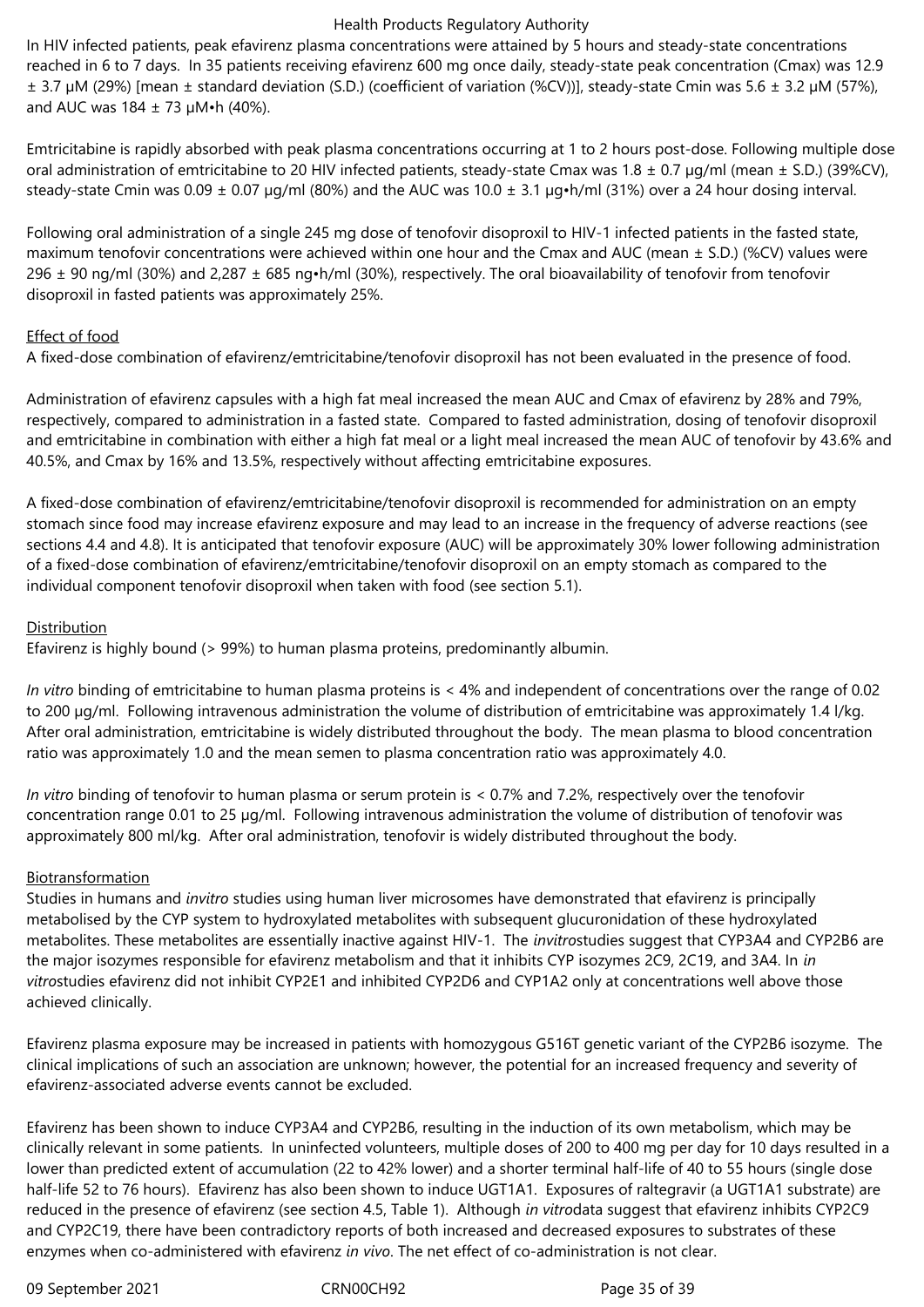There is limited metabolism of emtricitabine. The biotransformation of emtricitabine includes oxidation of the thiol moiety to form the 3'-sulphoxide diastereomers (approximately 9% of dose) and conjugation with glucuronic acid to form 2'-O-glucuronide (approximately 4% of dose). *Invitro* studies have determined that neither tenofovir disoproxil nor tenofovir are substrates for the CYP enzymes. Neither emtricitabine nor tenofovir inhibited *in vitro* drug metabolism mediated by any of the major human CYP isoforms involved in drug biotransformation. Also, emtricitabine did not inhibit uridine 5'-diphosphoglucuronyl transferase, the enzyme responsible for glucuronidation.

## Elimination

Efavirenz has a relatively long terminal half-life of at least 52 hours after single doses (see also data from bioequivalence study described above) and 40 to 55 hours after multiple doses. Approximately 14 to 34% of a radiolabelled dose of efavirenz was recovered in the urine and less than 1% of the dose was excreted in urine as unchanged efavirenz.

Following oral administration, the elimination half-life of emtricitabine is approximately 10 hours. Emtricitabine is primarily excreted by the kidneys with complete recovery of the dose achieved in urine (approximately 86%) and faeces (approximately 14%). Thirteen percent of the emtricitabine dose was recovered in urine as three metabolites. The systemic clearance of emtricitabine averaged 307 ml/min.

Following oral administration, the elimination half-life of tenofovir is approximately 12 to 18 hours. Tenofovir is primarily excreted by the kidneys by both filtration and an active tubular transport system with approximately 70 to 80% of the dose excreted unchanged in urine following intravenous administration. The apparent clearance of tenofovir averaged approximately 307 ml/min. Renal clearance has been estimated to be approximately 210 ml/min, which is in excess of the glomerular filtration rate. This indicates that active tubular secretion is an important part of the elimination of tenofovir.

## Pharmacokinetics in special populations

## *Age*

Pharmacokinetic studies have not been performed with efavirenz, emtricitabine or tenofovir in elderly patients (over 65 years of age).

## *Gender*

The pharmacokinetics of emtricitabine and tenofovir are similar in male and female patients. Limited data suggest that females may have higher exposure to efavirenz but they do not appear to be less tolerant of efavirenz.

## *Ethnicity*

Limited data suggest that Asian and Pacific Island patients may have higher exposure to efavirenz but they do not appear to be less tolerant of efavirenz.

## *Paediatric population*

Pharmacokinetic studies have not been performed with a fixed-dose combination of efavirenz/emtricitabine/tenofovir disoproxil in infants and children under 18 years of age (see section 4.2).

## *Renal impairment*

The pharmacokinetics of efavirenz, emtricitabine and tenofovir disoproxil after co-administration of the separate pharmaceutical forms or as a fixed-dose combination of efavirenz/emtricitabine/tenofovir disoproxil have not been studied in HIV infected patients with renal impairment.

Pharmacokinetic parameters were determined following administration of single doses of the individual preparations of emtricitabine 200 mg or tenofovir disoproxil 245 mg to non-HIV infected patients with varying degrees of renal impairment. The degree of renal impairment was defined according to baseline creatinine clearance (normal renal function when creatinine clearance > 80 ml/min; mild impairment with creatinine clearance=50 to 79 ml/min; moderate impairment with creatinine clearance=30 to 49 ml/min and severe impairment with creatinine clearance=10 to 29 ml/min).

The mean (%CV) emtricitabine exposure increased from 12 µg/h/ml (25%) in subjects with normal renal function to 20 µg/h/ml (6%), 25 µg/h/ml (23%) and 34 µg/h/ml (6%) in patients with mild, moderate and severe renal impairment, respectively.

The mean (%CV) tenofovir exposure increased from 2,185 ng/h/ml (12%) in patients with normal renal function, to 3,064 ng/h/ml (30%), 6,009 ng/h/ml (42%) and 15,985 ng•h/ml (45%) in patients with mild, moderate and severe renal impairment, respectively.

09 September 2021 CRN00CH92 Page 36 of 39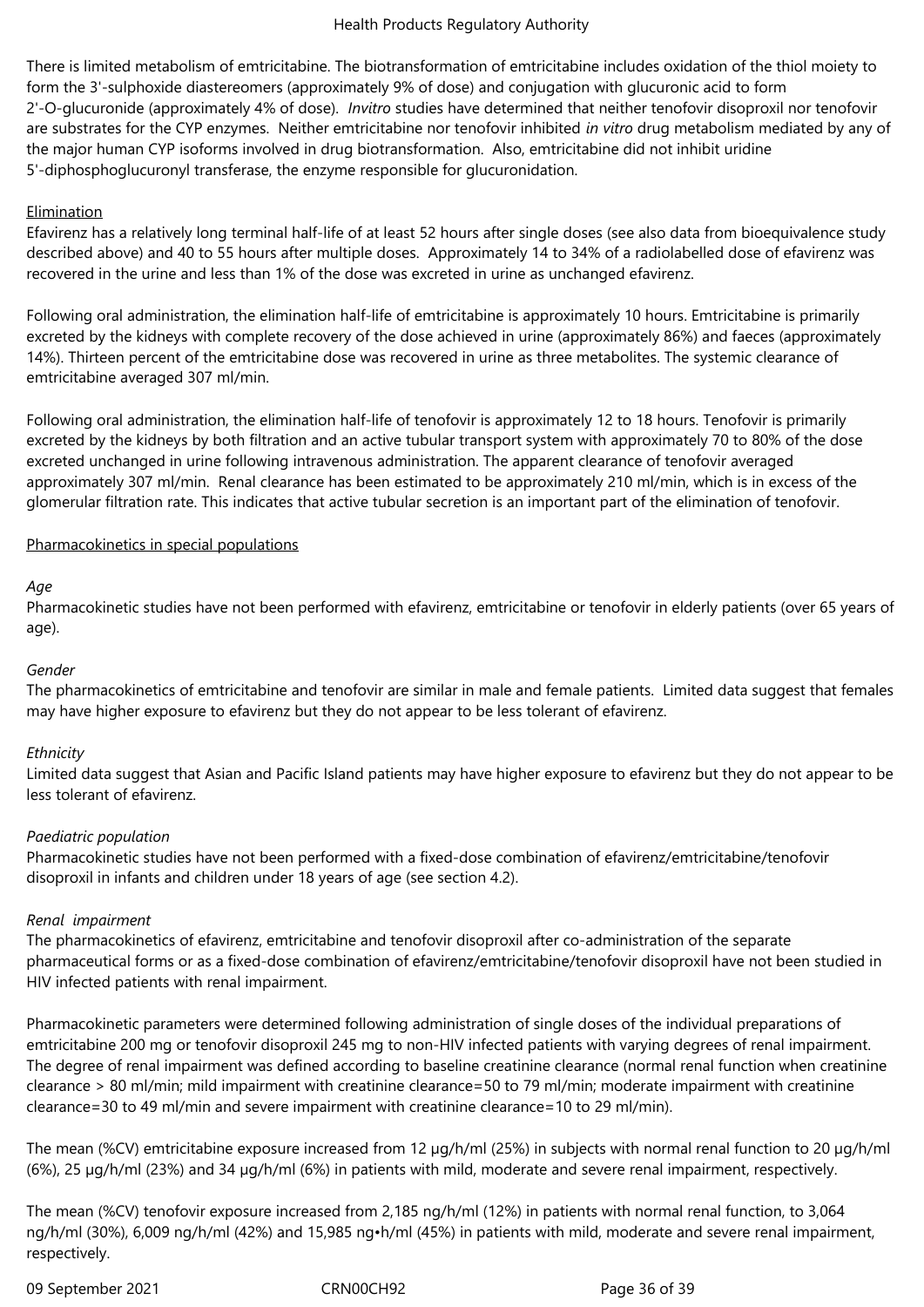In patients with end-stage renal disease (ESRD) requiring haemodialysis, between dialysis drug exposures substantially increased over 72 hours to 53 µg/h/ml (19%) of emtricitabine, and over 48 hours to 42,857 ng/h/ml (29%) of tenofovir.

The pharmacokinetics of efavirenz have not been studied in patients with renal impairment. However, less than 1% of an efavirenz dose is excreted unchanged in the urine, so the impact of renal impairment on exposure to efavirenz is likely to be minimal.

A fixed-dose combination of efavirenz/emtricitabine/tenofovir disoproxil is not recommended for patients with moderate or severe renal impairment (creatinine clearance < 50 ml/min). Patients with moderate or severe renal impairment require dose interval adjustment of emtricitabine and tenofovir disoproxil that cannot be achieved with the combination tablet (see sections 4.2 and 4.4).

#### Hepatic impairment

The pharmacokinetics of a fixed-dose combination of efavirenz/emtricitabine/tenofovir disoproxil have not been studied in HIV infected patients with hepatic impairment. A fixed-dose combination of efavirenz/emtricitabine/tenofovir disoproxil should be administered with caution to patients with mild hepatic impairment (see sections 4.3 and 4.4).

A fixed-dose combination of efavirenz/emtricitabine/tenofovir disoproxil must not be used in patients with severe hepatic impairment (see section 4.3) and is not recommended for patients with moderate hepatic impairment. In a single-dose study of efavirenz, half-life was doubled in the single patient with severe hepatic impairment (Child-Pugh-Turcotte Class C), indicating a potential for a much greater degree of accumulation. A multiple-dose study of efavirenz showed no significant effect on efavirenz pharmacokinetics in patients with mild hepatic impairment (Child-Pugh-Turcotte Class A) compared with controls. There were insufficient data to determine whether moderate or severe hepatic impairment (Child-Pugh-Turcotte Class B or C) affects efavirenz pharmacokinetics.

The pharmacokinetics of emtricitabine have not been studied in non-HBV infected patients with varying degrees of hepatic insufficiency. In general, emtricitabine pharmacokinetics in HBV infected patients were similar to those in healthy subjects and in HIV infected patients.

A single 245 mg dose of tenofovir disoproxil was administered to non-HIV infected patients with varying degrees of hepatic impairment defined according to CPT classification. Tenofovir pharmacokinetics were not substantially altered in subjects with hepatic impairment suggesting that no dose adjustment of tenofovir disoproxil is required in these subjects.

## **5.3 Preclinical safety data**

#### *Efavirenz*:

Non-clinical safety pharmacology studies on efavirenz reveal no special hazard for humans. In repeated-dose toxicity studies, biliary hyperplasia was observed in cynomolgus monkeys given efavirenz for ≥ 1 year at a dose resulting in mean AUC values approximately 2-fold greater than those in humans given the recommended dose. The biliary hyperplasia regressed upon cessation of dosing. Biliary fibrosis has been observed in rats. Non-sustained convulsions were observed in some monkeys receiving efavirenz for ≥ 1 year, at doses yielding plasma AUC values 4- to 13-fold greater than those in humans given the recommended dose.

Efavirenz was not mutagenic or clastogenic in conventional genotoxicity assays. Carcinogenicity studies showed an increased incidence of hepatic and pulmonary tumours in female mice, but not in male mice. The mechanism of tumour formation and the potential relevance for humans are not known. Carcinogenicity studies in male mice, male and female rats were negative.

Reproductive toxicity studies showed increased foetal resorptions in rats. No malformations were observed in foetuses from efavirenz-treated rats and rabbits. However, malformations were observed in 3 of 20 foetuses/newborns from efavirenz-treated cynomolgus monkeys given doses resulting in plasma efavirenz concentrations similar to those seen in humans. Anencephaly and unilateral anophthalmia with secondary enlargement of the tongue were observed in one foetus, microophthalmia was observed in another foetus and cleft palate was observed in a third foetus.

#### *Emtricitabine*:

Non-clinical data on emtricitabine reveal no special hazard for humans based on conventional studies of safety pharmacology, repeated-dose toxicity, genotoxicity, carcinogenic potential, and toxicity to reproduction and development.

*Tenofovir disoproxil*:

09 September 2021 CRN00CH92 Page 37 of 39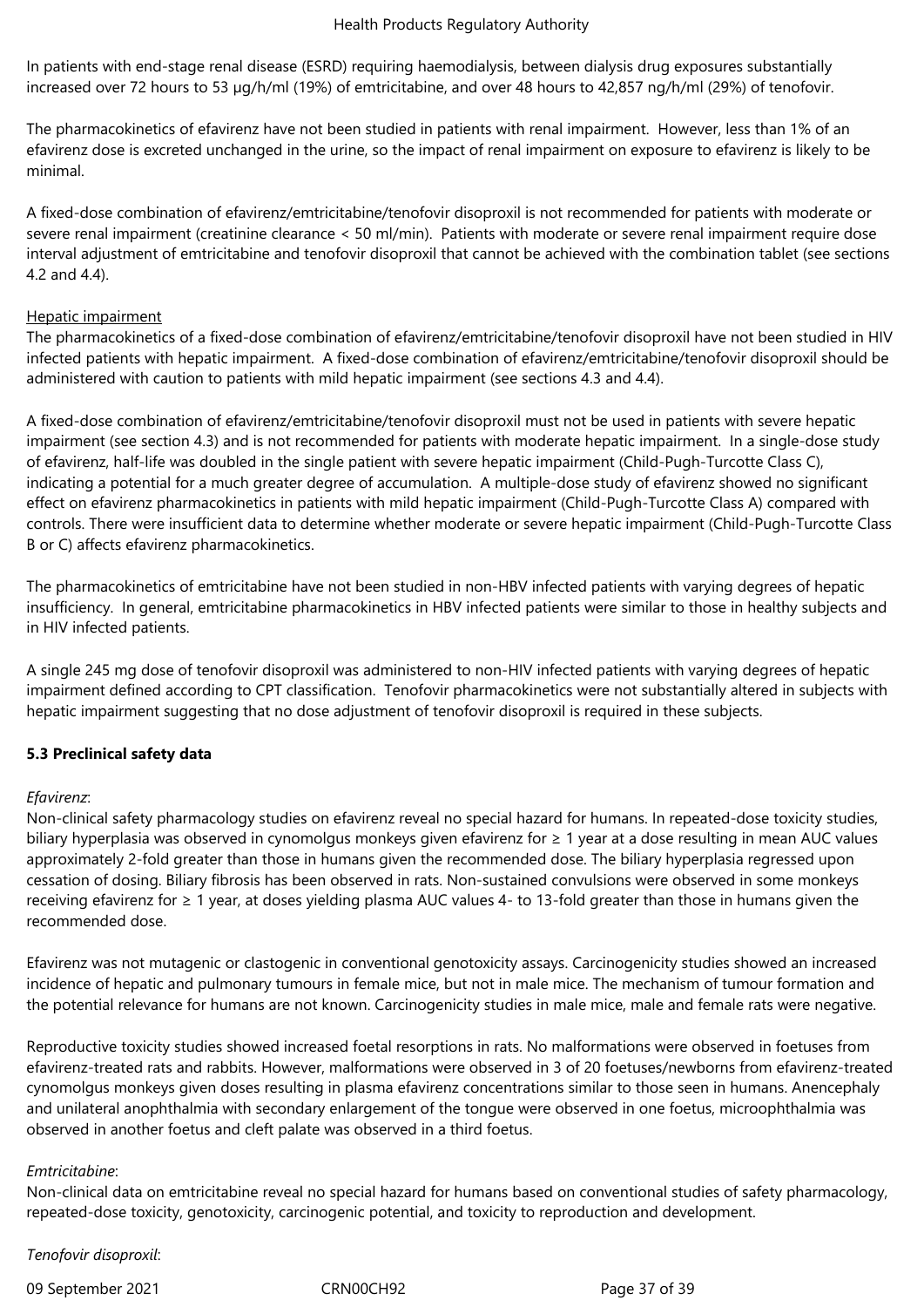Non-clinical safety pharmacology studies on tenofovir disoproxil reveal no special hazard for humans. Findings in repeated-dose toxicity studies in rats, dogs and monkeys at exposure levels greater than or equal to clinical exposure levels and with possible relevance to clinical use include renal and bone toxicity and a decrease in serum phosphate concentration. Bone toxicity was diagnosed as osteomalacia (monkeys) and reduced bone mineral density (BMD) (rats and dogs). The bone toxicity in young adult rats and dogs occurred at exposures ≥ 5-fold the exposure in paediatric or adult patients; bone toxicity occurred in juvenile infected monkeys at very high exposures following subcutaneous dosing (≥ 40-fold the exposure in patients). Findings in the rat and monkey studies indicated that there was a substance-related decrease in intestinal absorption of phosphate with potential secondary reduction in BMD.

Genotoxicity studies revealed positive results in the *in vitro* mouse lymphoma assay, equivocal results in one of the strains used in the Ames test, and weakly positive results in an UDS test in primary rat hepatocytes. However, it was negative in an *in vivo*  mouse bone marrow micronucleus assay.

Oral carcinogenicity studies in rats and mice only revealed a low incidence of duodenal tumours at an extremely high dose in mice. These tumours are unlikely to be of relevance to humans.

Reproductive toxicity studies in rats and rabbits showed no effects on mating, fertility, pregnancy or foetal parameters. However, tenofovir disoproxil reduced the viability index and weight of pups in peri-postnatal toxicity studies at maternally toxic doses.

## *Combination of emtricitabine and tenofovir disoproxil*:

Genotoxicity and repeated-dose toxicity studies of one month or less with the combination of these two components found no exacerbation of toxicological effects compared to studies with the separate components.

# **6 PHARMACEUTICAL PARTICULARS**

## **6.1 List of excipients**

*Tablet core* Cellulose Microcrystalline Croscarmellose sodium Mannitol (E421) Hydroxypropylcellulose Hydroxypropylcellulose, low-substituted Poloxamer 407 Crospovidone Hypromellose Hydrogenated vegetable oil Sodium stearyl fumarate

*Film Coating Opadry II 85F240144 PINK* Polyvinyl Alcohol –part hydrolyzed Titanium dioxide (E171) Macrogol 3350 Talc Carmine (E120)

## **6.2 Incompatibilities**

Not applicable.

# **6.3 Shelf life**

2 Years

# **6.4 Special precautions for storage**

Blister: Store in the original blister in order to protect from moisture. This medicinal product does not require any special temperature storage conditions.

09 September 2021 CRN00CH92 Page 38 of 39